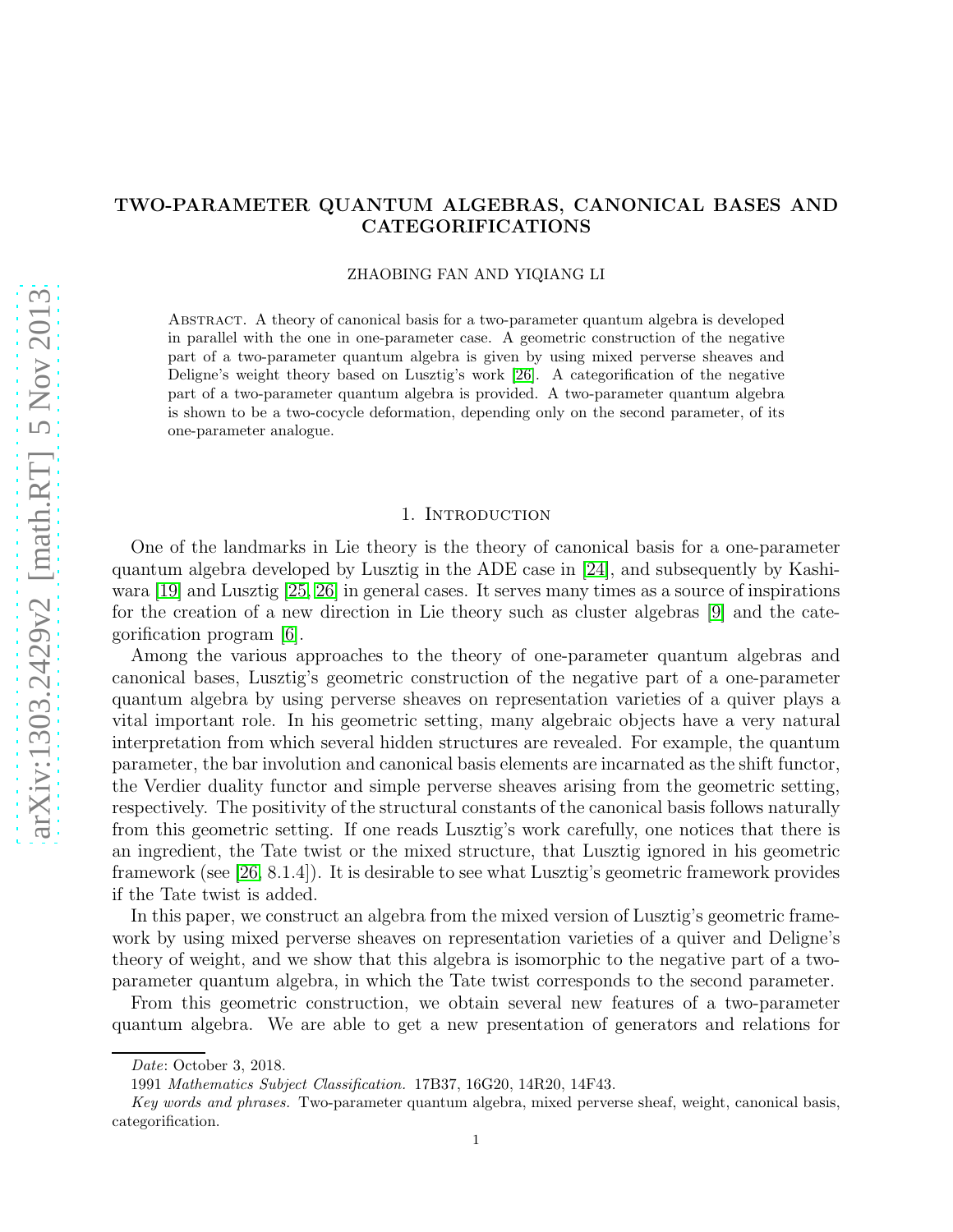a two-parameter quantum algebra determined by a certain matrix. This matrix serves as the generalized Cartan matrix and its symmetrization in the definition of a one-parameter quantum algebra. It is determined by a chosen orientation of a graph in symmetric cases. This presentation is new even in finite type. For example, the two parameters  $v$  and  $t$  we used in this paper are different from the one  $(\alpha, \beta)$  used in literature in that they are related by  $\alpha = vt$  and  $\beta = vt^{-1}$ . Furthermore, this presentation covers all Kac-Moody cases, unlike the one in literature which mainly studies finite type and some affine types. More importantly, it provides a new connection between a one-parameter quantum algebra and a two-parameter quantum algebra. As is shown in this paper, a two-parameter quantum algebra is a twococycle deformation, depending only on the second parameter, of its one-parameter analogue. As a consequence, if the underlying Cartan matrices of two two-parameter quantum algebras are the same, then they must be deformations of each other, and the deformation only depends on the second parameter. Last but not least, from the new presentation, we obtain a categorification of the negative part by utilizing Khovanov-Lauda's work [\[20\]](#page-32-4) and [\[21\]](#page-32-5).

From the geometric setting, we also obtain a basis for the negative part of a two-parameter quantum algebra consisting of simple perverse sheaves of weight zero. If one forgets the Tate twist, this basis is exactly the canonical basis in the one-parameter case. Moreover, the basis is a deformation of the canonical basis in the one-parameter case. In addition to its compatibility with the canonical basis in the one-parameter case, this basis admits many favorable properties such as integrality and positivity as does its one-parameter analogue. It also gives rise to a basis for each irreducible integrable highest weight module simultaneously. Moreover, if the underlying Cartan matrices of two two-parameter quantum algebras are the same, the canonical bases coincide under the deformation from one algebra to another (see Corollary [3\)](#page-24-0). We follow Lusztig's approach in one-parameter case to give an algebraic characterization of this basis, and we call it the canonical basis of the negative half of a two-parameter quantum algebra. The characterization is in complete analogy with the one in one-parameter case. In particular, up to a sign, it is characterized by three properties: it is in the integral form of the negative half, it is bar invariant and it is almost orthonormal with respect to a bilinear form. This characterization is made possible by identifying the negative part with an analogue of Lusztig's algebra f, which again comes from the geometric construction. In particular, both the bar involution and the bilinear form have natural interpretations in the geometric framework. The process to get rid of the sign is completely algebraic and follows closely Lusztig's argument in the one-parameter case.

In short, the mixed version of Lusztig's geometric framework is a natural geometric setting to study two-parameter quantum algebras. It provides a geometric construction of the negative part of a two-parameter quantum algebra. Based on the geometric work, we develop a canonical basis theory for the negative part of a two-parameter quantum algebra in an approach parallel with Lusztig's approach in the one-parameter case. Moreover, we show that the two-parameter quantum algebra is a two-cocycle deformation, depending only on the second parameter, of its one-parameter analogue. Finally, we give a categorification of the negative part in the sense of [\[20\]](#page-32-4).

The intimate relationship revealed in this paper between a two-parameter quantum algebra and its one-parameter analogue by the specialization at  $t = 1$  and the deformation should play an important role in a forthcoming paper, where we shall continue to develop the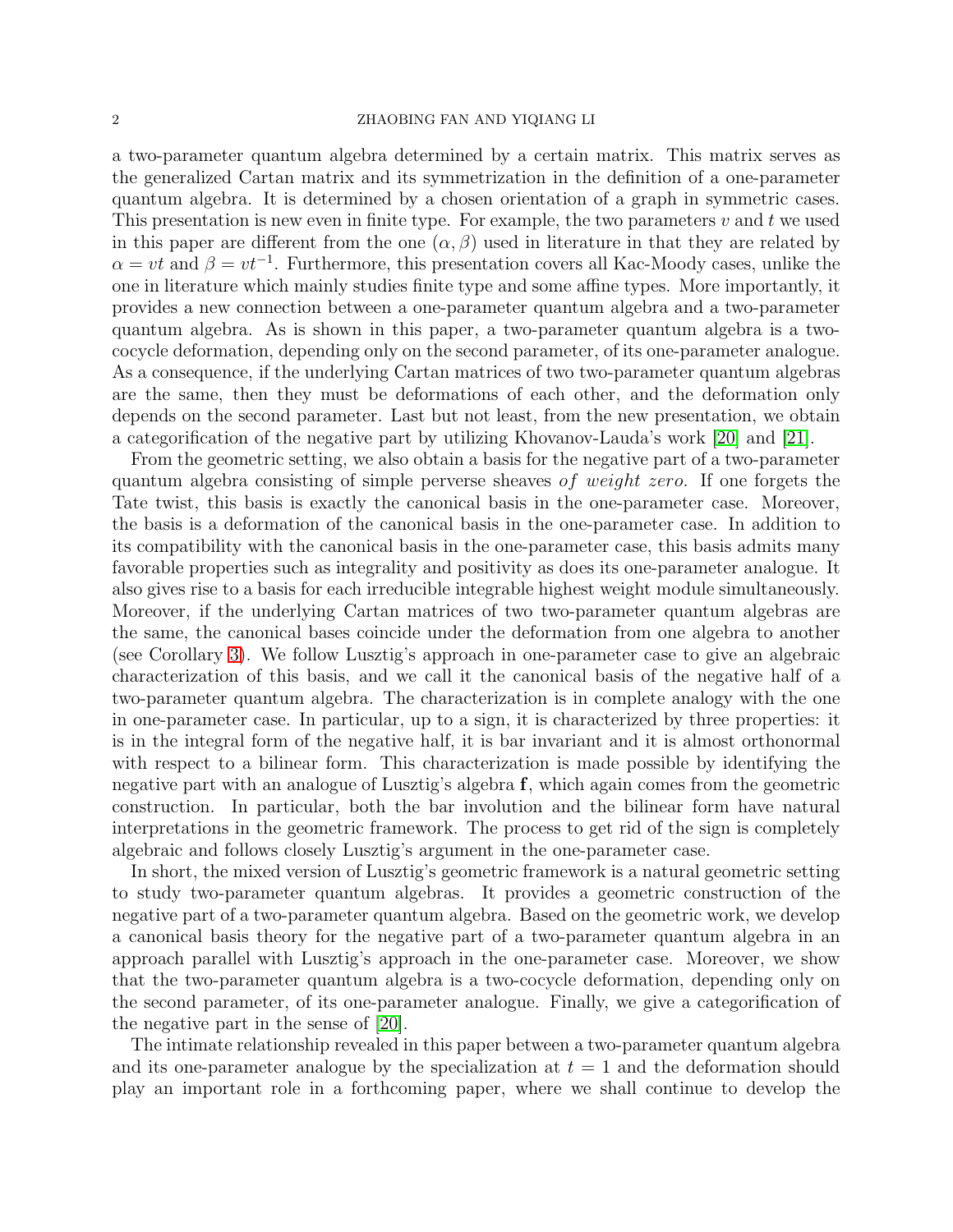canonical basis theory for the tensor product of integrable representations of two-parameter quantum algebras and two-parameter analogues of Lusztig's modified quantum algebras  $\dot{\mathbf{U}}$ .

A similar relationship between a quantum super algebra and the related two-parameter quantum algebra by a specialization at  $t = \pm i$ , the imaginary unit, and a deformation with respect to the second parameter will be elaborated in [\[5\]](#page-31-2). Among others, we will provide a new categorification of a quantum super algebra different from the one in [\[14\]](#page-32-6). This study, combining with the results in this paper and [\[5\]](#page-31-2), should lead to interesting relations in the structural and representation theories of a one-parameter quantum algebra, its super and two-parameter analogues.

Meanwhile, the results obtained in this paper strongly suggest that a theory of crystal basis for two-parameter quantum algebras can be developed in parallel with the one in the one-parameter case by Kashiwara. We also hope that our work on two-parameter quantum algebras can shed some light on the open problem to develop a canonical basis theory for multiparameter quantum algebras.

Finally we remark that two-parameter quantum algebras have been studied from the early 1990s by various authors, see  $[7, 28, 2, 27, 12, 3, 17, 18, 16, 22]$  $[7, 28, 2, 27, 12, 3, 17, 18, 16, 22]$  $[7, 28, 2, 27, 12, 3, 17, 18, 16, 22]$  $[7, 28, 2, 27, 12, 3, 17, 18, 16, 22]$  $[7, 28, 2, 27, 12, 3, 17, 18, 16, 22]$  $[7, 28, 2, 27, 12, 3, 17, 18, 16, 22]$  $[7, 28, 2, 27, 12, 3, 17, 18, 16, 22]$  $[7, 28, 2, 27, 12, 3, 17, 18, 16, 22]$  $[7, 28, 2, 27, 12, 3, 17, 18, 16, 22]$  $[7, 28, 2, 27, 12, 3, 17, 18, 16, 22]$  and the references therein. They also appear in I.B Frenkel's philosophical observations on the interactions of affinizations and quantizations of a Lie algebra ([\[8\]](#page-31-7)). A new exciting development is Hill and Wang's categorification of the covering quantum algebra  $f^{\pi}$  which has two parameters with the second parameter  $\pi$  subject to  $\pi^2 = 1$  in [\[14\]](#page-32-6). These work also inspire us during the formation of this paper. In Section [3.4,](#page-21-0) we compare the two-parameter quantum Serre relations with those available in the literature.

This paper is organized as follows. In Section 2, we review the geometric background, perverse sheaves and weight theory. We construct the algebra  $\mathfrak{K}$  which is a geometric realization of f for symmetric cases. In Section 3, we algebraically construct the algebra f, a two-parameter analogue of Lusztig's algebra f, and compare it with various algebras in literatures. Those who are not interested in geometry can read this section directly. Section 4 provides two relations between the algebra f and Lusztig's algebra f by specialization and deformation. These relations are generalized to the entire algebras. In Section 5, we present the algebraic characterization of the canonical basis of f, as well as that of the irreducible highest weight  $U_{v,t}$ -module  $L(\lambda, \epsilon)$ . Meanwhile, we show that the canonical basis of f gets identified with the set of simple perverse sheaves of weight zero appeared in the geometric construction. In Section 6, we give an algebraic categorification of f which covers all symmetrizable cases.

Acknowledgements. We learned from Weiqiang Wang that two-parameter quantum algebras should be able to be realized geometrically. We thank Weiqiang for sharing with us his great idea and numerous discussions and comments on this project. We thank Zongzhu Lin for his valuable comments. We thank Jonathan Kujawa for bringing the paper [\[11\]](#page-31-8) to our attention. Y. Li is partially supported by the NSF grant: DMS 1160351.

## CONTENTS

| 1. Introduction              |    |
|------------------------------|----|
| 2. The algebra $\mathfrak K$ |    |
| 3. The algebra f             | 15 |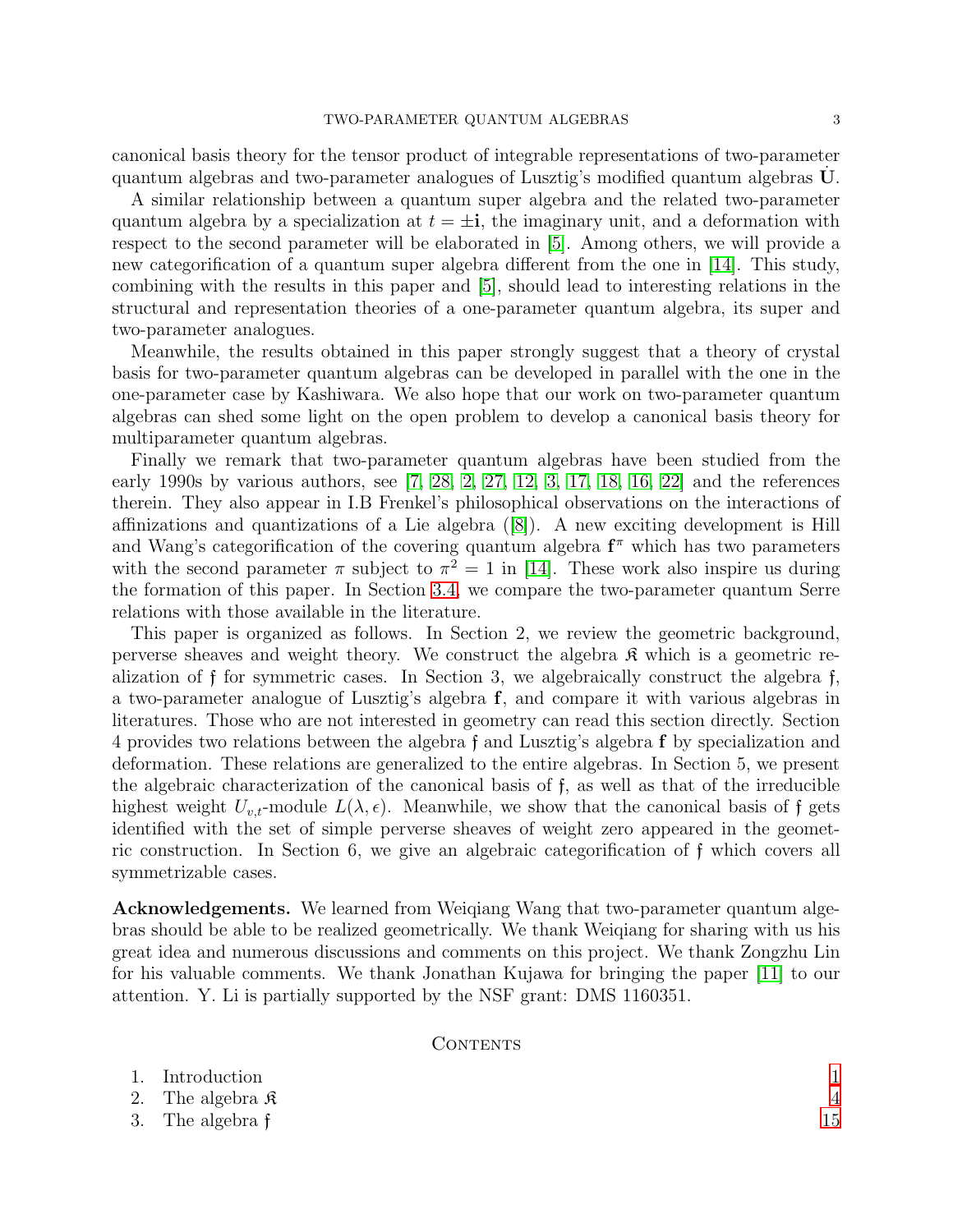|            | 4. Specialization and deformation           |    |
|------------|---------------------------------------------|----|
|            | 5. The canonical basis                      |    |
|            | 6. A categorification of $_{\mathfrak{A}}f$ | 30 |
| References |                                             | 32 |
|            |                                             |    |

### 2. THE ALGEBRA  $\mathfrak K$

<span id="page-3-1"></span><span id="page-3-0"></span>2.1. Review of mixed perverse sheaves. We review briefly the theory of mixed perverse sheaves. We refer to Chapter 8 in [\[26\]](#page-32-0) and [\[1,](#page-31-10) [10\]](#page-31-11) for more details.

Let k be an algebraic closure of a finite field of  $q$  elements. All algebraic varieties considered in this paper are over k. Let l be a fixed prime number which is invertible in k, and  $\mathbb{Q}_l$  be an algebraic closure of the field  $\mathbb{Q}_l$  of *l*-adic numbers. Denote by  $\mathcal{D}(X)$  the bounded derived category of  $\mathbb{Q}_l$ -constructible sheaves on the algebraic variety X. Let  $\mathcal{M}(X)$  be the full subcategory of  $\mathcal{D}(X)$  consisting of perverse sheaves on X. We denote by  $\mathbf{1}_X$  the constant sheaf  $\overline{\mathbb{Q}}_l$  on X, and simply by 1 if X is obvious from the context.

Given any integer n, let  $[n]: \mathcal{D}(X) \to \mathcal{D}(X)$  be the shift functor and  $(n): \mathcal{D}(X) \to \mathcal{D}(X)$ be the Tate twist functor. Let  $^pH^n : \mathcal{D}(X) \to \mathcal{M}(X)$  be the perverse cohomology functor, and  $\mathbb{D}: \mathcal{D}(X) \to \mathcal{D}(X)$  be the Verdier dual functor. Let  $f: X \to Y$  be a morphism of algebraic varieties. There are functors  $f^*, f' : \mathcal{D}(Y) \to \mathcal{D}(X)$  and  $f_*, f_! : \mathcal{D}(X) \to \mathcal{D}(Y)$ . Moreover, if  $f: X \to Y$  is a locally trivial principal G-bundle, then there is a well-defined functor  $f_{\flat}: \mathcal{M}_G(X)[n] \to \mathcal{M}(Y)[n+d]$  defined by  $f_{\flat}(K) = {^pH}^{-n-d}(f_*K)[n+d]$ , where  $\mathcal{M}_G(X)$  is the full subcategory of  $\mathcal{M}(X)$  consisting of all G-equivariant perverse sheaves and  $d = \dim G$ .

Let  $\mathcal{D}_m(X)$  be the full subcategory of  $\mathcal{D}(X)$  consisting of all mixed complexes, and  $\mathcal{D}_{\leq w}(X)$ (resp.  $\mathcal{D}_{\geq w}(X)$ ) be the full subcategory of  $\mathcal{D}_m(X)$  consisting of all complexes whose *i*-th cohomology has weight  $\leq w + i$  (resp.  $\geq w + i$ ). We simply denote by  $\mathcal{D}_{\leq w}$  (resp.  $\mathcal{D}_{\geq w}$ ) instead of  $\mathcal{D}_{\leq w}(X)$  (resp.  $\mathcal{D}_{\geq w}(X)$ ) if X is obvious from the context.

A complex  $K \in \mathcal{D}_m(X)$  is called pure of weight w if  $K \in \mathcal{D}_{\leq w}(X) \cap \mathcal{D}_{\geq w}(X)$ . Denote by  $wt(K)$  the weight of a pure complex K.

The functors  $f^*, f_*, f^!, f_!, [j], \otimes \text{ and Tate twist }(n) \text{ send mixed complexes to mixed com$ plexes. We list some more properties as follows.

- (a) Simple perverse sheaves are pure.
- (b) If X is smooth, then  $\mathbf{1}_X$  is pure of weight 0.
- (c) If K is a pure complex, then  $wt(K[1]) = wt(K) + 1, wt(K(1)) = wt(K) 2$ .
- (d)  $\mathbb{D}(K[j]) = \mathbb{D}(K)[-j], \mathbb{D}(K(n)) = \mathbb{D}(K)(-n), \mathbb{P}H^{n}(K) = \mathbb{P}H^{0}(K[n]).$
- (e)  $\mathbb{D}(\mathcal{D}_{\leq w}) \subset \mathcal{D}_{\geq -w}$  and  $\mathbb{D}(\mathcal{D}_{\geq w}) \subset \mathcal{D}_{\leq -w}$ . In particular, the Verdier dual sends pure complexes of weight w to pure complexes of weight  $-w$ .
- (f) The external tensor product functor  $\boxtimes$  sends  $\mathcal{D}_{\leq w_1} \times \mathcal{D}_{\leq w_2}$  (resp.  $\mathcal{D}_{\geq w_1} \times \mathcal{D}_{\geq w_2}$ ) to  $\mathcal{D}_{\leq w_1+w_2}$  (resp.  $\mathcal{D}_{\geq w_1+w_2}$ ). In particular, if K, L are pure complexes, then wt $(K\boxtimes L)$  $wt(K) + wt(L).$
- (g) If  $f: X \to Y$  is a morphism of varieties, then  $f^*$  and  $f_!$  preserve  $\mathcal{D}_{\leq w}$  and  $f_*$  and  $f^!$ preserve  $\mathcal{D}_{\geq w}$ . In particular, if f is a proper map, then f sends pure complexes of weight  $w$  to pure complexes of weight  $w$ .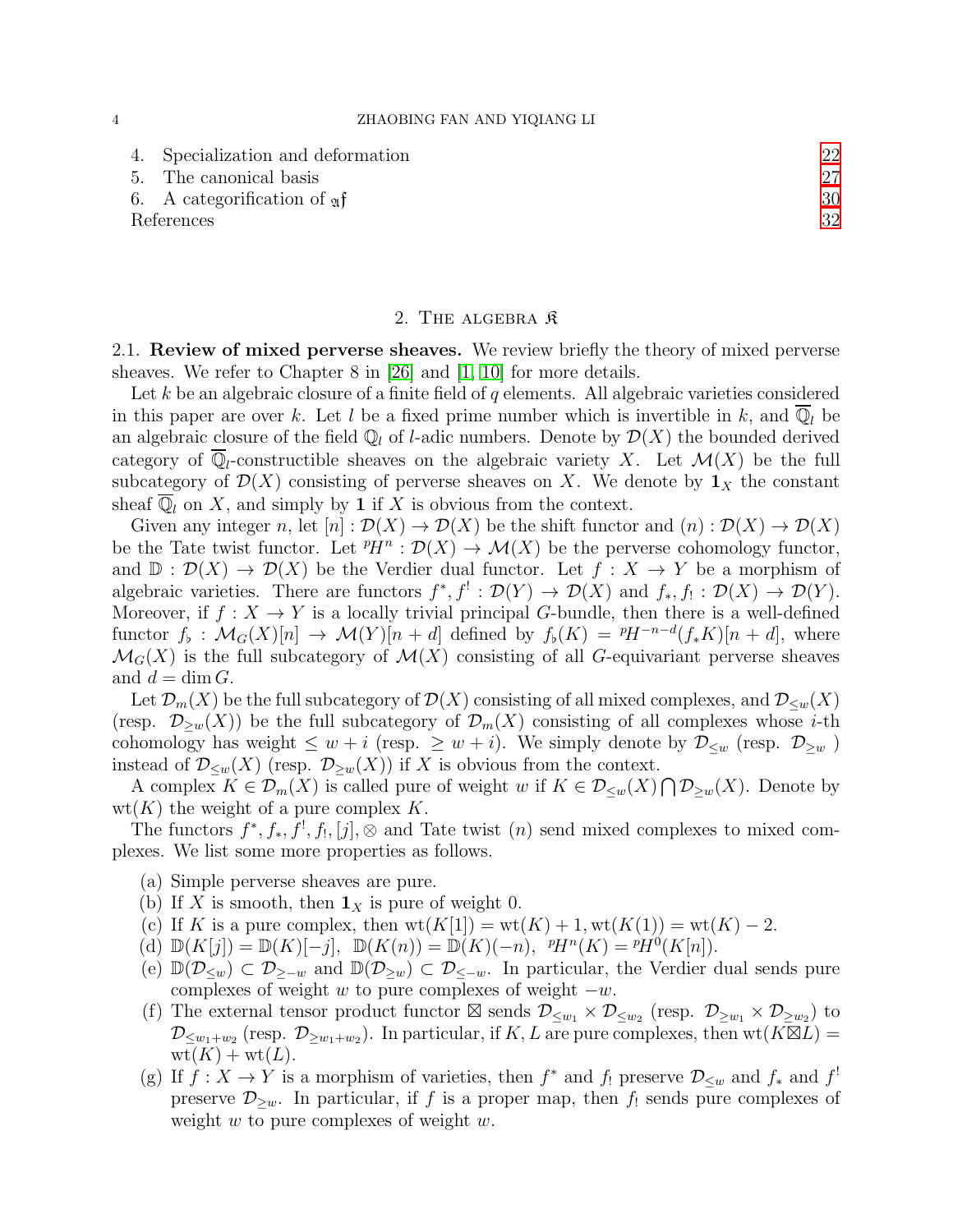(h) If  $f: X \to Y$  is smooth with connected fibers of fiber dimension d, then  $f^*[d] =$  $f'[-d](-d)$  and  $\mathbb{D}f^*(L) = f'(\mathbb{D}L)$ . Moreover,  $\text{wt}(f^*K) = \text{wt}(K)$  for any pure complex K.

<span id="page-4-1"></span>2.2. The matrix  $\Omega$ . Let I be a finite set. Throughout this paper, we fix a matrix  $\Omega$  =  $(\Omega_{ij})_{i,j\in I}$  satisfying that

- (a)  $\Omega_{ii} \in \mathbb{Z}_{>0}, \, \Omega_{ij} \in \mathbb{Z}_{\leq 0}$  for all  $i \neq j \in I$ ;
- (b)  $\frac{\Omega_{ij} + \Omega_{ji}}{\Omega_{ii}} \in \mathbb{Z}_{\leq 0}$  for all  $i \neq j \in I$ ;
- (c) the greatest common divisor of all  $\Omega_{ii}$  is equal to 1.

To  $\Omega$ , we associate the following three bilinear forms on  $\mathbb{Z}^I$ .

- (1)  $\langle i, j \rangle = \Omega_{ij}, \qquad \forall i, j \in I.$
- (2)  $[i, j] = 2\delta_{ij}\Omega_{ii} \Omega_{ij}, \quad \forall i, j \in I.$
- (3)  $i \cdot j = \langle i, j \rangle + \langle j, i \rangle, \quad \forall i, j \in I.$

Note that the form " $\cdot$  " satisfies the following properties:

<span id="page-4-0"></span>
$$
i \cdot i \in 2\mathbb{Z}_{>0}
$$
 for any  $i \in I$  and  $2\frac{i \cdot j}{i \cdot i} \in \mathbb{Z}_{\leq 0}$  for any  $i \neq j$  in I.

It is a Cartan datum in Section 1.1.1 in [\[26\]](#page-32-0).

The matrix  $\Omega$  is called of symmetric type if  $\Omega_{ii} = 1$ ,  $\forall i \in I$ . In this case, the associated Cartan datum is of symmetric type.

For simplicity, we assume that  $\Omega$  is of symmetric type in the rest of this section. To such a matrix, we associate a quiver whose vertex set is I, and whose arrow set consisting of  $-\Omega_{ij}$ many arrows from vertex i to vertex j if  $i \neq j$ . By an abuse of notation, we denote by  $\Omega$  the associated quiver. Since the matrix  $\Omega$  is fixed, the quiver is thus fixed.

Note that the assignment of sending a matrix to its associated quiver defines a bijection between the set of such matrices and the set of quivers, up to isomorphisms.

2.3. The category  $\mathfrak{Q}_{V}^m$ . Let  $V = \bigoplus_{i \in I} V_i$  be an *I*-graded k-vector space and  $\underline{\dim}V =$  $(\dim V_i)_{i\in I} \in \mathbb{N}^I$ . We define

(4) 
$$
E_V = \bigoplus_{h \in \Omega} \text{Hom}(V_{h'}, V_{h''}), \quad G_V = \bigoplus_{i \in I} GL(V_i),
$$

where h' and h'' are the source and target of the arrow h in  $\Omega$ , respectively.  $G_V$  acts on  $E_V$ by conjugation, i.e.,  $gx = x'$  and  $x'_h = g_{h''} x_h g_{h'}^{-1}$  for all  $h \in \Omega$ .

A subset I' in I is said to be *discrete* if there is no arrow  $h \in \Omega$  such that  $\{h', h''\} \subset I'$ . We set  $\text{supp}(\nu) = \{i \in I \mid \nu_i \neq 0\}$ , for any  $\nu \in \mathbb{N}^I$ . We call  $\nu \in \mathbb{N}^I$  discrete if  $\text{supp}(\nu)$  is discrete.

Let  $\underline{\nu} = (\nu^1, \nu^2, \cdots, \nu^m)$  be a sequence in  $\mathbb{N}^I$  such that  $\sum_{1 \leq l \leq m} \nu_i^l = \dim V_i$  and  $\nu^l$  is discrete for all  $l = 1, \dots, m$ . A flag of type  $\nu$  in V is a sequence

$$
f = (V = V^0 \supset V^1 \supset \cdots \supset V^m = 0)
$$

of I-graded vector spaces such that  $\underline{\dim}V^{l-1}/V^l = \nu^l$ ,  $\forall 1 \leq l \leq m$ . Let  $\mathcal{F}_{\underline{\nu}}$  be the k-variety of all flags of type  $\underline{\nu}$  in V. Let  $\widetilde{\mathcal{F}}_{\underline{\nu}} = \{(x, f) \in E_V \times \mathcal{F}_{\underline{\nu}} \mid f \text{ is } x\text{-stable}\}\,$ , where f is x-stable if  $x_h(V^l_{h'}) \subset V^l_{h''}$ , for all  $h \in \Omega$  and  $1 \leq l \leq m$ .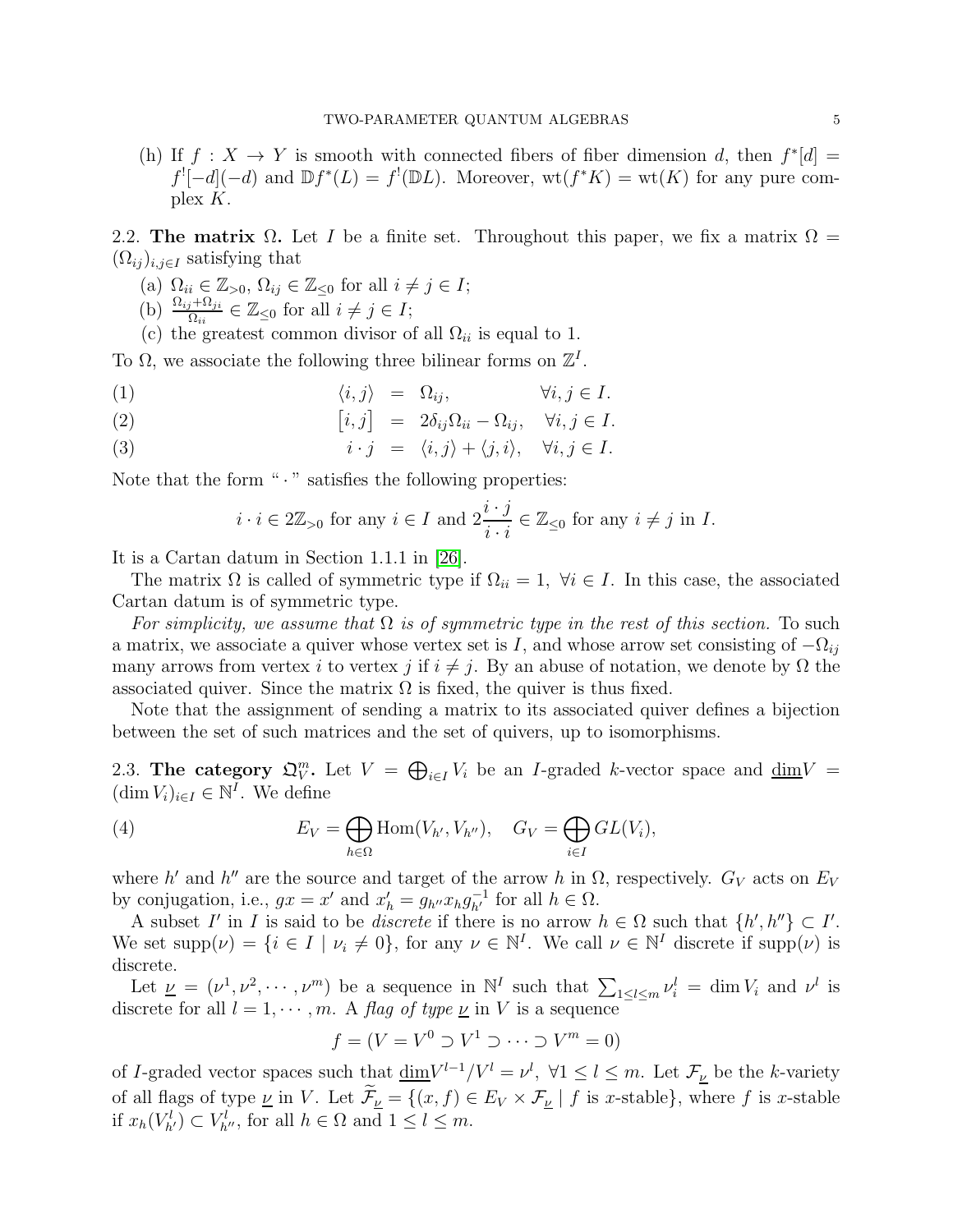Let  $G_V$  act on  $\mathcal{F}_{\underline{\nu}}$  by  $g \cdot f \mapsto gf$ , where  $gf = (gV^0 \supset gV^1 \supset \cdots \supset gV^m = 0)$ , if  $f = (V = V^0 \supset V^1 \supset \cdots \supset V^m = 0)$ . Let  $G_V$  act diagonally on  $\mathcal{F}_{\underline{\nu}},$  i.e.,  $g \cdot (x, f) \mapsto (gx, gf)$ . By Proposition 9.1.3 in [\[26\]](#page-32-0), we have that  $\mathcal{F}_{\nu}$  is a smooth irreducible variety of dimension

(5) 
$$
d(\underline{\nu}) = \sum_{i,l < l'} \nu_i^{l'} \nu_i^l + \sum_{h,l' < l} \nu_{h'}^{l'} \nu_{h''}^l.
$$

Moreover, the first projection map  $\pi_{\underline{\nu}} : \widetilde{\mathcal{F}}_{\underline{\nu}} \to E_V$  is a proper  $G_V$ -equivariant morphism. As a consequence, the complex  $(\pi_{\underline{\nu}})_! \mathbf{1}_{\widetilde{\mathcal{F}}_{\underline{\nu}}}$  is a semisimple complex.

<span id="page-5-2"></span>**Lemma 1.** The complex  $L_{\underline{\nu}} = (\pi_{\underline{\nu}})_! \mathbf{1}_{\widetilde{\mathcal{F}}_{\underline{\nu}}}$  is pure of weight 0.

*Proof.* The lemma follows from (b) and Section [2.1\(](#page-3-1)g).

<span id="page-5-0"></span>We set

(6) 
$$
\mathfrak{L}_{\underline{\nu}} = \widetilde{L}_{\underline{\nu}}[d(\underline{\nu})](d(\underline{\nu})).
$$

Let  $\mathfrak{Q}_V^m$  be the full subcategory of  $\mathcal{D}_m(E_V)$  whose objects are isomorphic to finite direct sums of  $L[d](n)$  for various  $d \in \mathbb{Z}$ ,  $n \in \frac{1}{2}$  $\frac{1}{2}\mathbb{Z}$  and various simple perverse sheaves L satisfying the following property: L is a direct summand of  $\tilde{L}_{\nu}$  up to a shift and a Tate twist for some  $\underline{\nu} \in \mathbb{N}^I$  such that  $\sum_{1 \leq l \leq m} \nu_i^l = \dim V_i$ .

We set  $\mathfrak{Q}_{V}^{\leq w} = \mathfrak{Q}_{V}^{m} \overline{\bigcap} \mathcal{D}_{\leq w}(E_{V})$ . This is the full subcategory of  $\mathfrak{Q}_{V}^{m}$  consisting of mixed complexes whose *i*-th cohomology sheaf has weight  $\leq w + i$  for all  $i \in \mathbb{Z}$ . Similarly, let  $\mathfrak{Q}_V^{\geq w} = \mathfrak{Q}_V^m \bigcap \mathcal{D}_{\geq w}(E_V)$ . We notice that  $\mathfrak{Q}_V^{\leq 0}$  $\frac{\leq 0}{V}\bigcap \mathfrak{Q}^{\geq 0}_{V}$  $\frac{\geq 0}{V}$  is the same as  $\mathcal{Q}_V$  defined in [\[26\]](#page-32-0).

2.4. Additive generators. Let  $\mathfrak{K}_V$  be the split Grothendieck group of the category  $\mathfrak{Q}_V^m$ . More precisely,  $\mathfrak{K}_V$  is the abelian group generated by the isomorphism classes of objects in  $\mathfrak{Q}_V^m$  which subjects to the following relation:

(7) 
$$
[L \oplus L'] = [L] + [L'], \quad \forall L, L' \in \mathfrak{Q}_V^m.
$$

Let  $\mathfrak{M}_V$  be the split Grothendieck group of the full subcategory of  $\mathfrak{Q}_V^m$  which consists of all direct sums of  $\mathfrak{L}_{\underline{\nu}}$  for various  $\underline{\nu}$  up to shifts and Tate twists. Similarly, let  $\mathfrak{K}_{V}^{\leq w}$  $\frac{\leq w}{V}$  (resp.  $\mathfrak{K}_{V}^{\geq w}$  $\frac{\geq w}{V}$ be the split Grothendieck group of the category  $\mathfrak{Q}_{V}^{\leq w}$  $\frac{\leq w}{V}$  (resp.  $\mathfrak{Q}_{V}^{\geq w}$  $\frac{\geq w}{V}$ ).

By an abuse of notation, we write  $L$  instead of  $[L]$  for elements in the Grothendieck group. Let v and t be two independent indeterminates and  $\mathfrak{A} = \mathbb{Z}[v^{\pm 1}, t^{\pm 1}]$  be the subring of Laurent polynomials in  $\mathbb{Q}(v, t)$ . We define an  $\mathfrak{A}$ -action on  $\mathfrak{K}_V$  by

<span id="page-5-3"></span>(8) 
$$
v \cdot L = L[1](\frac{1}{2}), \quad t \cdot L = L(\frac{1}{2}).
$$

Then  $\mathfrak{K}_V$  is an  $\mathfrak{A}$ -module generated by the simple perverse sheaves of weight 0 in  $\mathfrak{Q}_V^m$ . Moreover,  $\mathfrak{M}_V$  is an  $\mathfrak{A}$ -submodule of  $\mathfrak{K}_V$  generated by  $\mathfrak{L}_{\underline{\nu}}$ .

<span id="page-5-1"></span>**Theorem 1.**  $\mathfrak{M}_V = \mathfrak{K}_V$  as  $\mathfrak{A}$ -modules, i.e., the set of  $\mathfrak{L}_V$  for various  $V$  contains an  $\mathfrak{A}$ -basis of  $\mathfrak{K}_V$ .

*Proof.* Recall that  $\mathfrak{Q}_{V}^{\leq 0}$  $\frac{\leq 0}{V}\bigcap \mathfrak{Q}_{V}^{\geq 0}$  $\frac{\geq 0}{V}$  is the full subcategory of  $\mathfrak{Q}_V^m$  consisting of pure complexes of weight 0 and wt $(\widetilde{L}_{\underline{\nu}}) = 0$  for any  $\underline{\nu}$ . By Proposition 12.6.2 in [\[26\]](#page-32-0),  $\widetilde{L}_{\underline{\nu}}$  are additive generators of  $\mathfrak{K}_V^{\leq 0}$  $\frac{\leq 0}{V}\bigcap \mathfrak{K}_V^{\geq 0}$ <sup>20</sup>. Furthermore, by the definition of  $\mathfrak{Q}_{V}^{m}$ , for any element  $K \in \mathfrak{K}_{V}$ , there exist  $B_s \in \mathfrak{K}_V^{\leq 0}$  $\frac{\leq 0}{V} \bigcap \mathfrak{K}_V^{\geq 0}$  $\tilde{V}$  such that  $K = \sum_s v^{n_s} t^{m_s} B_s$  for some  $n_s, m_s$ . This implies that  $\widetilde{L}_{\underline{\nu}}$  are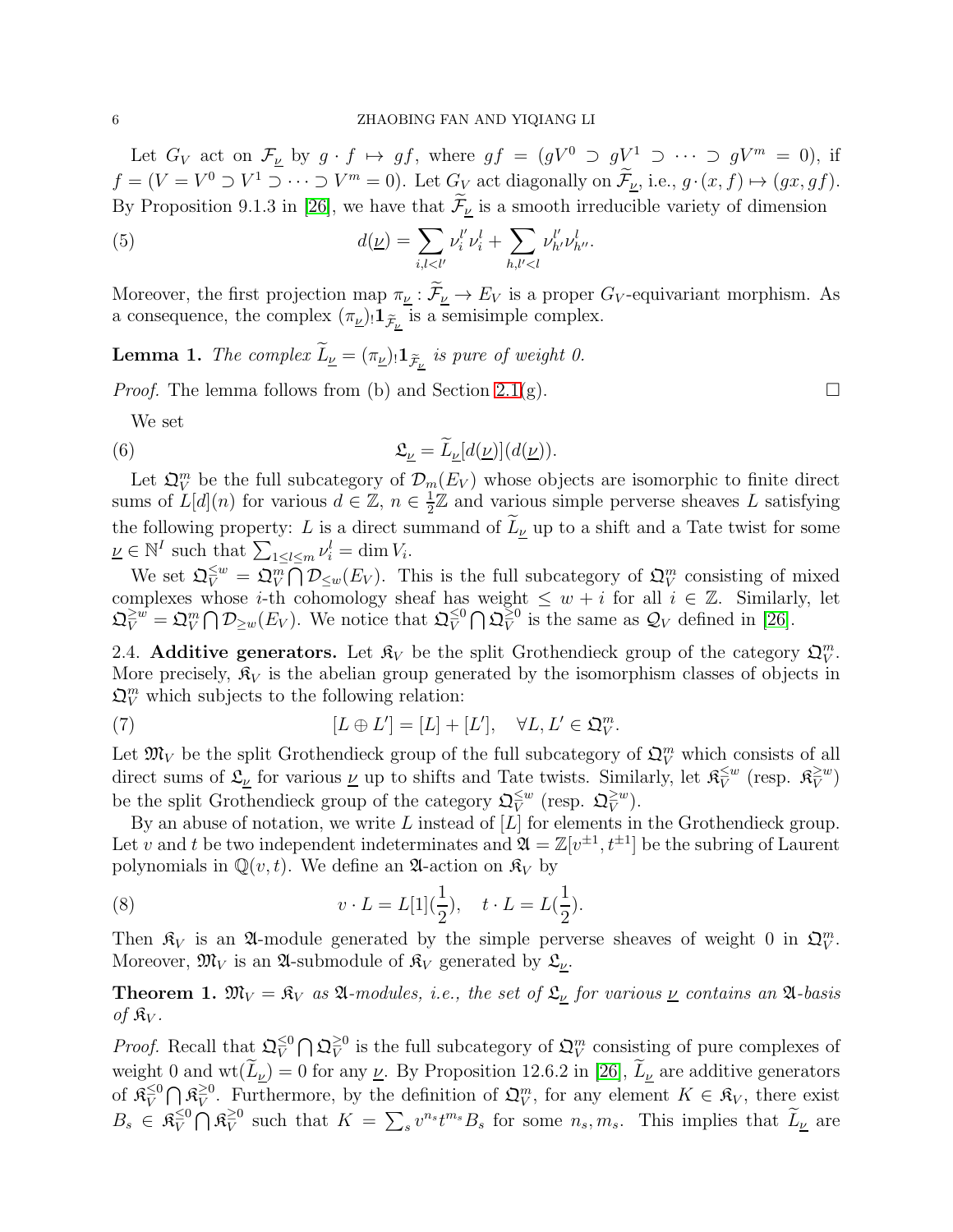additive generators of  $\mathfrak{K}_V$ . Moreover,  $\mathfrak{L}_\nu$  are also additive generators of  $\mathfrak{K}_V$ . This proves the theorem.  $\Box$ 

2.5. Induction functor. Let W be an I-graded subspace of V and  $T = V/W$ . Let  $F = \{x \in$  $E_V | x(W) \subset W$ . For any  $x \in F$ , let  $x_W$  be the restriction of x to W and  $x_T : V/W \to V/W$ be the induced map of x by passage to the quotient. Let P be the stabilizer of W in  $G_V$  and U be its unipotent radical. Consider Lusztig's diagram

(9) 
$$
E_T \times E_W \xleftarrow{p_1} G_V \times^U F \xrightarrow{p_2} G_V \times^P F \xrightarrow{p_3} E_V,
$$

where  $p_1(g, x) = (x_T, x_W), p_2(g, x) = (g, x), p_3(g, x) = g(\iota(x))$  and  $\iota : F \to E_V$  is the embedding map. Let  $G_T \times G_W$  act on  $E_T \times E_W$  component-wise. We define

<span id="page-6-0"></span>
$$
\widetilde{\mathrm{Ind}}_{T,W}^V K = p_{3!} p_{2b} p_1^* K, \quad \forall K \in \mathcal{D}_{G_T \times G_W} (E_T \times E_W).
$$

<span id="page-6-1"></span>**Proposition 1.** If  $K \in \mathfrak{Q}_T$  and  $L \in \mathfrak{Q}_W$ , then  $\widetilde{\text{Ind}}_{T,W}^V(K \boxtimes L) \in \mathfrak{Q}_V$ . Moreover, if both K and L are pure, so is  $\widetilde{\mathrm{Ind}}_{T,W}^V(K \boxtimes L)$ , and its weight is equal to the sum of the weights of K and L.

Proof. The proof of the first part of the proposition is similar to that of Lemma 9.2.3 in [\[26\]](#page-32-0). We only need to show the second part of the proposition. By Section [2.1\(](#page-3-1)f) and (h), we have

$$
\operatorname{wt}(p_{2\flat}p_1^*(K \boxtimes L)) = \operatorname{wt}(K) + \operatorname{wt}(L).
$$

The proposition follows from the fact that  $p_3$  is a proper map and Section [2.1\(](#page-3-1)g).

We set

(10) 
$$
\mathfrak{Ind}_{T,W}^V(K \boxtimes L) = \widetilde{\mathrm{Ind}}_{T,W}^V(K \boxtimes L)[d_1 - d_2](d_1 - d_2),
$$

where  $d_1$  (resp.  $d_2$ ) is the fiber dimension of  $p_1$  (resp.  $p_2$ ) in Diagram [\(9\)](#page-6-0).

**Proposition 2.** (a) If both K and L are pure, then

<span id="page-6-2"></span>
$$
\text{wt}(\mathfrak{Ind}_{T,W}^V(K\boxtimes L))=\text{wt}(K)+\text{wt}(L)-(d_1-d_2).
$$

(b)  $\mathfrak{Ind}_{T,W}^V(\mathfrak{L}_{\underline{\nu}'} \boxtimes \mathfrak{L}_{\underline{\nu}'}) = \mathfrak{L}_{\underline{\nu}'\underline{\nu}''}$ , where  $\mathfrak{L}_{\underline{\nu}}$  is defined in [\(6\)](#page-5-0).

*Proof.* Part (a) follows from Proposition [1](#page-6-1) and [\(10\)](#page-6-2). We now prove part (b).

$$
\begin{split}\n\Im \mathfrak{w}^V_{T,W}(\mathfrak{L}_{\underline{\nu}'} \boxtimes \mathfrak{L}_{\underline{\nu}'}) &= \widetilde{\mathrm{Ind}}^V_{T,W}(\widetilde{L}_{\underline{\nu}'} \boxtimes \widetilde{L}_{\underline{\nu}'})[d(\underline{\nu}') + d(\underline{\nu}'') + d_1 - d_2](d(\underline{\nu}') + d(\underline{\nu}'') + d_1 - d_2) \\
&= \widetilde{L}_{\underline{\nu}'\underline{\nu}''}[d(\underline{\nu}') + d(\underline{\nu}'') + d_1 - d_2](d(\underline{\nu}') + d(\underline{\nu}'') + d_1 - d_2) \\
&= \mathfrak{L}_{\underline{\nu}'\underline{\nu}''}[d(\underline{\nu}') + d(\underline{\nu}'') + d_1 - d_2 - d(\underline{\nu}'\underline{\nu}'')](d(\underline{\nu}') + d(\underline{\nu}'') + d_1 - d_2 - d(\underline{\nu}'\underline{\nu}'')).\n\end{split}
$$

Part (b) follows from the fact that  $d(\underline{\nu}') + d(\underline{\nu}'') + d_1 - d_2 = d(\underline{\nu}'\underline{\nu})$  $\Box$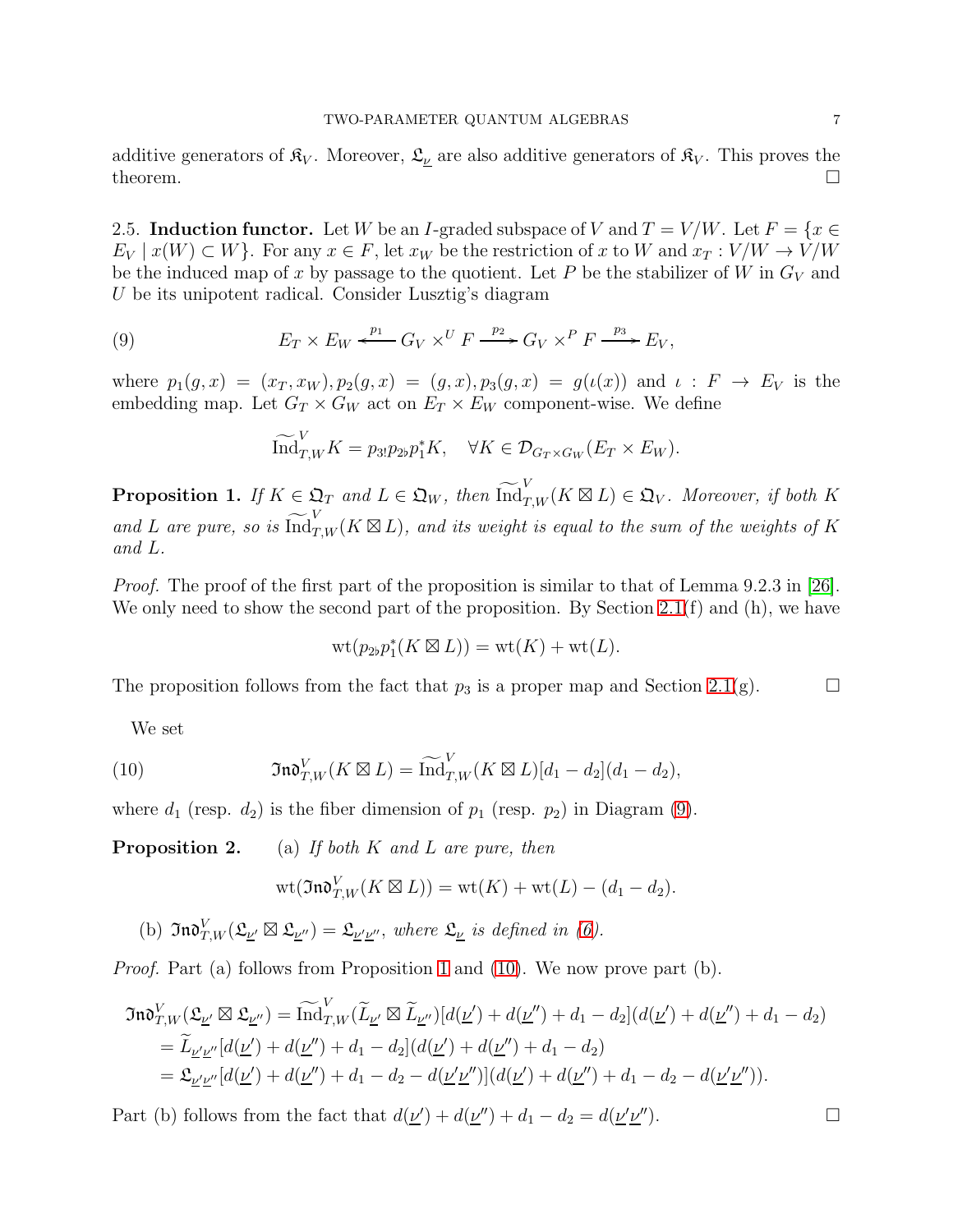<span id="page-7-1"></span>2.6. The algebra  $(\mathfrak{K}, \mathfrak{Im})$ . We notice that if  $\underline{\dim}V_1 = \underline{\dim}V_2$ , then  $E_{V_1}$  and  $E_{V_2}$  are isomorphic. Moreover, the categories  $\mathfrak{Q}_{V_1}^m$  and  $\mathfrak{Q}_{V_2}^m$  are isomorphic. So we write  $\mathfrak{Q}_{\nu}^m$  (resp.  $\mathfrak{K}_{\nu}$ ) instead of  $\mathfrak{Q}_V^m$  (resp.  $\mathfrak{K}_V$ ) if  $\underline{\dim}V = \nu$ . Now let

$$
\mathfrak{K}=\oplus_{\nu\in\mathbb{N}^I}\mathfrak{K}_\nu.
$$

Define a multiplication on  $\mathfrak{K}$  as follows.

$$
\mathfrak{Ind}:\mathfrak{K}\times\mathfrak{K}\rightarrow \mathfrak{K},\quad (K,L)\mapsto \mathfrak{Ind}_{\tau,\omega}^{\nu}(K\otimes L),
$$

for any homogenous elements  $K, L$  with  $K \in \mathfrak{K}_{\tau}$  and  $L \in \mathfrak{K}_{\omega}$ .

**Theorem 2.** (1) The pair  $(\mathfrak{K}, \mathfrak{Ind})$  is an  $\mathbb{N}^I$ -graded associative  $\mathfrak{A}$ -algebra.

(2) All simple perverse sheaves of weight 0 in  $\mathfrak{Q}_{\nu}^m$  for various  $\nu$  form an  $\mathfrak A$ -basis of  $\mathfrak K$  and  $a \mathbb{Q}(v, t)$ -basis of  $\mathfrak{K} \otimes_{\mathfrak{A}} \mathbb{Q}(v, t)$ .

*Proof.* (1) follows from Theorem [1,](#page-5-1) Proposition 2 and the additivity of  $\mathfrak{In}$ . (2) follows from the definition of  $\mathfrak{K}$ .

2.7. Defining relation. For any  $k, n \in \mathbb{N}$  and  $k \leq n$ , we set

$$
\begin{aligned}\n[n]_{v} &= \frac{v^{n} - v^{-n}}{v - v^{-1}}, & [n]_{v}^{!} = \prod_{k=1}^{n} [k]_{v}, & \begin{bmatrix} n \\ k \end{bmatrix}_{v} = \frac{[n]_{v}^{!}}{[k]_{v}^{!}[n-k]_{v}^{!}}, \\
[n]_{v,t} &= \frac{(vt)^{n} - (vt^{-1})^{-n}}{vt - (vt^{-1})^{-1}}, & [n]_{v,t}^{!} = \prod_{k=1}^{n} [k]_{v,t}, & \begin{bmatrix} n \\ k \end{bmatrix}_{v,t} = \frac{[n]_{v,t}^{!}}{[k]_{v,t}^{!}[n-k]_{v,t}^{!}}.\n\end{aligned}
$$

For any  $k, n \in \mathbb{N}$  and  $k \leq n$ , we have

<span id="page-7-0"></span>(11) 
$$
[n]_{v,t} = t^{n-1}[n]_v, \quad [n]_{v,t}^! = t^{\frac{n(n-1)}{2}}[n]_v^!, \quad \begin{bmatrix} n \\ k \end{bmatrix}_{v,t} = t^{k(n-k)} \begin{bmatrix} n \\ k \end{bmatrix}_v.
$$

**Example 1.** Let  $\Omega = [1]$ . The associated quiver consists of a single vertex without any arrow. In this case,  $E_V = \{pt\}$  for any V. If  $\nu = n$ , then  $\mathcal{F}_{\nu}$  is also a point. Then  $L_n = \mathbf{1}_{E_V}$ for  $V = k^n$  where  $L_n$  is defined in Lemma [1.](#page-5-2)

If  $\nu = (n, 1)$ , then  $\mathcal{F}_{\nu} = \{f = (0 \subset V^1 \subset V) \mid \dim V^1 = 1\}$  is the Grassmannian  $Gr(1, n+1)$ . By Lemma 5.4.12 in [\[1\]](#page-31-10),  $L_{(n,1)} = \bigoplus_{i=0}^{n} \mathbf{1}_{E_V}[-2i](-i)$ . By [\(6\)](#page-5-0), we have

$$
\mathfrak{L}_{(n,1)} = \bigoplus_{i=0}^{n} \mathbf{1}_{E_V}[n-2i](n-i) = \sum_{0 \le i \le n} v^{n-2i} t^n \mathfrak{L}_{n+1} = [n+1]_{v,t} \mathfrak{L}_{n+1}.
$$

In other words,

(12) 
$$
\mathfrak{L}_n \cdot \mathfrak{L}_1 = [n+1]_{v,t} \mathfrak{L}_{n+1}.
$$

Example 2. Let  $\Omega = \begin{bmatrix} 1 & -a' \\ a'' & 1 \end{bmatrix}$  $-a'' \quad 1$ 1 , where  $a', a'' \geq 0$ . The associated quiver has two vertices, say *i* and *j*. Let  $\Omega'$  (resp.  $\Omega''$ ) be the set of arrows from *i* to *j* (resp. from *j* to *i*). Then  $a' = \#\Omega', a'' = \#\Omega''.$  Set  $N = a' + a''.$ 

Fix a vector space  $V = V_i \oplus V_j$  such that  $\dim V_i = 1$  and  $\dim V_j = N + 1$ . For any  $p = 0, 1, \cdots, N + 1$ , let

$$
\widetilde{S}_p = \{(x, W) \in E_V \times Gr(p', V_j) \mid x_h(V_i) \subset W, \text{ if } h \in \Omega'; x_h|_W = 0 \text{ if } h \in \Omega''\},
$$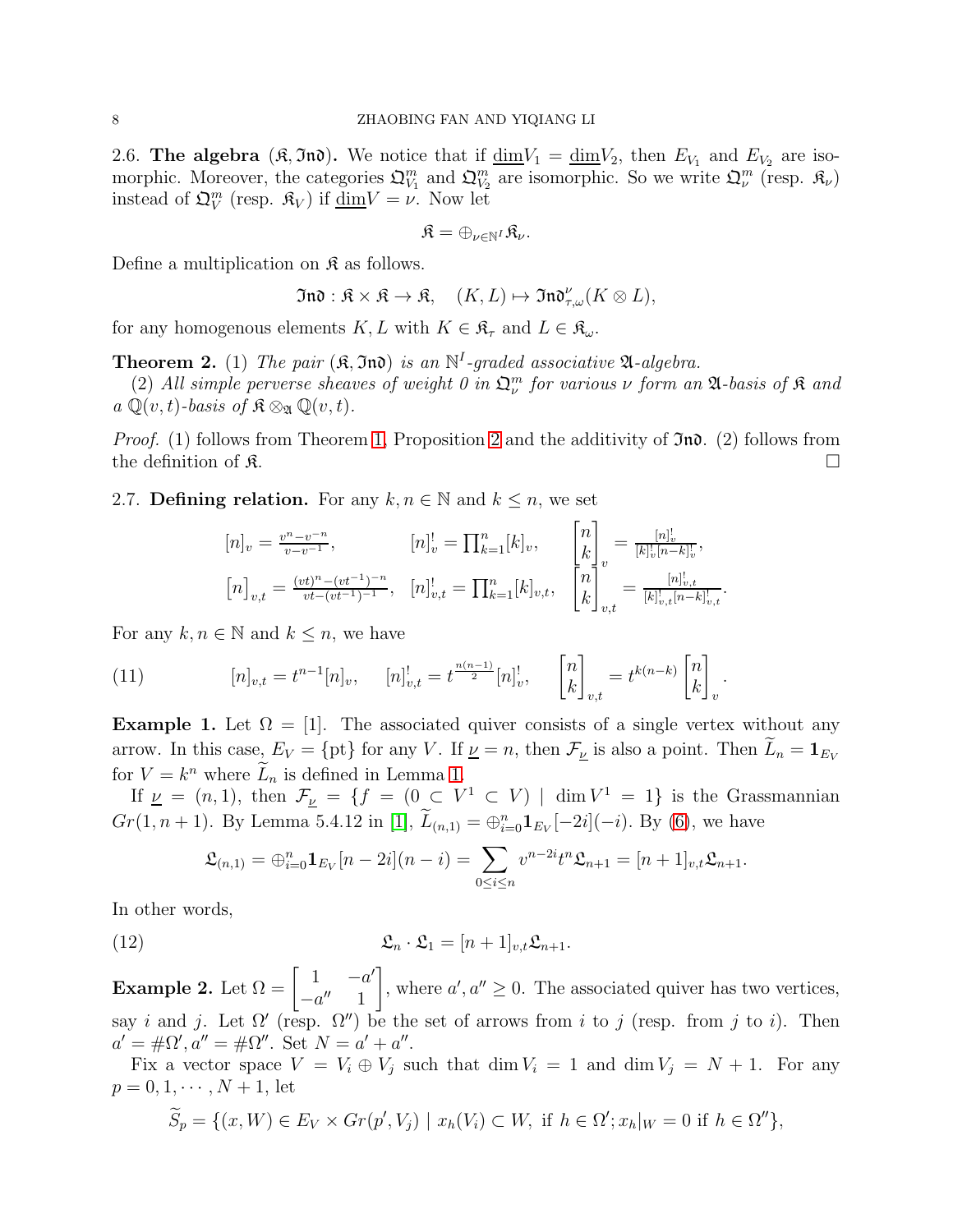where  $p' = N + 1 - p$  and  $Gr(p', V_j)$  is the Grassmannian of all p'-dimensional subspaces in V<sub>j</sub>. Let  $\pi(S_p)$  be the image of the first projection map  $\pi: S_p \to E_V$ . Let

(13) 
$$
I'_p = \pi_! \mathbf{1}_{\widetilde{S}_p} [\dim \widetilde{S}_p] (\frac{1}{2} \dim \widetilde{S}_p).
$$

This is a semisimple complex and pure of weight 0 since  $\pi$  is a proper map. Let  $I_p :=$  $IC(\pi(\widetilde{S}_p), 1)$  be the intersection cohomology complex of weight 0 on  $E_V$  determined by  $\pi(\widetilde{S}_p)$  and the constant sheaf on its smooth part. From Proposition 9.4 in [\[25\]](#page-32-3), we have

**Lemma 2.** (a)  $I'_0 = I_0$ ,  $I'_{N+1} = I_{N+1}$ , (b)  $I'_p = I_p \oplus I_{p-1}$  if  $1 \le p \le a''$ ;  $I'_p = I_p \oplus I_{p+1}$  if  $a'' + 1 \le p \le N$ , (c)  $I_{a''}=I_{a''+1}$ , (d)  $\dim(S_p) = (p + a')(N + 1 - p) + a''p$ .

If  $\underline{\nu} = (j, j, \dots, j)$  for p iterated j, then we denote by  $\mathfrak{L}_{j^p}$  instead of  $\mathfrak{L}_{\underline{\nu}}$ . By Proposition 2, we have  $\mathfrak{L}_{j^p,i,j^{p'}} = [p]^!_{v,t} [p']^!_{v,t} \mathfrak{L}_{p j,i,p'j}$ . By [\(6\)](#page-5-0) and the definition of  $I'_p$ , we further have  $\mathfrak{L}_{j^{p},i,j^{p'}}=[p]_{v,t}^![p']_{v,t}^!I'_p(\frac{1}{2}% )_{v,t}^!I'_{v}^!\!\!\!\!I'_{j}^!\!\!\!\!I'_{j}^!\!\!\!\!I'_{j}^!\!\!\!\!I'_{j}^!\!\!\!\!I'_{j}^!\!\!\!\!I'_{j}^!\!\!\!\!I'_{j}^!\!\!\!\!I'_{j}^!\!\!\!\!I'_{j}^!\!\!\!\!I'_{j}^!\!\!\!\!I'_{j}^!\!\!\!\!I'_{j}^!\!\!\!\!I'_{j}^!\!\!\!\!I'_{j}^!\!\!\!\!I'_{j}$  $\frac{1}{2}$  dim $(S_p)$ ). Thus we have

$$
\frac{1}{[N+1]_{v,t}^!} \sum_{0 \le p \le N+1} (-1)^p t^{-p(p'-a'+a'')} \begin{bmatrix} N+1 \ p \end{bmatrix}_{v,t} \mathfrak{L}_{j^p,i,j^{p'}} \n= \sum_{0 \le p \le N+1} (-1)^p t^{-p(p'-a'+a'')} t^{(p+a')p'+a''p} I'_p = \sum_{0 \le p \le N+1} (-1)^p t^{a'(N+1)} I'_p = 0,
$$

where the last equality follows from Lemma 2. By combining Examples 1 and 2, we have

**Proposition 3.** The following relations satisfy in  $\mathcal R$  associated to any quiver  $\Omega$ .

(14) 
$$
\mathfrak{L}_{ni} \cdot \mathfrak{L}_i = [n+1]_{v,t} \mathfrak{L}_{(n+1)i}, \quad \forall i \in I.
$$

(15) 
$$
\sum_{p=0}^{i \cdot j+1} (-1)^p t^{-p(p'-\langle i,j \rangle + \langle j,i \rangle)} \begin{bmatrix} i \cdot j+1 \\ p \end{bmatrix}_{v,t} \mathfrak{L}_{j^p, i, j^{p'}} = 0, \quad \forall i \neq j \in I.
$$

## 2.8. Restriction functor. Consider the following diagram

$$
E_T \times E_W \xleftarrow{\kappa} F \xrightarrow{\iota} E_V,
$$

where  $\iota$  is an embedding and  $\kappa(x) = (x_T, x_W)$ . We define

<span id="page-8-1"></span>
$$
\widetilde{\mathrm{Res}}_{T,W}^V(L) = \kappa_! \iota^* L, \quad \forall L \in \mathcal{D}(E_V).
$$

<span id="page-8-0"></span>**Proposition 4.**  $\widetilde{\operatorname{Res}}_{T,W}^V(\widetilde{L}_\mu) = \bigoplus_{\underline{\tau},\underline{\omega}} \widetilde{L}_{\underline{\tau}} \boxtimes \widetilde{L}_{\underline{\omega}}[-2M(\underline{\tau},\underline{\omega})](-M(\underline{\tau},\underline{\omega}))$ , where

(16) 
$$
M(\underline{\tau}, \underline{\omega}) = \sum_{h;l'
$$

and the direct sum is taken over all  $\underline{\tau}$  and  $\underline{\omega}$  such that  $\tau^l + \omega^l = \nu^l$ ,  $\sum_l \omega_i^l = \dim W_i$  and  $\sum_l \tau_i^l = \dim T_i.$ 

*Proof.* By 9.2.6 (b) in [\[26\]](#page-32-0), we have  $\widetilde{\operatorname{Res}}_{T,W}^V(\widetilde{L}_{\underline{\nu}}) \simeq \bigoplus_{\underline{\tau},\underline{\omega}}(\widetilde{L}_{\underline{\tau}} \boxtimes \widetilde{L}_{\underline{\omega}})[-2M(\underline{\tau},\underline{\omega})]$  up to a Tate twist. It is enough to check that the weights of the two complexes on both sides in the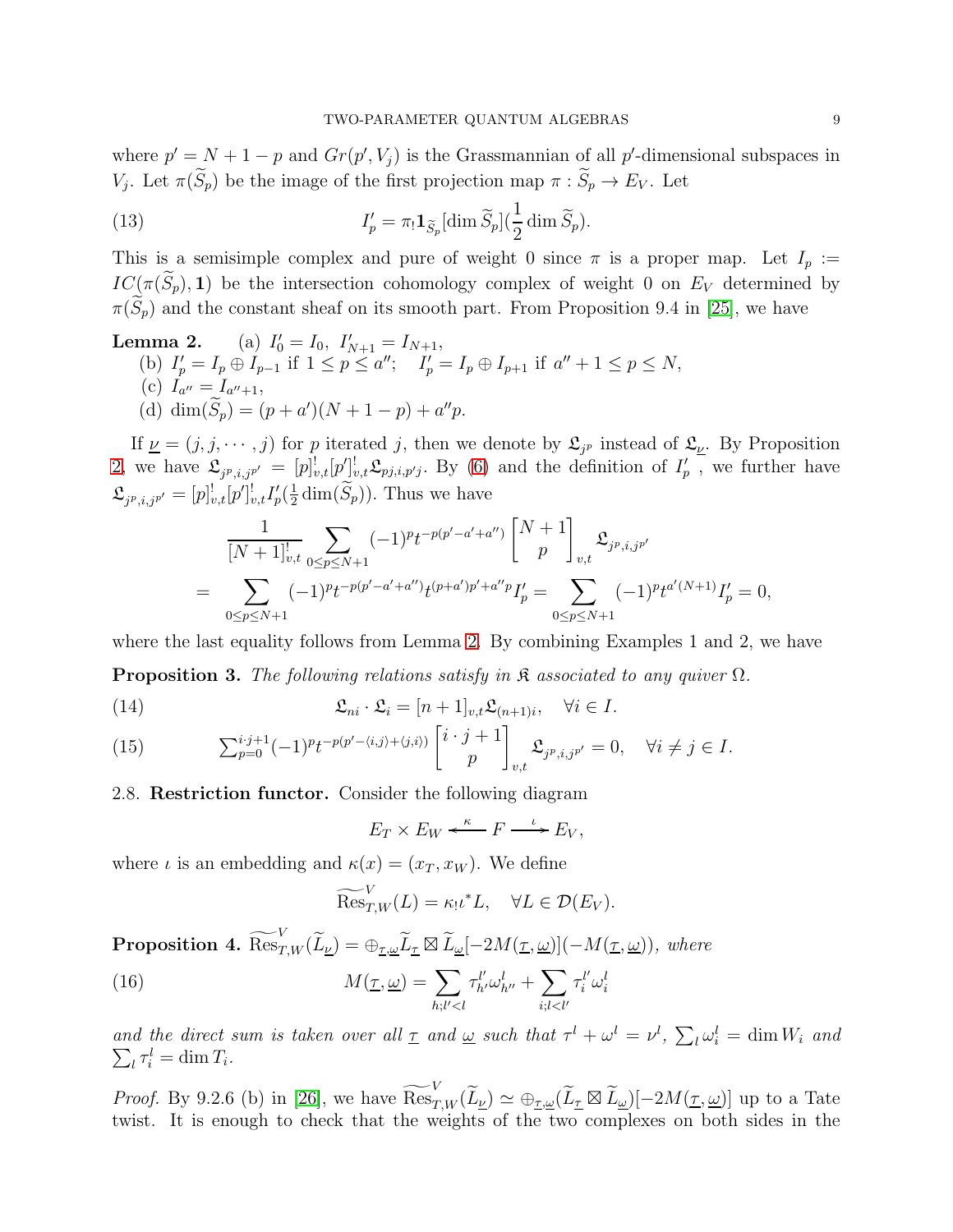#### 10 ZHAOBING FAN AND YIQIANG LI

proposition are the same. Let  $\iota' : E_T \times E_W \to F$  be the embedding map. By (1) in [\[4\]](#page-31-12), we have

$$
\kappa_! \iota^* L \simeq (\iota')^! (\iota)^* L, \quad \forall L \in \mathcal{D}_{G_V}(E_V).
$$

Note that the functor  $(\iota')^{\dagger}(\iota)^*L$  is the hyperbolic localization functor. By Lemma [1](#page-5-2) and Theorem 8 in [\[4\]](#page-31-12), the weights of both complexes in the proposition are zero. The proposition follows.  $\Box$ 

<span id="page-9-0"></span>For any  $L \in \mathcal{D}_{G_V}(E_V)$ , we define

(17) 
$$
\mathfrak{Res}^V_{T,W}(L) = \widetilde{\mathrm{Res}}^V_{T,W}(L)[d_1 - d_2 - 2\dim(G_V/P)](-\dim(G_V/P)),
$$

where  $d_1$  and  $d_2$  are the same as those in [\(10\)](#page-6-2). By Theorem 8 in [\[4\]](#page-31-12), Proposition [4,](#page-8-0) [\(6\)](#page-5-0) and [\(17\)](#page-9-0), we have the following corollary.

<span id="page-9-2"></span>Corollary 1.  $\mathfrak{Res}_{T,W}^V(\mathfrak{L}_\nu) = \bigoplus_{\underline{\tau},\underline{\omega}} \mathfrak{L}_\underline{\tau} \boxtimes \mathfrak{L}_\underline{\omega}[M'(\underline{\tau},\underline{\omega})](M''(\underline{\tau},\underline{\omega}))$ , where

<span id="page-9-3"></span>(18) 
$$
M'(\underline{\tau}, \underline{\omega}) = d_1 - d_2 - 2\dim(G_V/P) + d(\underline{\nu}) - d(\underline{\tau}) - d(\underline{\omega}) - 2M(\underline{\tau}, \underline{\omega}),
$$

(19) 
$$
M''(\underline{\tau}, \underline{\omega}) = d(\underline{\nu}) - d(\underline{\tau}) - d(\underline{\omega}) - \dim(G_V/P) - M(\underline{\tau}, \underline{\omega}),
$$

and the direct sum is taken over all  $\underline{\tau}$  and  $\underline{\omega}$  such that  $\tau^l + \omega^l = \nu^l$ ,  $\sum_l \omega_i^l = \dim W_i$  and  $\sum_l \tau_i^l = \dim T_i$ . Moreover, if L is a pure complex in  $\mathcal{D}_{G_V}(E_V)$ , then

<span id="page-9-4"></span>
$$
\text{wt}(\mathfrak{Res}^V_{T,W}L) = \text{wt}(L) + d_1 - d_2.
$$

2.9. Coalgebra structure. Define an  $\mathfrak{A}$ -linear map  $\mathfrak{r} : \mathfrak{K} \to \mathfrak{K} \otimes \mathfrak{K}$  by

$$
K\mapsto \oplus_{\tau,\omega}\mathfrak{Res}^\nu_{\tau,\omega}K,
$$

for any homogenous element  $K \in \mathfrak{K}_{\nu}$ , where the direct sum runs through all  $\tau, \omega \in \mathbb{N}^I$  such that  $\tau + \omega = \nu$ .

<span id="page-9-1"></span>Define a multiplication on  $\mathfrak{K} \otimes \mathfrak{K}$  as follows.

(20) 
$$
(x \otimes y)(x' \otimes y') = v^{-|x'|\cdot|y|}t^{\langle |x'|\cdot|y| \rangle - \langle |y|, |x'| \rangle}xx' \otimes yy',
$$

for homogenous elements  $x, y, x'$  and  $y'$ , where |x| is the grading of x and  $\langle, \rangle$  is defined in [\(1\)](#page-4-0).

**Proposition 5.**  $\mathfrak{r}: \mathfrak{K} \to \mathfrak{K} \otimes \mathfrak{K}$  is an algebra homomorphism, where the algebra structure on  $\mathfrak{K} \otimes \mathfrak{K}$  is defined in [\(20\)](#page-9-1).

Proof. By Theorem [1](#page-5-1) and Proposition 2, it is enough to show that

$$
\mathfrak{r}(\mathfrak{L}_{\underline{\nu}'\underline{\nu}''}) = \mathfrak{r}(\mathfrak{L}_{\underline{\nu}'})\mathfrak{r}(\mathfrak{L}_{\underline{\nu}''}) \text{ for any } \underline{\nu}', \underline{\nu}'' \in \mathbb{N}^I
$$

.

By Corollary [1,](#page-9-2)

$$
\mathfrak{r}(\mathfrak{L}_{\underline{\nu}'})=\sum \mathfrak{L}_{\underline{\tau}'}\boxtimes \mathfrak{L}_{\underline{\omega}'}[M'(\underline{\tau}',\underline{\omega}')](M''(\underline{\tau}',\underline{\omega}')),
$$

where the sum is taken over all  $\underline{\tau}'$  and  $\underline{\omega}'$  such that  $\tau'' + \omega'' = \nu''$  for all  $l = 1, \dots, m$ . Similarly, we have

$$
\mathfrak{r}(\mathfrak{L}_{\underline{\nu}''})=\sum \mathfrak{L}_{\underline{\tau}''}\boxtimes \mathfrak{L}_{\underline{\omega}''}[M'(\underline{\tau}'',\underline{\omega}'')](M''(\underline{\tau}'',\underline{\omega}'')),
$$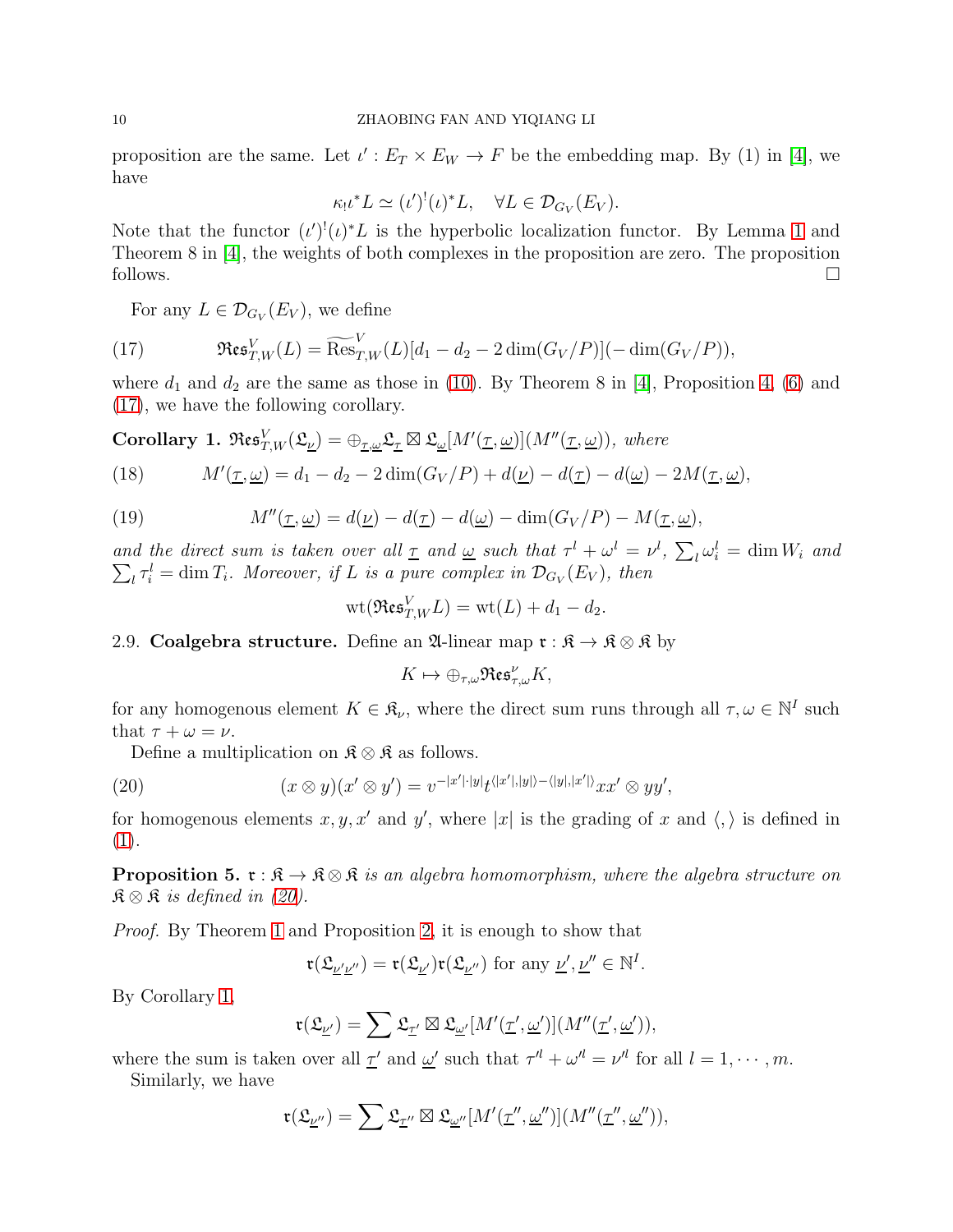where the sum is taken over all  $\underline{\tau}''$  and  $\underline{\omega}''$  such that  $\tau''' + \omega''' = \nu'''$  for all  $l = m+1, \cdots, m+n$ . By [\(8\)](#page-5-3), we can rewrite [\(20\)](#page-9-1) as follows.

<span id="page-10-0"></span>
$$
(x \otimes y)(x' \otimes y') = xx' \otimes yy'[-|y| \cdot |x'||(-\langle |y|, |x'| \rangle),
$$

where  $|y| \cdot |x'| = \langle |x'|, |y| \rangle + \langle |y|, |x'| \rangle$  is a symmetric bilinear form. Therefore,

(21) 
$$
\mathfrak{r}(\mathfrak{L}_{\underline{\nu}'})\mathfrak{r}(\mathfrak{L}_{\underline{\nu}''})=\sum \mathfrak{L}_{\underline{\tau}'\underline{\tau}''}\boxtimes \mathfrak{L}_{\underline{\omega}'\underline{\omega}''}[N'(\underline{\tau}'\underline{\tau}'',\underline{\omega}'\underline{\omega}'')](N''(\underline{\tau}'\underline{\tau}'',\underline{\omega}'\underline{\omega}')),
$$

where the sum is taken over all  $\underline{\tau}'$ ,  $\underline{\omega}'$ ,  $\underline{\tau}''$  and  $\underline{\omega}''$  such that  $\tau'' + \omega'' = \nu''$  for all  $l = 1, \cdots, m$ and  $\tau^{\prime\prime l} + \omega^{\prime\prime l} = \nu^{\prime\prime l}$  for all  $l = m + 1, \cdots, m + n$ .

<span id="page-10-1"></span>
$$
N'(\underline{\tau}'\underline{\tau}'', \underline{\omega}'\underline{\omega}'') = M'(\underline{\tau}', \underline{\omega}') + M'(\underline{\tau}'', \underline{\omega}'') - |\underline{\tau}''| \cdot |\underline{\omega}'|, \text{ and}
$$
  

$$
N''(\underline{\tau}'\underline{\tau}'', \underline{\omega}'\underline{\omega}'') = M''(\underline{\tau}', \underline{\omega}') + M''(\underline{\tau}'', \underline{\omega}'') - \langle |\underline{\omega}'|, |\underline{\tau}''| \rangle.
$$

On the other hand, we have

(22) 
$$
\mathfrak{r}(\mathfrak{L}_{\underline{\nu}'\underline{\nu}''}) = \sum \mathfrak{L}_{\underline{\tau}'\underline{\tau}''} \boxtimes \mathfrak{L}_{\underline{\omega}'\underline{\omega}''}[M'(\underline{\tau}'\underline{\tau}'', \underline{\omega}'\underline{\omega}'')](M''(\underline{\tau}'\underline{\tau}'', \underline{\omega}'\underline{\omega}')).
$$

By comparing [\(21\)](#page-10-0) with [\(22\)](#page-10-1), it remains to show that

<span id="page-10-6"></span>(23) 
$$
M'(\underline{\tau'}\underline{\tau''}, \underline{\omega'}\underline{\omega''}) = N'(\underline{\tau'}\underline{\tau''}, \underline{\omega'}\underline{\omega''}), \text{ and } M''(\underline{\tau'}\underline{\tau''}, \underline{\omega'}\underline{\omega''}) = N''(\underline{\tau'}\underline{\tau''}, \underline{\omega'}\underline{\omega''}).
$$

The proof of the first one is the same as that of Lemma 13.1.5 in [\[26\]](#page-32-0). We only need to show that the second one holds.

<span id="page-10-5"></span>By equations [\(18\)](#page-9-3) and [\(19\)](#page-9-4), we have

(24) 
$$
M''(\underline{\tau}'\underline{\tau}'', \underline{\omega}'\underline{\omega}'') - N''(\underline{\tau}'\underline{\tau}'', \underline{\omega}'\underline{\omega}'')
$$
  
\n
$$
= d(\underline{\nu}'\underline{\nu}'') - d(\underline{\tau}'\underline{\tau}'') - d(\underline{\omega}'\underline{\omega}'') - \dim(G_V/P)_{\underline{\tau}'\underline{\tau}'', \underline{\omega}'\underline{\omega}''} - M(\underline{\tau}'\underline{\tau}'', \underline{\omega}'\underline{\omega}'')
$$
  
\n
$$
- (d(\underline{\nu}') - d(\underline{\tau}') - d(\underline{\omega}') - \dim(G_V/P)_{\underline{\tau}', \underline{\omega}'} - M(\underline{\tau}', \underline{\omega}'))
$$
  
\n
$$
- (d(\underline{\nu}'') - d(\underline{\tau}'') - d(\underline{\omega}'') - \dim(G_V/P)_{\underline{\tau}'', \underline{\omega}''} - M(\underline{\tau}'', \underline{\omega}'')) + \langle |\underline{\omega}'|, |\underline{\tau}''| \rangle,
$$

where  $\dim(G_V/P)_{\underline{\tau},\underline{\omega}} = \sum_i \underline{\tau}_i \underline{\omega}_i$  and  $\underline{\tau}_i = \sum_l \tau_i^l$ . Moreover,

<span id="page-10-2"></span>(25) 
$$
\dim(G_V/P)_{\underline{\tau}'\underline{\tau}'',\underline{\omega}'\underline{\omega}''} - \dim(G_V/P)_{\underline{\tau}',\underline{\omega}'} - \dim(G_V/P)_{\underline{\tau}'',\underline{\omega}''} = \sum_i \tau'_i \omega''_i + \tau''_i \omega'_i.
$$

In general, if  $\nu = \tau + \omega$ , we have

$$
d(\underline{\nu}) - d(\underline{\tau}) - d(\underline{\omega}) = \sum_{h;l' < l} \tau_{h'}^{l'} \omega_{h''}^l + \omega_{h'}^{l'} \tau_{h''}^l + \sum_{i;l < l'} \tau_i^{l'} \omega_i^l + \omega_i^{l'} \tau_i^l.
$$

Hence,

<span id="page-10-3"></span>(26) 
$$
d(\underline{\nu'}\underline{\nu''}) - d(\underline{\tau'}\underline{\tau''}) - d(\underline{\omega'}\underline{\omega''}) - (d(\underline{\nu'}) - d(\underline{\tau'}) - d(\underline{\omega'})) - (d(\underline{\nu''}) - d(\underline{\tau''}) - d(\underline{\omega''})) = \sum_{h} \tau'_{h'} \omega''_{h''} + \omega'_{h'} \tau''_{h''} + \sum_{i} \tau''_{i} \omega'_{i} + \omega''_{i} \tau'_{i},
$$

where  $\tau'_{h'} = \sum_l \tau''_{h'}$ . By [\(16\)](#page-8-1), we have  $M(\underline{\tau}'\underline{\tau}'', \underline{\omega}'\underline{\omega}'') - M(\underline{\tau}', \underline{\omega}') - M(\underline{\tau}'', \underline{\omega}'') = \sum$ (27)  $M(\underline{\tau}'\underline{\tau}'', \underline{\omega}'\underline{\omega}'') - M(\underline{\tau}', \underline{\omega}') - M(\underline{\tau}'', \underline{\omega}'') = \sum \tau'_{h'}\omega''_{h''} + \sum \tau''_i\omega'_i.$ 

<span id="page-10-4"></span>By [\(25\)](#page-10-2), [\(26\)](#page-10-3) and [\(27\)](#page-10-4), the right hand side of [\(24\)](#page-10-5) is 0. This shows that [\(23\)](#page-10-6) holds.  $\square$ 

h

 $\tau'_{h'}\omega''_{h''} + \sum$ 

i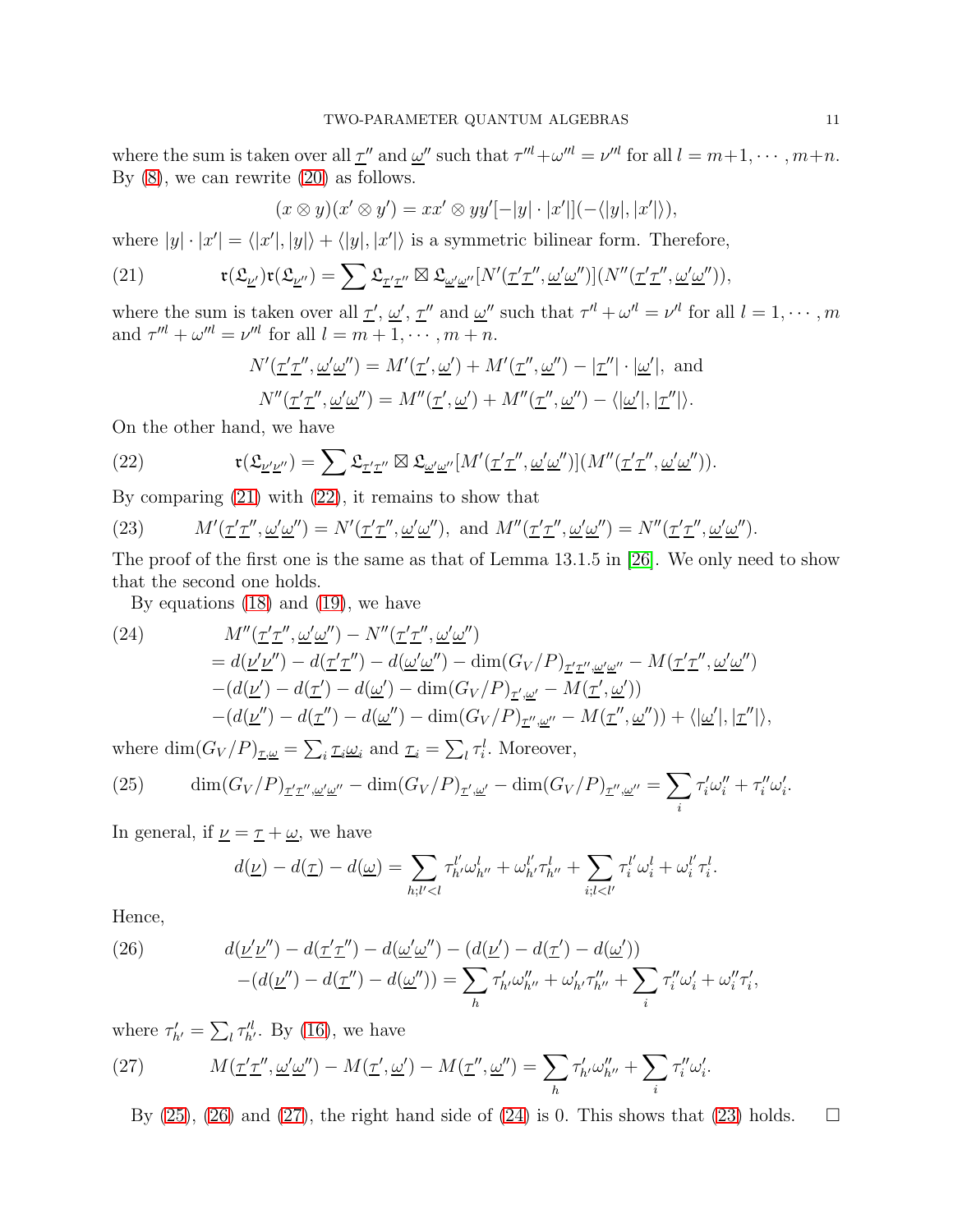2.10. Bar involution. Given any pure complex  $K \in \mathfrak{Q}_{V}^{m}$ , let

<span id="page-11-0"></span>
$$
\mathfrak{D}(K) = (\mathbb{D}K)(-\mathrm{wt}(K)).
$$

Since objects in  $\mathfrak{Q}_V^m$  are semisimple, this defines a functor  $\mathfrak{D} : \mathfrak{Q}_V^m \to \mathfrak{Q}_V^m$ . We notice that  $\mathfrak{D}^2$ is the identity functor. By [\(6\)](#page-5-0) and Section [2.1\(](#page-3-1)d),  $\mathbb{D}\mathfrak{L}_{\nu} = \mathfrak{L}_{\nu}(-d(\nu))$  and  $\text{wt}(\mathfrak{L}_{\nu}) = -d(\nu)$ . So we have

$$
(28) \t\t\t\t\mathfrak{D}(\mathfrak{L}_{\nu}) = \mathfrak{L}_{\nu}.
$$

**Proposition 6.** If both  $K \in \mathfrak{Q}_T^m$  and  $L \in \mathfrak{Q}_W^m$  are pure, then we have

 $\mathfrak{D} \circ \mathfrak{Ind}(K \boxtimes L) = \mathfrak{Ind} \circ \mathfrak{D}(K \boxtimes L).$ 

*Proof.* By Proposition 9.2.5 in [\[26\]](#page-32-0), it is enough to check that the weights on both sides equal. The proposition follows from the fact that  $\mathfrak D$  preserves the weights of pure complexes.  $\Box$ 

Define an involution  $\bar{\mathcal{B}} \to \mathfrak{K}$  by

(29) 
$$
v \mapsto v^{-1}, t \mapsto t, \text{ and } K \mapsto \mathfrak{D}(K).
$$

**Proposition 7.** The map  $\bar{B}$ :  $\hat{\mathcal{R}} \to \hat{\mathcal{R}}$  is a  $\mathbb{Q}(t)$ -algebra involution.

Proof. By Proposition 2, Theorem [1](#page-5-1) and [\(28\)](#page-11-0), it is enough to check that

<span id="page-11-2"></span>
$$
\overline{v \cdot K} = v^{-1} \cdot \overline{K}
$$
, and  $\overline{t \cdot K} = t \cdot \overline{K}$ ,  $\forall K \in \mathfrak{K}$ .

By the definition of "<sup>−"</sup>, we can assume that K is the isomorphism class of a pure complex. Set  $wt(K) = w$ . Then we have

$$
\overline{v \cdot K} = \overline{K[1](\frac{1}{2})} = (\mathbb{D}(K[1](\frac{1}{2})))(-w) = (\mathbb{D}(K))[-1](-w - \frac{1}{2}).
$$

On the other hand,

$$
v^{-1} \cdot \overline{K} = v^{-1} \cdot (\mathbb{D}K)(-w) = (\mathbb{D}(K))[-1](-w - \frac{1}{2}).
$$

<span id="page-11-1"></span>Similarly, one can check that  $\overline{t \cdot K} = t \cdot \overline{K}$ .

2.11. Bilinear form. Recall that for any two G-equivariant semisimple complexes  $K, L$ on X, one can define a number,  $d_i(K, L) \in \mathbb{Z}_{\geq 0}$ , for any  $j \in \mathbb{Z}$  which Lusztig denotes by  $d_j(X, G; K, L)$  ([\[13,](#page-32-13) [23,](#page-32-14) [26\]](#page-32-0)). Given any two pure complexes  $K, L \in \mathfrak{Q}_V^m$ , we define

(30) 
$$
(K, L) = \sum_{j \in \mathbb{Z}} d_j(K, L) v^{-j} t^{-(\text{wt}(K) + \text{wt}(L))}.
$$

Since each element in  $\mathfrak{Q}_V^m$  is semisimple and simple perverse sheaves are pure, we can extend this definition to entire  $\mathfrak{Q}_{V}^{m}$ . This induces a bilinear form on  $\mathfrak{K}$ .

Given any pure complexes  $K_1, K_2 \in \mathfrak{Q}_T^m$  and  $L_1, L_2 \in \mathfrak{Q}_W^m$ , we define

$$
(K_1 \boxtimes L_1, K_2 \boxtimes L_2) = t^{2d}(K_1, K_2) \cdot (L_1, L_2),
$$

where  $d = \sum_h \dim T_{h'} \dim W_{h''} + \sum_i \dim T_i \dim W_i$ . Similarly, this can be extended linearly to a bilinear form on  $\mathfrak{K} \otimes \mathfrak{K}$ .

**Proposition 8.** Let 
$$
K \in \mathfrak{Q}_T^m
$$
,  $L \in \mathfrak{Q}_W^m$  and  $M \in \mathfrak{Q}_V^m$  such that  $V = T \oplus W$ , then  
\n
$$
(\mathfrak{Ind}_{T,W}^V(K \boxtimes L), M) = (K \boxtimes L, \mathfrak{Res}_{T,W}^V M).
$$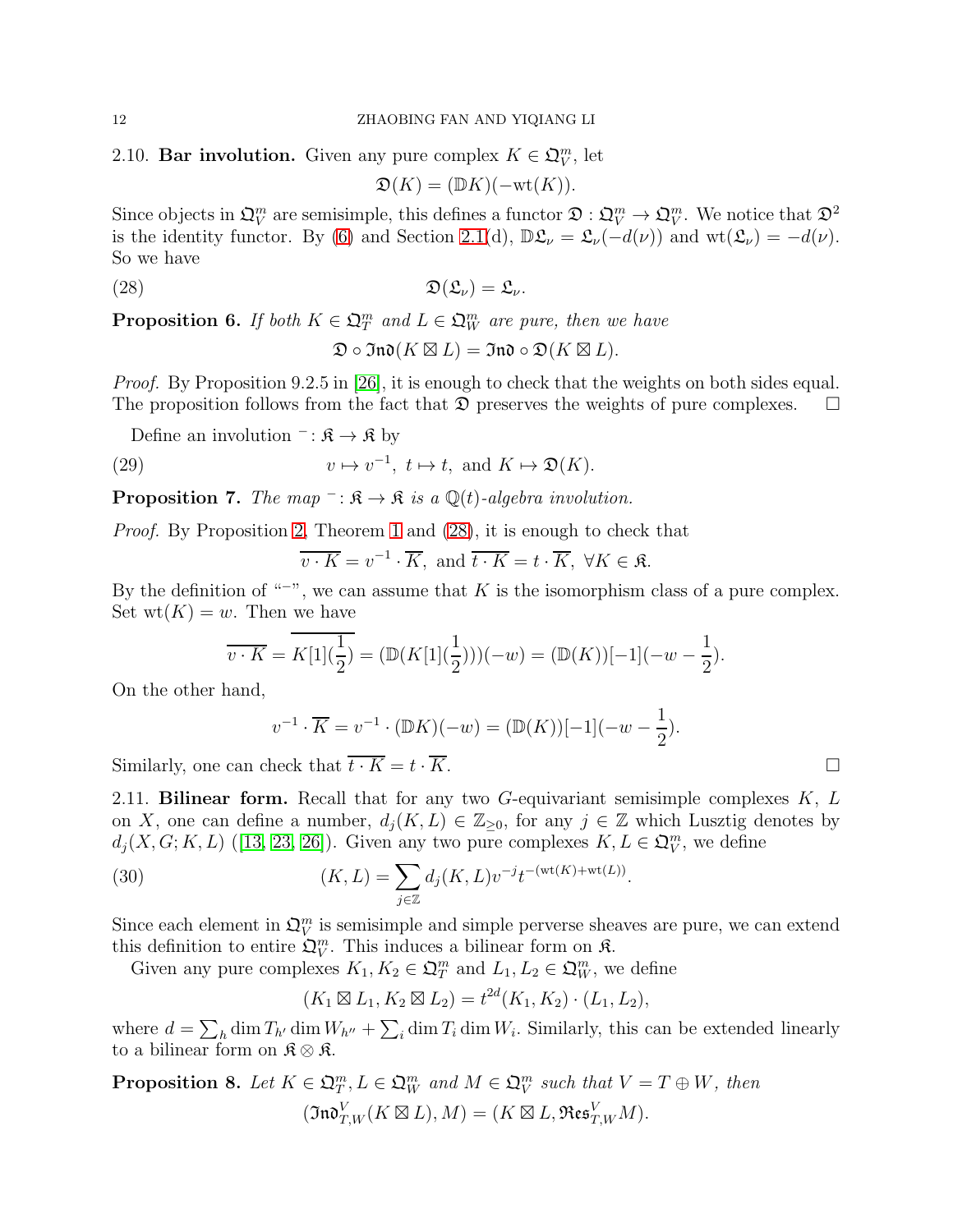*Proof.* Since both  $\mathfrak{Ind}$  and  $\mathfrak{Res}$  are additive functors, we can assume that  $K, L$  and  $M$  are pure complexes. By Lemma 7 in [\[13\]](#page-32-13), we have

$$
(\mathfrak{Ind}_{T,W}^V(K \boxtimes L), M) = \sum_{j \in \mathbb{Z}} d_j(\mathfrak{Ind}_{T,W}^V(K \boxtimes L), M) v^{-j} t^{-(\text{wt}(\mathfrak{Ind}_{T,W}^V(K \boxtimes L)) + \text{wt}(M))}
$$
  
= 
$$
\sum_{j \in \mathbb{Z}} d_j(K \boxtimes L, \mathfrak{Res}_{T,W}^V M) v^{-j} t^{-(\text{wt}(K) + \text{wt}(L) + \text{wt}(M)) + d}
$$
  
= 
$$
\sum_{j \in \mathbb{Z}} d_j(K \boxtimes L, \oplus M_1 \boxtimes M_2) v^{-j} t^{-(\text{wt}(K) + \text{wt}(L) + \text{wt}(M_1) + \text{wt}(M_2)) + 2d} = \sum (K, M_1) \cdot (L, M_2) t^{2d}.
$$

The last equality follows from 8.1.10 (f) in [\[26\]](#page-32-0). On the other hand,

$$
(K \boxtimes L, \mathfrak{Res}^V_{T,W} M) = (K \boxtimes L, \oplus M_1 \boxtimes M_2) = \sum (K, M_1) \cdot (L, M_2) t^{2d}.
$$
  
So 
$$
(\mathfrak{Ind}_{T,W}^V (K \boxtimes L), M) = (K \boxtimes L, \mathfrak{Res}^V_{T,W} M).
$$

2.12. Fourier-Deligne transformation. Let  $\Omega$  be a second quiver such that the underlying graph is the same as that of  $\Omega$ . Denote the source of the arrow h in  $\Omega$  by  $s(h) = h$ and its target by  $t(h) = h$ . Recall that the source and the target of the arrow h in  $\Omega$  are denoted by  $s(h) = h'$  and  $t(h) = h''$ , respectively. Let  $\Omega_1 = \{h \in \Omega \mid h = h', "h = h''\}$  and  $\Omega_2 = \{h \in \Omega \mid h = h'', 'h = h'\}.$  For a given *I*-graded k-vector space *V*, we denote

$$
{}^{'}\!E_V = \bigoplus_{h \in \Omega_1} \text{Hom}(V_{h'}, V_{h''}) \oplus \bigoplus_{h \in \Omega_2} \text{Hom}(V_{h''}, V_{h'}),
$$
  

$$
\dot{E}_V = \bigoplus_{h \in \Omega_1} \text{Hom}(V_{h'}, V_{h''}) \oplus \bigoplus_{h \in \Omega_2} \text{Hom}(V_{h'}, V_{h''}) \oplus \bigoplus_{h \in \Omega_2} \text{Hom}(V_{h''}, V_{h'}).
$$

We have the natural projection maps

$$
E_V \xleftarrow{s} \dot{E}_V \xrightarrow{t} 'E_V.
$$

Recall that to a nontrivial character,  $\varphi$ , of  $\mathbb{F}_p$ , one can associate a local system  $\mathcal{L}_{\varphi}$  on k of rank one. Let  $\mathcal{T}_V : \dot{E}_V \to k$  be the map defined by

(31) 
$$
\mathcal{T}_V(a,b,c) = \sum_{h \in \Omega_2} Tr(V_{h'} \xrightarrow{b} V_{h''} \xrightarrow{c} V_{h'}),
$$

where Tr is the trace function. Denote  $\mathcal{L}_{\mathcal{T}_V} = \mathcal{T}_V^* \mathcal{L}_{\varphi}$  which is a rank one  $\overline{\mathbb{Q}}_l$ -local system on  $\dot{E}_V$ . The Fourier-Deligne transformation  $\Phi : \mathcal{D}(E_V) \to \mathcal{D}(E_V)$  is defined by

$$
L \mapsto t_!(s^*(L) \otimes \mathcal{L}_{\mathcal{T}_V}[d_V](\frac{1}{2}d_V)),
$$

where  $d_V = \dim(\bigoplus_{h \in \Omega_2} \text{Hom}(V_{h'}, V_{h''})).$ 

For the quiver  $\Omega$ , one can similarly define  $\overline{L}_{\underline{\nu}}$ , (resp.  $\mathfrak{L}_{\underline{\nu}}$  and  $\mathfrak{D}_{V}^{m}$ ) as we define  $\overline{L}_{\underline{\nu}}$ , (resp.  $\mathfrak{L}_{\underline{\nu}}$  and  $\mathfrak{Q}_{V}^{m}$ ) for the quiver  $\Omega$ .

<span id="page-12-0"></span>Proposition 9. (a) The Fourier-Deligne transformation Φ preserves purity and weight. (b)  $\Phi(\widetilde{L}_{\underline{\nu}}) = \widetilde{\mathcal{L}}_{\underline{\nu}}[M](\frac{M}{2}),$  where  $M = \sum_{h \in \Omega_2; l' < l} \nu_{h'}^l \nu_{h''}^{l'} - \nu_{h'}^{l'} \nu_{h''}^l$ . (c)  $\Phi(\mathfrak{L}_v) = \mathfrak{L}_v(-\frac{M}{2})$  $\frac{M}{2}$ ).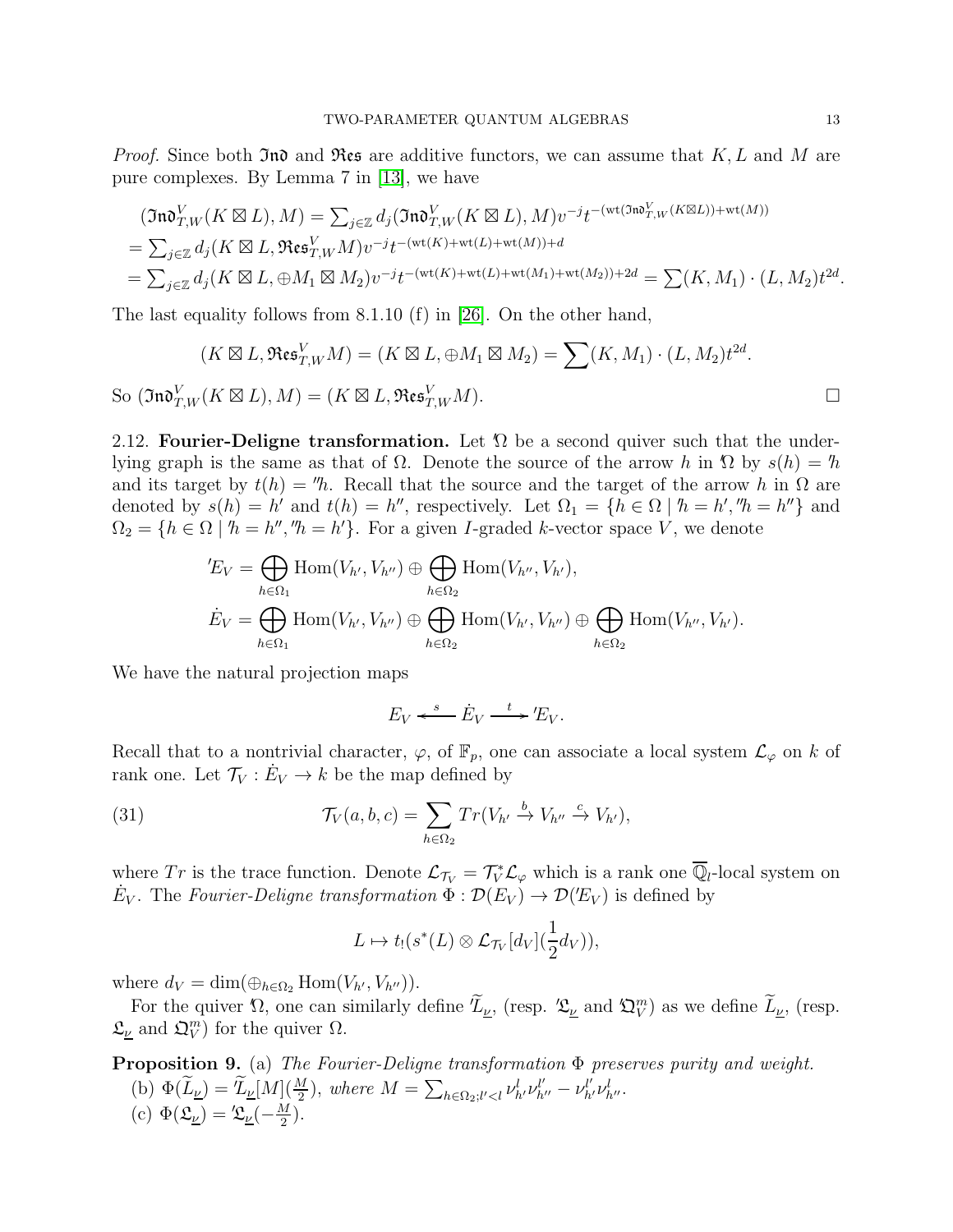*Proof.* By the definition of  $\mathcal{L}_{\mathcal{T}_V}$  and Section [2.1](#page-3-1) (h), we have  $\text{wt}(\mathcal{L}_{\mathcal{T}_V}) = 0$ . Set  $\text{wt}(L) = w$ . By Section [2.1](#page-3-1) (h) again, we have  $\operatorname{wt}(s^*(L) \otimes \mathcal{L}_{\mathcal{T}_V}) = \operatorname{wt}(L) = w$ , i.e.,  $s^*(L) \otimes \mathcal{L}_{\mathcal{T}_V} \in$  $\mathcal{D}_{\leq w}(\dot{E}_V) \bigcap \mathcal{D}_{\geq w}(\dot{E}_V)$ . So

(32) 
$$
t_!(s^*(L) \otimes \mathcal{L}_{\mathcal{T}_V}) \in \mathcal{D}_{\leq w}(\dot{E}_V).
$$

On the other hand,  $t_*(s^*(L) \otimes \mathcal{L}_{\mathcal{T}_V}) \in \mathcal{D}_{\geq w}(\dot{E}_V)$ . By [\[15,](#page-32-15) 2.1.3],

<span id="page-13-1"></span><span id="page-13-0"></span>
$$
t_!(s^*(L)\otimes \mathcal{L}_{\mathcal{T}_V})\simeq t_*(s^*(L)\otimes \mathcal{L}_{\mathcal{T}_V}),\quad \forall L\in \mathcal{D}(E_V).
$$

Therefore, we have

(33) 
$$
t_!(s^*(L) \otimes \mathcal{L}_{\mathcal{T}_V}) \in \mathcal{D}_{\geq w}(\dot{E}_V).
$$

By [\(32\)](#page-13-0) and [\(33\)](#page-13-1), we have  $\text{wt}(t_1(s^*(L) \otimes \mathcal{L}_{\mathcal{T}_V})) = w = \text{wt}(L)$ . Part (a) follows.

By Proposition 10.2.2 in [\[26\]](#page-32-0), we have  $\Phi(\tilde{L}_{\nu}) \simeq \tilde{L}_{\nu}[M]$  up to a Tate twist. So it is enough to check the weights on both sides equal. By Lemma [1](#page-5-2) and part (a),  $wt(\Phi(\tilde{L}_{\nu}) =$  $\text{wt}(\tilde{\mathcal{L}}_{\underline{\nu}}[M](\frac{M}{2})) = 0.$  Part (b) follows.

By part (b) and [\(6\)](#page-5-0), part (c) follows from the fact that  $'d(\underline{\nu}) = M + d(\underline{\nu})$ .

Similarly, one can define a functor  $\Phi : \mathcal{D}(E_T \times E_W) \to \mathcal{D}(E_T \times E_W)$  by replacing  $E_V$ (resp.  $'E_V$ ) by  $E_T \times E_W$  (resp.  $'E_T \times E_W$ ).

<span id="page-13-2"></span>**Proposition 10.** For any  $K \in \mathfrak{Q}_T^m$  and  $L \in \mathfrak{Q}_W^m$ , we have

$$
\Phi(\mathfrak{Ind}_{T,W}^V(K\boxtimes L))=\mathfrak{Ind}_{T,W}^V(\Phi(K\boxtimes L))(-d_0),
$$

where  $d_0 = \frac{1}{2}$  $\frac{1}{2} \sum_{h \in \Omega_2} (\dim T_{h'} \dim W_{h''} - \dim W_{h'} \dim T_{h''}).$ 

*Proof.* Since both  $\Phi$  and  $\mathfrak{Ind}_{T,W}^V$  are additive functors, we can assume that K and L are pure complexes. By Proposition 10.2.6 in [\[26\]](#page-32-0), we have  $\Phi(\mathfrak{Ind}_{T,W}^V(K \boxtimes L)) \simeq \mathfrak{Ind}_{T,W}^V(\Phi(K \boxtimes L))$ up to a Tate twist. So it is enough to check that weights on both sides equal. By Proposition [1](#page-6-1) and Proposition [9,](#page-12-0)

$$
\operatorname{wt}(\Phi(\mathfrak{Ind}_{T,W}^V(K \boxtimes L))) = \operatorname{wt}(K) + \operatorname{wt}(L) - (d_1 - d_2), \text{ and}
$$
  

$$
\operatorname{wt}(\mathfrak{Ind}_{T,W}^V(\Phi(K \boxtimes L))(-d_0)) = \operatorname{wt}(K) + \operatorname{wt}(L) - (d_1 - d_2) + 2d_0,
$$

where  $d_1$  (resp.  $d_2$ ) is defined similarly as  $d_1$  (resp.  $d_2$ ) for the new orientation. The proposition follows from the fact that  $'d_1 -'d_2 - (d_1 - d_2) = 2d_0$ .

<span id="page-13-3"></span>**Proposition 11.** For any  $K \in \mathfrak{Q}_T^m$  and  $L \in \mathfrak{Q}_W^m$ , we have

$$
\Phi(\mathfrak{Res}^V_{T,W}(K))=\mathfrak{Res}^V_{T,W}(\Phi(K))(d_0).
$$

*Proof.* This proposition can be proved similarly as Proposition [10.](#page-13-2)

From Proposition [10,](#page-13-2) the algebra structure of  $\mathfrak K$  depends on the orientation of the quiver. We shall show that  $\mathfrak K$  is independent of the orientation under a twisted multiplication. We define

(34) 
$$
\widehat{\mathfrak{Ind}}_{T,W}^{V}(K \boxtimes L) = \mathfrak{Ind}_{T,W}^{V}(K \boxtimes L)(-\frac{d}{2}) \text{ and } \widehat{\mathfrak{Res}}_{T,W}^{V}(K) = \mathfrak{Res}_{T,W}^{V}(K)(\frac{d}{2}),
$$

where  $d$  is the same as the one in Section [2.11.](#page-11-1) By Propositions [10](#page-13-2) and [11,](#page-13-3) the following proposition holds.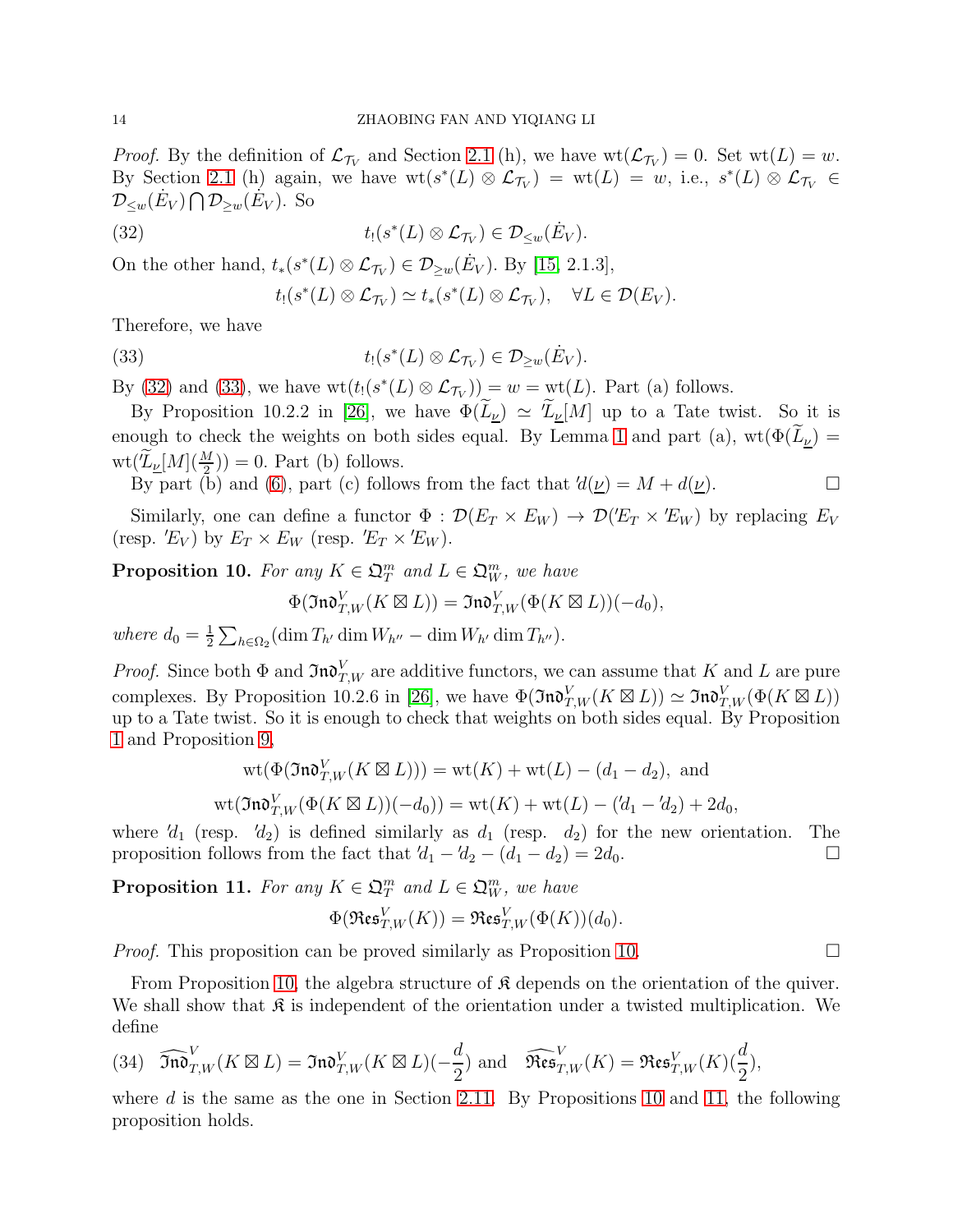**Proposition 12.** For any  $K \in \mathfrak{Q}_T^m$  and  $L \in \mathfrak{Q}_W^m$ , we have

<span id="page-14-0"></span>
$$
\Phi(\widehat{\mathfrak{Ind}}_{T,W}^V(K\boxtimes L)) = \widehat{\mathfrak{Ind}}_{T,W}^V(\Phi(K\boxtimes L)) \text{ and } \Phi(\widehat{\mathfrak{Res}}_{T,W}^V(K)) = \widehat{\mathfrak{Res}}_{T,W}^V(\Phi(K)).
$$

# 3. The algebra f

<span id="page-14-6"></span>3.1. The free algebra  $\mathfrak f$ . Recall that  $\Omega$  is a matrix satisfying  $(a), (b), (c)$  in Section [2.2.](#page-4-1) In this section, we drop the assumption that  $\Omega_{ii} = 1$  for any  $i \in I$ .

For indeterminates v and t, we set  $v_i = v^{i \cdot i/2}$  and  $t_i = t^{i \cdot i/2}$ . Moreover, for any rational function  $P \in \mathbb{Q}(v, t)$ , let  $P_i$  stand for the rational function obtained from P by substituting  $v, t$  by  $v_i, t_i$ , respectively. We set  $v_\nu = \prod_i v_i^{\nu_i}$  and  $tr(\nu) = \sum_{i \in I} \nu_i \in \mathbb{Z}$ , for any  $\nu = (\nu_i)_{i \in I} \in$  $\mathbb{Z}^I$ .  $t_{\nu}$  is defined similarly.

Let  $\mathfrak f$  be the free unital associative algebra over  $\mathbb Q(v,t)$  generated by the symbols  $\theta_i, \forall i \in I$ . By setting the degree of the generator  $\theta_i$  to be i, the algebra  $\mathfrak f$  becomes an  $\mathbb N^I$ -graded algebra. We denote by  $\mathfrak{f}_{\nu}$  the subspace of all homogenous elements of degree  $\nu$ . We have  $\mathfrak{f} = \bigoplus_{\nu \in \mathbb{N}^I} \mathfrak{f}_{\nu}$ , and we denote by |x| the degree of a homogenous element  $x \in \mathfrak{f}$ .

<span id="page-14-1"></span>On the tensor product  $\mathfrak{f} \otimes \mathfrak{f}$ , we define an associative  $\mathbb{Q}(v, t)$ -algebra structure by

(35) 
$$
(x_1 \otimes x_2)(y_1 \otimes y_2) = v^{-|y_1| \cdot |x_2|} t^{\langle |y_1|, |x_2| \rangle - \langle |x_2|, |y_1| \rangle} x_1 y_1 \otimes x_2 y_2,
$$

for homogeneous elements  $x_1, x_2, y_1$  and  $y_2$  in  $f$ . It is associative since the forms  $\langle, \rangle$  in [\(1\)](#page-4-0) and " $\cdot$ " in [\(3\)](#page-4-0) are bilinear.

Similarly, on  $\mathfrak{f} \otimes \mathfrak{f} \otimes \mathfrak{f}$ , we define an associative  $\mathbb{Q}(v, t)$ -algebra structure by

(36) 
$$
(x_1 \otimes x_2 \otimes x_3)(y_1 \otimes y_2 \otimes y_3) = v^{-M}t^{N}x_1y_1 \otimes x_2y_2 \otimes x_3y_3,
$$

for any homogeneous elements  $x_1, x_2, x_3, y_1, y_2$  and  $y_3$ , where

<span id="page-14-2"></span>
$$
M = |x_3| \cdot |y_1| + |x_2| \cdot |y_1| + |x_3| \cdot |y_2|
$$
 and

<span id="page-14-3"></span>
$$
N = \langle |y_1|, |x_3| \rangle + \langle |y_1|, |x_2| \rangle + \langle |y_2|, |x_3| \rangle - \langle |x_3|, |y_1| \rangle - \langle |x_2|, |y_1| \rangle - \langle |x_3|, |y_2| \rangle.
$$

By the equations [\(35\)](#page-14-1) and [\(36\)](#page-14-2), one can check that

(37) 
$$
(x_1 \otimes x_2 \otimes x_3)(y_1 \otimes y_2 \otimes y_3) = v^{-|x_3| \cdot (|y_1| + |y_2|)} t^{\langle |y_1| + |y_2|, |x_3| \rangle - \langle |x_3|, |y_1| + |y_2| \rangle} ((x_1 \otimes x_2)(y_1 \otimes y_2)) \otimes x_3 y_3.
$$

Let  $r: \mathfrak{f} \to \mathfrak{f} \otimes \mathfrak{f}$  be the  $\mathbb{Q}(v, t)$ -algebra homomorphism such that

$$
r(\theta_i) = \theta_i \otimes 1 + 1 \otimes \theta_i
$$
, for all  $i \in I$ .

<span id="page-14-4"></span>**Lemma 3.** The linear maps  $(r \otimes 1)r$ ,  $(1 \otimes r)r$ :  $\mathfrak{f} \to \mathfrak{f} \otimes \mathfrak{f}$  are algebra homomorphisms. Moreover, we have the coassociativity property  $(r \otimes 1)r = (1 \otimes r)r$ .

*Proof.* By the equation [\(37\)](#page-14-3) and the bilinearity of  $\langle, \rangle$ ,  $r \otimes 1$  is an algebra homomorphism. Similarly,  $1 \otimes r$  is an algebra homomorphism. The first statement follows. The second statement follows from the fact that

$$
(r \otimes 1)r(\theta_i) = \theta_i \otimes 1 \otimes 1 + 1 \otimes \theta_i \otimes 1 + 1 \otimes 1 \otimes \theta_i = (1 \otimes r)r(\theta_i),
$$

for all  $i \in I$ .

<span id="page-14-5"></span>**Proposition 13.** There is a unique bilinear form  $\lambda$ , on  $\mathfrak{f}$  with values in  $\mathbb{Q}(v,t)$  such that

 $(a)$   $(1, 1) = 1;$ (b)  $(\theta_i, \theta_j) = \delta_{ij} \frac{1}{1 - i}$  $\frac{1}{1-v_i^{-2}}$ , for all  $i, j \in I$ ;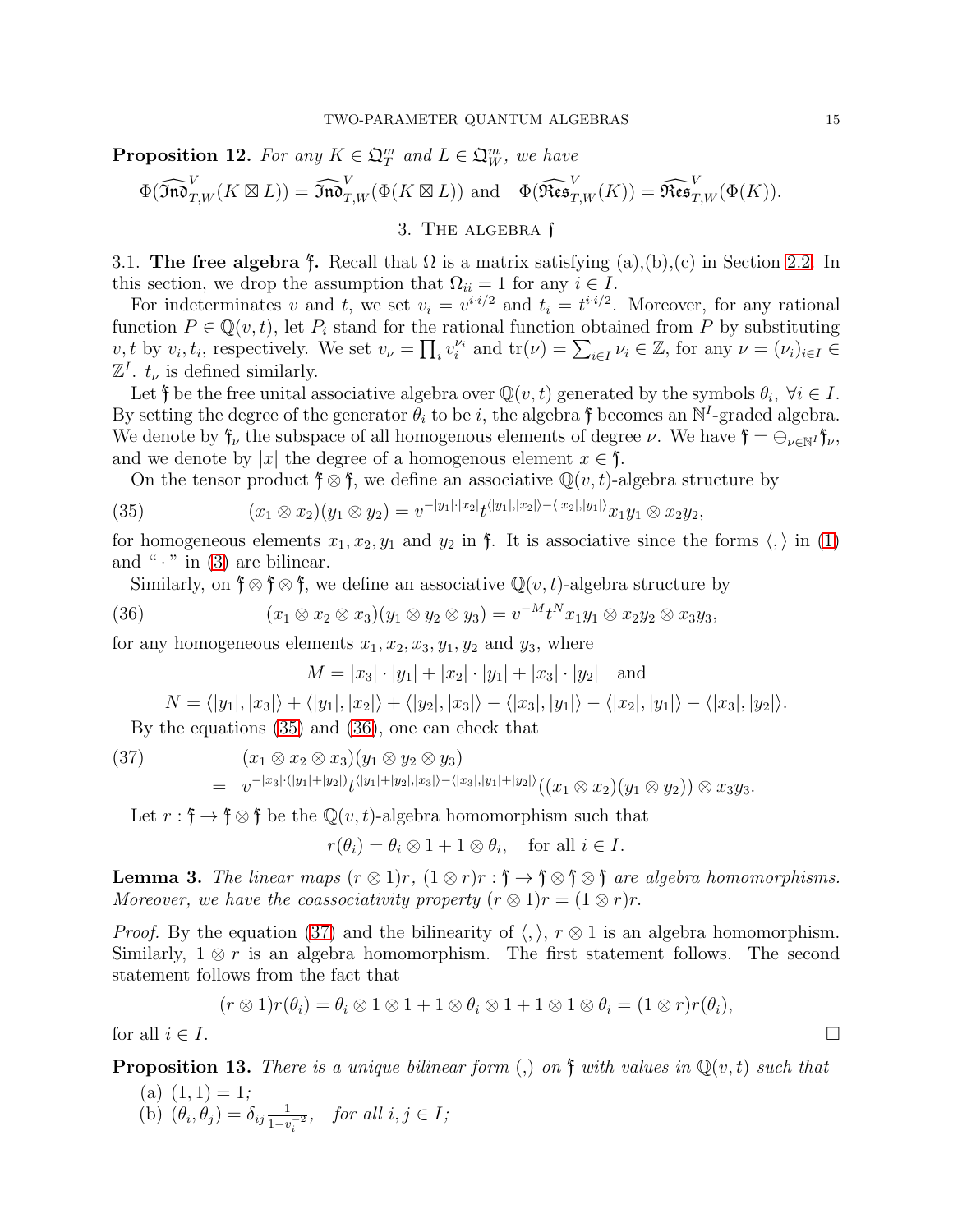<span id="page-15-2"></span>(c)  $(x, y'y'') = (r(x), y' \otimes y'')$ , for all  $x, y', y'' \in \mathfrak{f}$ ; (d)  $(x'x'', y) = (x' \otimes x'', r(y)),$  for all  $x', x'', y \in \mathfrak{f}.$ 

Here the bilinear form on  $\mathfrak{f} \otimes \mathfrak{f}$  is defined by

(38) 
$$
(x_1 \otimes x_2, y_1 \otimes y_2) = t^{2[|x_1|, |x_2|]}(x_1, y_1)(x_2, y_2),
$$

where  $\left[\right]$  is defined in [\(2\)](#page-4-0). Moreover, the bilinear form on  $\mathfrak f$  is symmetric.

*Proof.* The proof goes in a similar way as that of Proposition 1.2.3 in [\[26\]](#page-32-0). For the convenience of the reader, we present it here. Let  $\mathfrak{f}_{\nu}^*$  be the dual space of  $\mathfrak{f}_{\nu}$ . We define a bilinear map by

(39) 
$$
\star : \mathfrak{f}_{\nu}^* \times \mathfrak{f}_{\nu'}^* \to \mathfrak{f}_{\nu+\nu'}^*, \quad f, g \mapsto f \star g := (f \otimes g)r.
$$

By Lemma [3,](#page-14-4) we have

$$
((f \star g) \star h) = (f \otimes g \otimes h)(r \otimes 1)r = (f \otimes g \otimes h)(1 \otimes r)r = f \star (g \star h)).
$$

So the bilinear map  $\star$  defines an associative algebra structure on  $\oplus_{\nu \in \mathbb{N}'} \mathfrak{f}_{\nu}^*$ . Now we define a new multiplication on  $\bigoplus_{\nu} \mathfrak{f}_{\nu}^*$  by

(40) 
$$
\circ : \mathfrak{f}_\nu^* \times \mathfrak{f}_{\nu'}^* \to \mathfrak{f}_{\nu+\nu'}^*, \quad f, g \mapsto f \circ g := t^{2[\nu,\nu']}f \star g.
$$

Since  $[,]$  is a bilinear form,  $\bigoplus_{\nu} \mathfrak{f}_{\nu}^*$  equipped with " $\circ$ " is also an associative algebra. For the rest of the proof, we assume that  $\bigoplus_{\nu} \mathfrak{f}_{\nu}^*$  is the algebra equipped with the multiplication " $\circ$ ".

For any  $i \in I$ , let  $\vartheta_i \in \mathfrak{f}_i^*$  be the linear map given by  $\vartheta_i(\theta_i) = \frac{1}{1 - v_i^{-2}}$ . Since  $\mathfrak{f}$  is a free algebra, there is a unique algebra homomorphism  $\zeta : \mathfrak{f} \to \bigoplus_{\nu} \mathfrak{f}_{\nu}^*$  such that  $\zeta(\theta_i) = \vartheta_i$  for all  $i \in I$ . For any  $x, y \in \mathfrak{f}$ , we set

<span id="page-15-0"></span>(41) (x, y) = ζ(y)(x).

By the definition of  $\zeta$ , (a) and (b) in the proposition follows automaically. We now show that (c) holds. Since  $\zeta$  is an N<sup>I</sup>-graded algebra homomorphism and preserves the grading, we have

(42) 
$$
(x, y) = 0 \text{ if } x, y \text{ are homogeneous and } |x| \neq |y|.
$$

We write  $r(x) = \sum x_1 \otimes x_2$ . By [\(41\)](#page-15-0), we have the following.

<span id="page-15-1"></span>
$$
(x, y'y'') = \zeta(y'y'')(x) = t^{2[|y'|, |y''|]}(\zeta(y') \star \zeta(y''))(x) = t^{2[|y'|, |y''|]}(\zeta(y') \otimes \zeta(y''))r(x)
$$
  
= 
$$
t^{2[|y'|, |y''|]} \sum (\zeta(y') \otimes \zeta(y''))(x_1 \otimes x_2) = t^{2[|y'|, |y''|]} \sum (x_1, y')(x_2, y'') = (r(x), y' \otimes y'').
$$

Hence, (c) follows.

Next, we show that (d) holds. Suppose that  $y = \theta_i$  for some  $i \in I$ . If  $x' = \theta_i$  and  $x'' = 1$ or  $x' = 1$  and  $x'' = \theta_i$ , we have

$$
(x'x'', y) = (1 - v_i^{-2})^{-1} = (x' \otimes x'', r(y)).
$$

By [\(42\)](#page-15-1), (d) holds for the case  $y = \theta_i$ . Now we assume that (d) holds for y' and y'', we are going to show that (d) holds for  $y = y'y''$ . Due to the fact that (,) is a bilinear form, we can assume that  $x', x'', y', y''$  are all homogeneous. Let

$$
r(x') = \sum x'_1 \otimes x'_2, \quad r(x'') = \sum x''_1 \otimes x''_2, \quad r(y') = \sum y'_1 \otimes y'_2, \quad r(y'') = \sum y''_1 \otimes y''_2,
$$
  
such that all factors are homogeneous. Then

such that all factors are homogeneous. Then

$$
r(x'x'') = \sum v^{-|x_2'|\cdot|x_1''|} t^{\langle |x_1''|, |x_2'| \rangle - \langle |x_2'|, |x_1''| \rangle} (x_1'x_1'' \otimes x_2'x_2''), \text{ and}
$$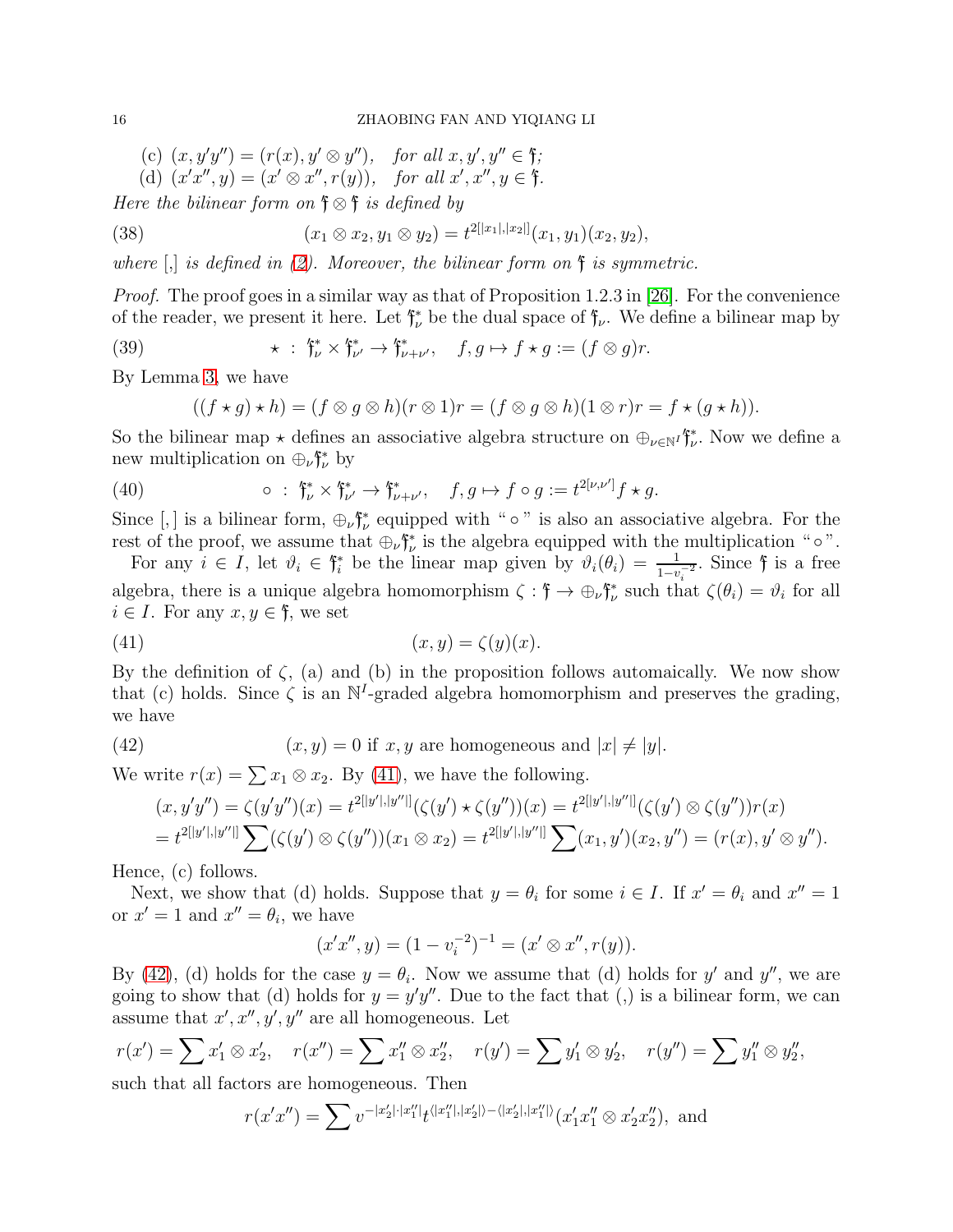$$
r(y'y'') = \sum v^{-|y_2'| \cdot |y_1''|} t^{\langle |y_1''|, |y_2'| \rangle - \langle |y_2'|, |y_1''| \rangle} (y_1'y_1'' \otimes y_2'y_2'').
$$

So we have

$$
(x'x'', y'y'') = \zeta(y'y'')(x'x'') = t^{2[|y'|,|y''|]}(\zeta(y') \otimes \zeta(y''))r(x'x'')
$$
  
= 
$$
\sum v^{-|x'_2| \cdot |x''_1|} t^{C_1} (x'_1x''_1, y')(x'_2x''_2, y'') = \sum v^{-|x'_2| \cdot |x''_1|} t^{C_1} (x'_1 \otimes x''_1, r(y')) (x'_2 \otimes x''_2, r(y''))
$$
  
= 
$$
\sum v^{-|x'_2| \cdot |x''_1|} t^{C} (x'_1, y'_1) (x''_1, y'_2) (x'_2, y''_1) (x''_2, y''_2),
$$

where  $C_1 = \langle |x_1''|, |x_2'| \rangle - \langle |x_2'|, |x_1''| \rangle + 2[|y'|, |y''|]$  and  $C = \langle |x_1''|, |x_2'| \rangle - \langle |x_2'|, |x_1''| \rangle + 2([|y'|, |y''|] +$  $[|x'_1|, |x''_1|] + [|x'_2|, |x''_2|]$ . On the other hand,  $(x' \otimes x'', r(y'y''))$  is equal to

$$
\sum v^{-|y_2'| \cdot |y_1''|} t^{\langle |y_1''|, |y_2'| \rangle - \langle |y_2'|, |y_1''| \rangle}(x' \otimes x'', y_1'y_1'' \otimes y_2'y_2'') = \sum v^{-|y_2'| \cdot |y_1''|} t^{D_1}(x', y_1'y_1'') (x'', y_2'y_2'') \n= \sum v^{-|y_2'| \cdot |y_1''|} t^{D_1}(r(x'), y_1' \otimes y_1'') (r(x''), y_2' \otimes y_2'') = \sum v^{-|y_2'| \cdot |y_1''|} t^{D}(x_1', y_1') (x_1'', y_2') (x_2', y_1'') (x_2'', y_2''),
$$
\nwhere  $D_1 = \langle |y_1''|, |y_2'| \rangle - \langle |y_2'|, |y_1''| \rangle + 2[|x'|, |x''|]$  and  $D = \langle |y_1''|, |y_2'| \rangle - \langle |y_2'|, |y_1''| \rangle + 2([|x'|, |x''|] + 2[|x'|, |x''|] + 2[|x'|, |x''|] + 2[|x'|, |x''|] + 2[|x'|, |x''|] + 2[|x'|, |x''|] + 2[|x'|, |x''|] + 2[|x'|, |x''|] + 2[|x'|, |x''|] + 2[|x'|, |x''|] + 2[|x'|, |x''|] + 2[|x'|, |x''|] + 2[|x'|, |x''|] + 2[|x'|, |x''|] + 2[|x'|, |x''|] + 2[|x'|, |x''|] + 2[|x'|, |x''|] + 2[|x'|, |x''|] + 2[|x'|, |x''|] + 2[|x'|, |x''|] + 2[|x'|, |x''|] + 2[|x'|, |x''|] + 2[|x'|, |x''|] + 2[|x'|, |x''|] + 2[|x'|, |x''|] + 2[|x'|, |x''|] + 2[|x'|, |x''|] + 2[|x'|, |x''|] + 2[|x'|, |x''|] + 2[|x'|, |x''|] + 2[|x'|, |x''|] + 2[|x'|, |x''|] +$ 

 $[|x'_1|, |x'_2|] + [|x''_1|, |x''_2|]$ . By [\(42\)](#page-15-1) and induction hypothesis, Part (d) is reduced to show that  $C = D$  under the following assumption.

<span id="page-16-1"></span>
$$
|x'_1| = |y'_1|, |x'_2| = |y''_1|, |x''_1| = |y'_2|, |x''_2| = |y''_2|
$$
 and  $|x'_2| \cdot |x''_1| = |y'_2| \cdot |y''_1|$ .

By the definition of the bilinear forms  $\langle, \rangle$  and  $\langle, \rangle$ , we have

(43) 
$$
\langle x_2', x_1'' \rangle + [x_2', x_1''] = \langle x_1'', x_2' \rangle + [x_1'', x_2'].
$$

Thus, both C and D are equal to

 $2[|x'_1|, |x'_2|] + 2[|x'_1|, |x''_2|] + [|x''_1|, |x'_2|] + [|x'_2|, |x''_1|] + 2[|x''_1|, |x''_2|] + 2[|x'_1|, |x''_1|] + 2[|x'_2|, |x''_2|].$ 

Part (d) follows. Finally, the uniqueness of the bilinear form follows from (b), (c) and (d), and the symmetry of  $($ ,  $)$  follows from the uniqueness of  $($ , $).$ 

<span id="page-16-0"></span>3.2. The bialgebra f. Let  $\mathfrak I$  be the radical of the bilinear form (,). By an argument exactly the same as that in Section 1.2.3 in [\[26\]](#page-32-0), we have

**Lemma 4.**  $\Im$  is a two-sided ideal of  $\mathfrak{f}$ .

Let  $\mathfrak{f} = \mathfrak{f}/\mathfrak{I}$  be the quotient algebra of  $\mathfrak{f}$  by the ideal  $\mathfrak{I}$ . By [\(42\)](#page-15-1),  $\mathfrak{I}$  is  $\mathbb{N}^I$ -graded. This implies that f is also an  $\mathbb{N}^I$ -graded algebra over  $\mathbb{Q}(v,t)$ . By abuse of notation, we denote again by  $\theta_i$  the image of  $\theta_i$  in f under the quotient map. Moreover, the bilinear form (,) on  $\dagger$  induces a well-defined symmetric bilinear form, denoted again by (,), since  $\Im$  is the radical of  $($ , $).$ 

We claim that the bilinear form on f is non-degenerate. Assume that it is not, then there exists a nonzero element, say x, in f such that  $(x, y) = 0$  for all  $y \in \mathfrak{f}$ . Let  $x' \in \mathfrak{f}$  be a representative of x, then  $(x' + 3, z + 3) = 0$  for all  $z \in \mathfrak{f}$ . So  $x' \in \mathfrak{I}$ . A contradiction. The claim follows.

We claim that the radical of the bilinear form on  $\mathfrak{f} \otimes \mathfrak{f}$  in Proposition [13](#page-14-5) is  $\mathfrak{I} \otimes \mathfrak{f} + \mathfrak{f} \otimes \mathfrak{I}$ . Assume that  $x \otimes y$  is in the radical of the bilinear form on  $\mathfrak{f} \otimes \mathfrak{f}$ , then for any element  $x' \otimes y' \in \mathfrak{f} \otimes \mathfrak{f}$ , we have

$$
(x \otimes y, x' \otimes y') = t^{2[|x|,|y|]}(x, x')(y, y') = 0.
$$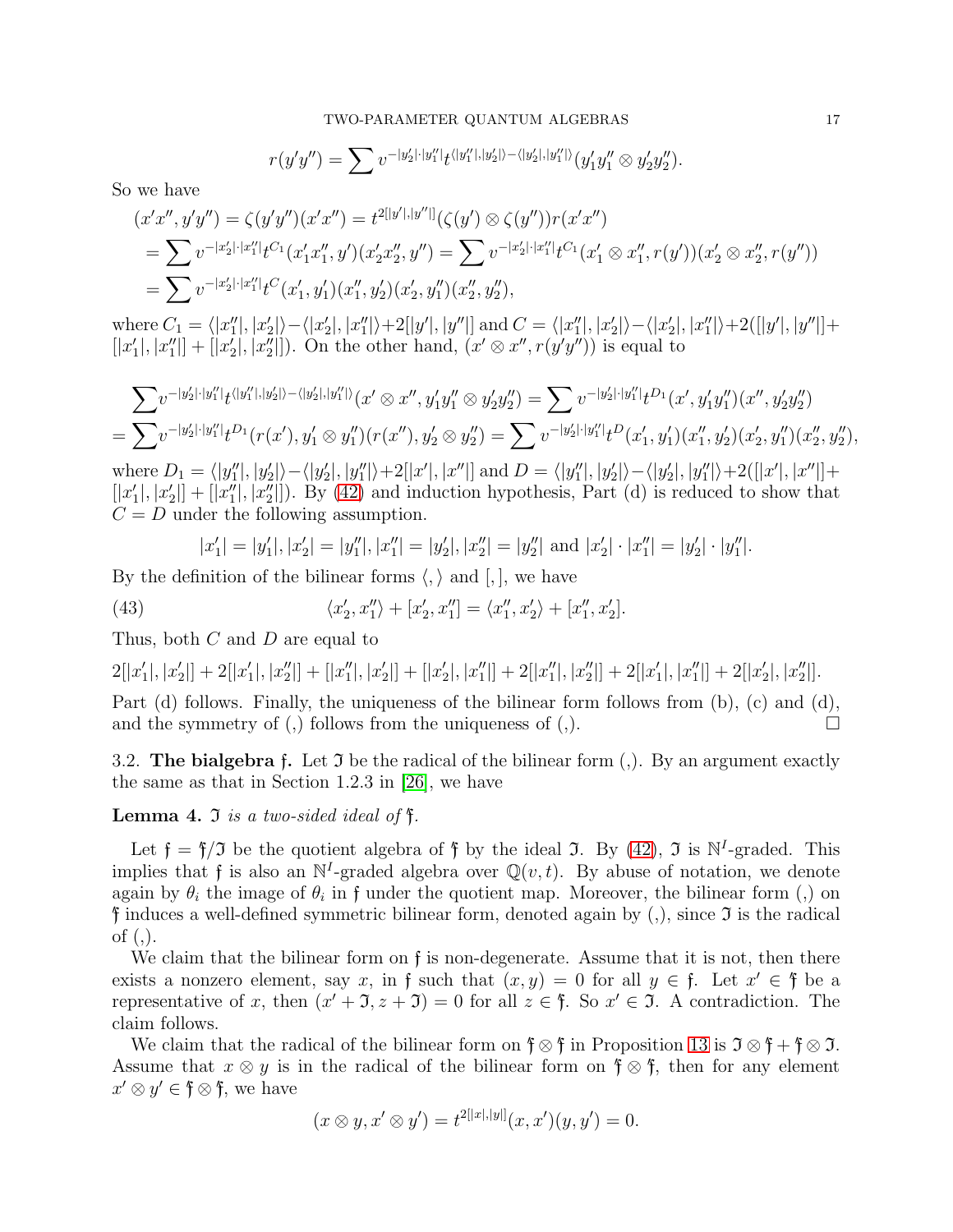Hence  $(x, x') = 0$  or  $(y, y') = 0$ , i.e.,  $x \in \mathfrak{I}$  or  $y \in \mathfrak{I}$ . Thus  $x \otimes y \in \mathfrak{I} \otimes \mathfrak{f} + \mathfrak{f} \otimes \mathfrak{I}$ . The claim follows.

Moreover, we have

(44) 
$$
r(\mathfrak{I}) \subset \mathfrak{I} \otimes \mathfrak{f} + \mathfrak{f} \otimes \mathfrak{I}.
$$

Indeed, if  $x \in \mathfrak{I}$ , then we have  $(r(x), y \otimes z) = (x, yz) = 0, \quad \forall y, z \in \mathfrak{f}$ . This implies that  $r(x)$ is in the radical of (,) on  $\mathfrak{f} \otimes \mathfrak{f}$ .

By [\(44\)](#page-17-0), the map r induces an algebra homomorphism  $f \rightarrow f \otimes f$ , denoted by r again. Here the algebra structure on f⊗f is defined by equation [\(35\)](#page-14-1). It is clear that  $r(\theta_i) = \theta_i \otimes 1 + 1 \otimes \theta_i$ for any  $\theta_i \in \mathfrak{f}$ . So the coassociativity property in Lemma [3](#page-14-4) still holds for  $\mathfrak{f}$ .

Let  $\bar{Q}(v,t) \to \mathbb{Q}(v,t)$  be the unique  $\mathbb{Q}(t)$ -algebra involution such that

(45) 
$$
\overline{v} = v^{-1} \text{ and } \overline{t} = t.
$$

Let  $\bar{f}$  :  $\hat{f}$   $\rightarrow$   $\hat{f}$  be the unique  $\mathbb{Q}(t)$ -algebra involution such that

<span id="page-17-1"></span><span id="page-17-0"></span>
$$
\overline{p\theta_i} = \overline{p}\theta_i \text{ for all } p \in \mathbb{Q}(v, t) \text{ and } i \in I.
$$

From the definition of "<sup>-</sup>" on  $\mathfrak{f}$ , we have  $|\overline{x}| = |x|$  for any homogeneous element  $x \in \mathfrak{f}$ .

<span id="page-17-2"></span>**Lemma 5.** If  $x \in \mathfrak{f}$  is a homogeneous element and  $r(x) = \sum x_1 \otimes x_2$ , then we have

$$
r(\overline{x}) = \sum v^{-|x_1|\cdot|x_2|} t^{\langle |x_2|, |x_1|\rangle - \langle |x_1|, |x_2|\rangle} \overline{x}_2 \otimes \overline{x}_1.
$$

*Proof.* It is clear that the lemma holds if  $x = \theta_i$  for any  $i \in I$ . Assume that the lemma holds for the homogeneous elements  $x'$  and  $x''$ . We shall show that the lemma holds for  $x = x'x''$ . Let us write

$$
r(x') = \sum x'_1 \otimes x'_2 \quad \text{and} \quad r(x'') = \sum x''_1 \otimes x''_2,
$$

such that all factors are homogeneous. By assumption, we have

$$
r(\overline{x'}) = \sum v^{-|x'_1| \cdot |x'_2|} t^{\langle |x'_2|, |x'_1| \rangle - \langle |x'_1|, |x'_2| \rangle} \overline{x'_2} \otimes \overline{x'_1}, \quad r(\overline{x''}) = \sum v^{-|x''_1| \cdot |x''_2|} t^{\langle |x''_2|, |x''_1| \rangle - \langle |x''_1|, |x''_2| \rangle} \overline{x''_2} \otimes \overline{x''_1}.
$$
  
Hence,  $r(\overline{x}) = r(\overline{x'}) r(\overline{x''})$  is equal to

 $\sum v^{-(|x_1'|+|x_1''|)\cdot(|x_2'|+|x_2''|)}t^{\langle |x_2'|+|x_2''|,|x_1'|+|x_1''|\rangle-\langle |x_1'|+|x_1''|,|x_2'|+|x_2''|\rangle}v^{|x_1''|\cdot|x_2'|}t^{\langle |x_1''|,|x_2'|-\langle |x_2'|,|x_1''|\rangle}\overline{x_2'x_2''\otimes \overline{x_1'x_1''}}.$ 

On the other hand,

$$
r(x) = r(x'x'') = \sum v^{-|x_2'|\cdot|x_1''|} t^{\langle |x_1''|, |x_2'| \rangle - \langle |x_2'|, |x_1''| \rangle} x_1'x_1'' \otimes x_2'x_2''.
$$

By  $(45)$ , we have

$$
\overline{v^{-|x_2'|\cdot |x_1''|}t^{\langle |x_1''|,|x_2'|\rangle-\langle |x_2'|,|x_1''|\rangle}x_2'x_2''}=v^{|x_1''|\cdot |x_2'|}t^{\langle |x_1''|,\ |x_2'|\rangle-\langle |x_2'|,|x_1''|\rangle}\overline{x_2'x_2''}.
$$

Since  $|x'_1x''_1| = |x'_1| + |x''_1|$  and  $|x'_2x''_2| = |x'_2| + |x''_2|$ , the lemma follows by induction on  $\text{tr}(|x|).$ 

<span id="page-17-3"></span>**Lemma 6.** The involution map  $\overline{\phantom{a}}$  :  $\overline{\phantom{a}}$  +  $\overline{\phantom{a}}$  sends 3 onto itself.

*Proof.* Given any element  $x \in \mathfrak{I}$ , it is enough to show that  $(\overline{x}, y) = 0$  for any  $y \in \mathfrak{f}$ . We can assume that x is a homogenous element since "<sup>−"</sup> is additive. We shall show that  $(\overline{x}, y) = 0$ by induction on  $tr(|x|)$ . Without lost of generality, we assume that y is a monomial and  $y = y'y''$  for some monomials y' and y''. Since  $\theta_i \notin \mathfrak{I}$ , for any  $i \in I$ , we have  $\text{tr}(|x|) \geq 2$  for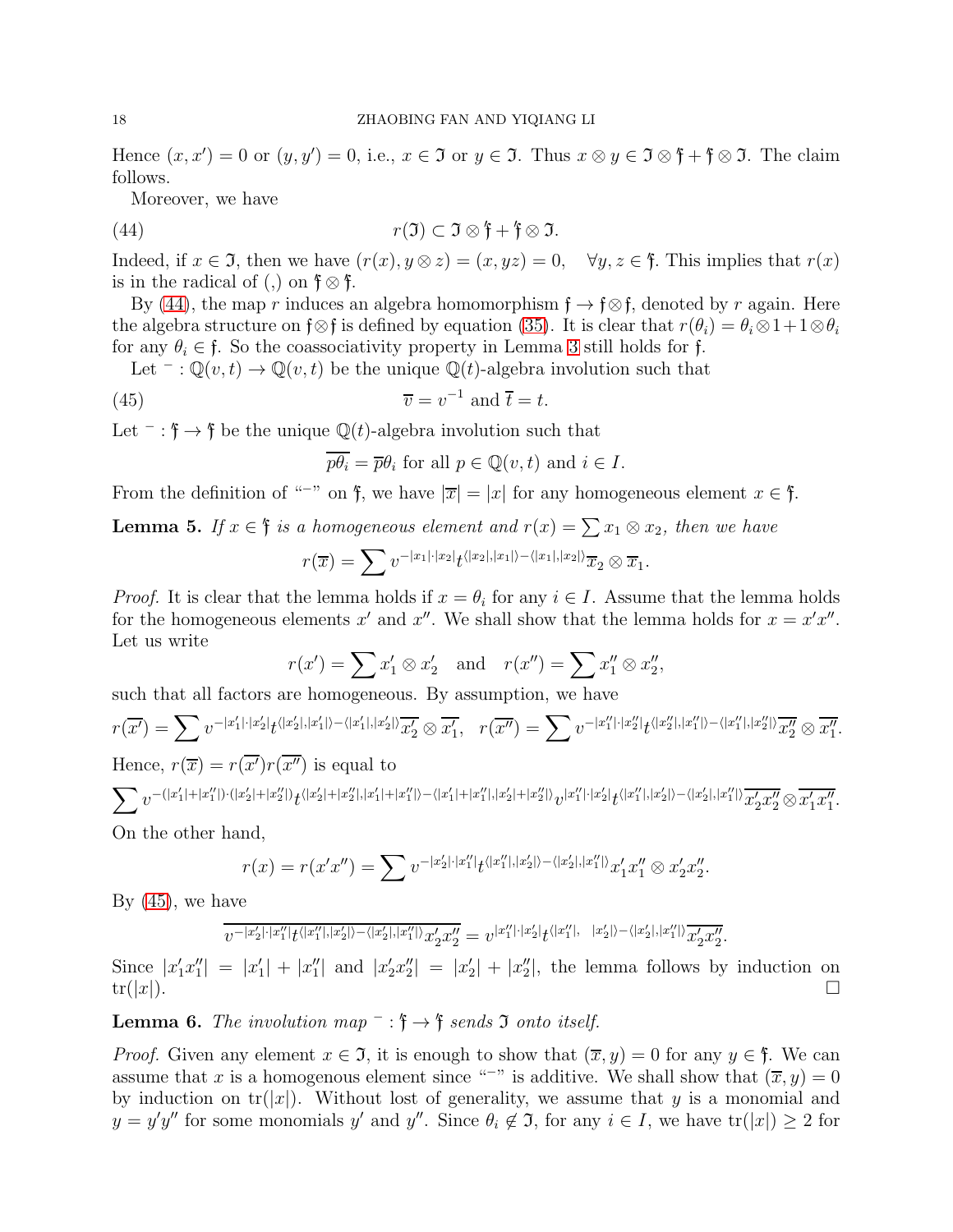any element  $x \in \mathfrak{I}$ . Hence we can further assume that  $tr(|y'|), tr(|y''|) > 0$ , i.e.,  $y' \notin \mathbb{Q}(v, t)$ and  $y'' \notin \mathbb{Q}(v, t)$ .

Write  $r(x) = \sum x_1 \otimes x_2$ . From [\(44\)](#page-17-0),  $r(x) \in \mathfrak{f} \otimes \mathfrak{I} + \mathfrak{I} \otimes \mathfrak{f}$ . Hence either  $x_1 \in \mathfrak{I}$  or  $x_2 \in \mathfrak{I}$ . If  $x \in \mathfrak{I}$  satisfies that  $tr|x| \leq tr|x'|$  for all  $x' \in \mathfrak{I}$ , then either  $x_1 \in \mathbb{Q}(v,t)$  or  $x_2 \in \mathbb{Q}(v,t)$ , i.e., either  $tr(|x_1|) = 0$  or  $tr(|x_2|) = 0$ . By Lemma [5,](#page-17-2) we have

$$
(\overline{x}, y'y'') = (r(\overline{x}), y' \otimes y'') = \sum v^{-|x_1| \cdot |x_2|} t^{\langle |x_2|, |x_1| \rangle - \langle |x_1|, |x_2| \rangle + 2[|x_2|, |x_1|]} (\overline{x_2}, y')(\overline{x_1}, y'') = 0.
$$

This shows that  $r(\overline{x}) \in \mathfrak{I}$  if  $x \in \mathfrak{I}$  and  $tr|x| \leq tr|x'|$  for all  $x' \in \mathfrak{I}$ .

We now assume that  $\overline{z} \in \mathfrak{I}$  for any  $z \in \mathfrak{I}$  such that  $tr(|z|) < tr(|x|)$ . By Lemma [5](#page-17-2) again,

$$
(\overline{x}, y'y'') = (r(\overline{x}), y' \otimes y'') = \sum v^{-|x_1| \cdot |x_2|} t^{\langle |x_2|, |x_1| \rangle - \langle |x_1|, |x_2| \rangle + 2[|x_2|, |x_1|]} (\overline{x_2}, y')(\overline{x_1}, y'').
$$

We may assume that both  $tr(|x_1|) < tr(|x|)$  and  $tr(|x_2|) < tr(|x|)$  by the assumption  $tr(|y'|) >$ 0 and  $tr(|y''|) > 0$ . Therefore, by the induction assumption,  $\overline{x_1}, \overline{x_2} \in \mathfrak{I}$ . This implies that  $(\overline{x}, y'y'') = 0$ . This finishes the proof.

By Lemma [6,](#page-17-3) the involution  $\overline{\phantom{a}}$ :  $\mathfrak{f} \rightarrow \mathfrak{f}$  induces an involution on f, denoted by the same notation.

3.3. Quantum Serre relations. For any  $i \in I$ , let  $r_i : \mathfrak{f} \to \mathfrak{f}$  be the unique linear map satisfying the following properties:

$$
r_i(1) = 0, \quad r_i(\theta_j) = \delta_{ij} \quad \forall j \in I, \quad \text{and} \quad r_i(xy) = v^{-i \cdot |y|} t^{\langle |y|, i \rangle - \langle i, |y| \rangle} r_i(x) y + xr_i(y),
$$

for any homogeneous elements x and y. If we write  $r(x) = \sum x_1 \otimes x_2$  with  $x_1, x_2$  homogenous and  $x_2$ 's of different degree, then we have

(46) 
$$
x_1 = r_i(x), \quad \text{if } x_2 = \theta_i.
$$

Since both r and  $r_i$  are linear maps, it is enough to check this by assuming that x is a monomial. This can be done by induction on  $tr(|x|)$ . If  $|x|_i = 0$ , then  $r_i(x) = 0$  and there is no term of the form  $-\otimes \theta_i$  in  $r(x)$ . The claim holds in this case. Now assume that  $|x|_i \neq 0$ , then we can write  $x = x'\theta_i x''$  for some monomials  $x', x''$  such that  $|x''|_i = 0$ . So,

<span id="page-18-0"></span>
$$
r_i(x) = r_i(x'\theta_i x'') = v^{-i \cdot |x''|} t^{\langle |x''|,i \rangle - \langle i, |x''| \rangle} r_i(x'\theta_i) x''
$$
  
= 
$$
v^{-i \cdot |x''| - i \cdot i} t^{\langle |x''|,i \rangle - \langle i, |x''| \rangle} r_i(x') \theta_i x'' + v^{-i \cdot |x''|} t^{\langle |x''|,i \rangle - \langle i, |x''| \rangle} x' x''.
$$

On the other hand,

$$
r(x) = r(x')(\theta_i \otimes 1 + 1 \otimes \theta_i)r(x'').
$$

Since  $|x''|_i = 0$ , the term  $-\otimes \theta_i$  only appears in  $(x' \otimes 1)(1 \otimes \theta_i)(x'' \otimes 1) + (z \otimes \theta_i)(\theta_i \otimes 1)(x'' \otimes 1)$ for some z. By the induction assumption,  $z = r_i(x')$ . By [\(35\)](#page-14-1), the term  $-\otimes \theta_i$  is

$$
(v^{-i\cdot|x''| - i\cdot i}t^{\langle |x''|,i\rangle - \langle i, |x''| \rangle}r_i(x')\theta_ix'' + v^{-i\cdot|x''|}t^{\langle |x''|,i\rangle - \langle i, |x''| \rangle}x'x'') \otimes \theta_i.
$$

The claim follows.

Similarly, for any  $i \in I$ , there is a unique linear map  $i \in I$ ,  $\mathfrak{f} \to \mathfrak{f}$  satisfying the following properties:

$$
{}_{i}r(1) = 0, \quad {}_{i}r(\theta_{j}) = \delta_{ij}, \quad \forall j \in I, \quad \text{and} \quad {}_{i}r(xy) = {}_{i}r(x)y + v^{-i \cdot |x|}t^{\langle |x|,i\rangle - \langle i, |x| \rangle}x \, {}_{i}r(y),
$$

for any homogeneous elements x, y. Moreover, we have  $r(x) = \theta_i \otimes_i r(x)$  plus terms of other bihomogeneities.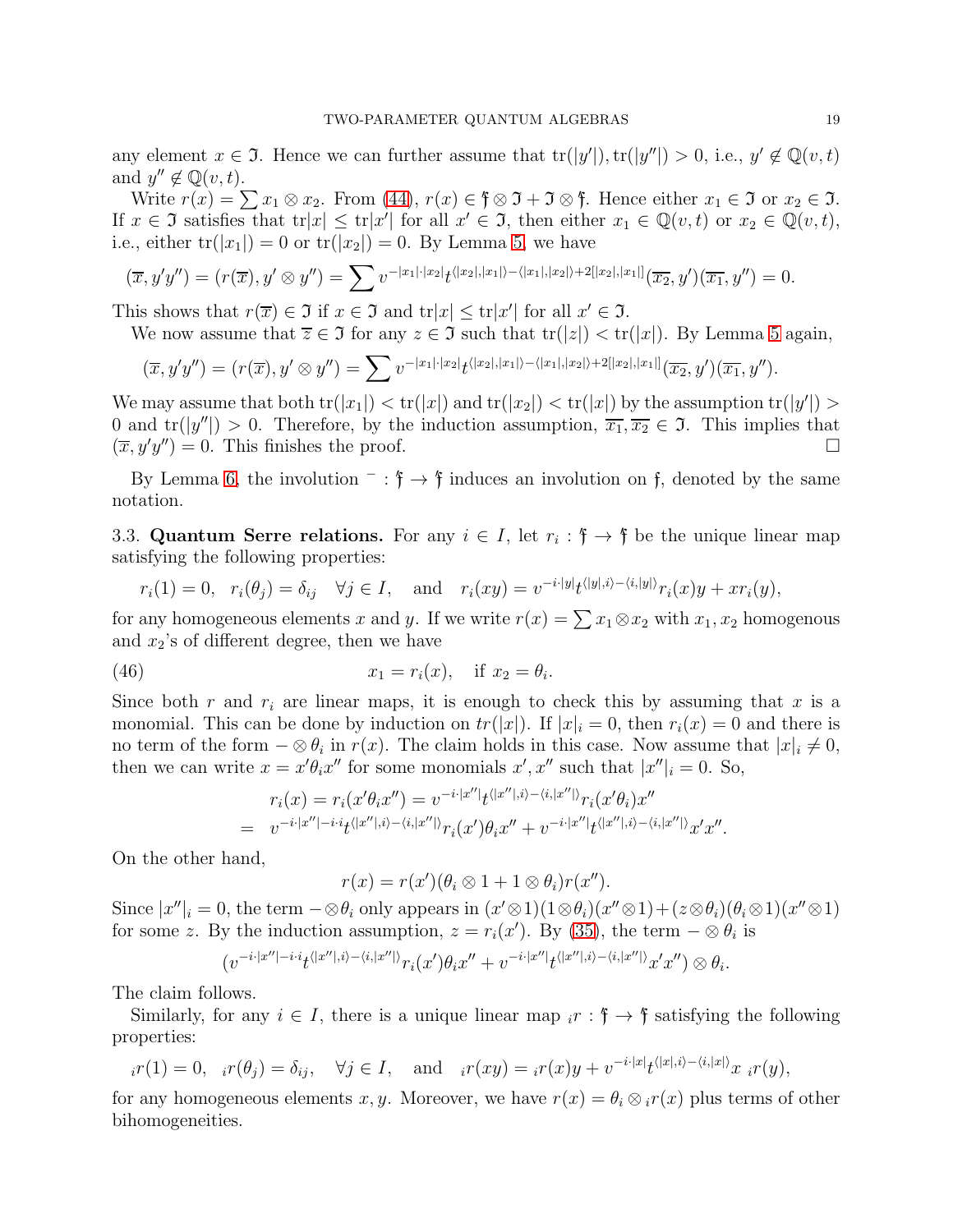<span id="page-19-0"></span>**Lemma 7.** For any  $i \in I$ , the linear maps  $_i r, r_i : \mathfrak{f} \to \mathfrak{f}$  send 3 to itself.

*Proof.* For any  $x \in \mathfrak{I}$ , if  $|x|_i = 0$ , then  $r_i(x) = 0 \in \mathfrak{I}$ . The lemma holds in this case. We now assume that  $|x|_i \neq 0$ . Write  $r(x) = \sum x_1 \otimes x_2$ . By [\(46\)](#page-18-0),  $r_i(x) \otimes \theta_i$  is one of the summands. By [\(44\)](#page-17-0), either  $x_1 \in \mathfrak{I}$  or  $x_2 \in \mathfrak{I}$ . What follows is that  $r_i(x) \in \mathfrak{I}$  since  $\theta_i \notin \mathfrak{I}$ . It is similar to prove that  $_i r(x) \in \mathfrak{I}$ .

<span id="page-19-2"></span>**Lemma 8.** For any  $x, y \in \mathfrak{f}$ , we have

(47) 
$$
(y\theta_i, x) = t^{2[|y|, i]}(y, r_i(x))(\theta_i, \theta_i), \quad (\theta_i y, x) = t^{2[i, |y|]}(\theta_i, \theta_i)(y, i r(x)).
$$

*Proof.* By the properties of  $r_i$ , we have

<span id="page-19-1"></span> $(y\theta_i, x) = (y \otimes \theta_i, r(x)) = (y \otimes \theta_i, r_i(x) \otimes \theta_i) = t^{2[|y|, i]}(y, r_i(x))(\theta_i, \theta_i),$ 

where the last equality is due to [\(38\)](#page-15-2). The first one follows. The second one can be proved similarly.  $\Box$ 

By Lemma [7,](#page-19-0)  $_i r$  and  $r_i$  induce well-defined linear maps on f, denoted again by the same notations, respectively. Moreover, the property [\(47\)](#page-19-1) holds in f.

<span id="page-19-4"></span>**Lemma 9.** Let  $x \in \mathfrak{f}_{\nu}$  with  $\nu \neq 0$ .

- (a) If  $r_i(x) = 0$  for all  $i \in I$ , then  $x = 0$ .
- (b) If  $_i r(x) = 0$  for all  $i \in I$ , then  $x = 0$ .

*Proof.* If  $r_i(x) = 0$  for all  $i \in I$ , then, by Lemma [8,](#page-19-2) we have  $(y\theta_i, x) = 0$  for all y and  $\theta_i$ . For any  $z \in \mathfrak{f}_{\nu}$  with  $\nu \neq 0$ , we have  $z \in \sum_{i} \mathfrak{f}_{i} \theta_{i}$ . Therefore  $(z, x) = 0$  for any  $z \in \mathfrak{f}_{\nu}$ . This implies x is inside the radical of (,) on f. But (,) on f is non-degenerate, so  $x = 0$ . This finishes the proof of (a). (b) can be proved similarly.

For any  $n \in \mathbb{N}$ , we set

$$
\theta_i^{(n)} = \frac{\theta_i^n}{[n]_{v_i,t_i}^!},
$$

where  $v_i$  and  $t_i$  are defined in Section [3.1.](#page-14-6)

<span id="page-19-3"></span>Lemma 10. We have  $r(\theta_i^{(n)})$  $\hat{\theta}_i^{(n)}) = \sum_{p+p'=n} (v_i t_i)^{-pp'} \theta_i^{(p)} \otimes \theta_i^{(p')}$  $i^{(p)}$ , for any  $n \in \mathbb{N}$ .

*Proof.* Since  $(1 \otimes \theta_i)(\theta_i \otimes 1) = v_i^{-2}$  $i^{2}(\theta_i \otimes 1)(1 \otimes \theta_i)$  and by Section 1.3.5 in [\[26\]](#page-32-0), we have

$$
r(\theta_i^n) = (1 \otimes \theta_i + \theta_i \otimes 1)^n = \sum_{p+p'=n} (v_i t_i)^{-pp'} \begin{bmatrix} n \\ p \end{bmatrix}_{v_i, t_i} \theta_i^p \otimes \theta_i^{p'}.
$$

<span id="page-19-5"></span> $v_i,t_i$ 

.

The lemma follows from the definitions of  $\theta_i^{(n)}$  $\binom{n}{i}$  and  $\binom{n}{n}$ p

For any  $n \in \mathbb{N}$  and  $i \in I$ , by Lemma [10](#page-19-3) and [\(46\)](#page-18-0), we have

(48) 
$$
r_i(\theta_i^{(n+1)}) = (v_i t_i)^{-n} \theta_i^{(n)}
$$

<span id="page-19-6"></span>**Proposition 14.** The generators  $\theta_i$  of f satisfy the following identity.

$$
S_{ij} := \sum_{p+p'=1-2\frac{i\cdot j}{i\cdot i}} (-1)^p t_i^{-p(p'-2\frac{\langle i,j\rangle}{i\cdot i}+2\frac{\langle j,i\rangle}{i\cdot i})} \theta_i^{(p)} \theta_j \theta_i^{(p')} = 0, \quad \forall i \neq j \in I.
$$

. В последните последните под на приема с последните се приема с последните се приема с последните си<mark>ста с</mark>е пр<br>В последните се приема с последните се приема с приема с приема с приема с приема с приема с приема с приема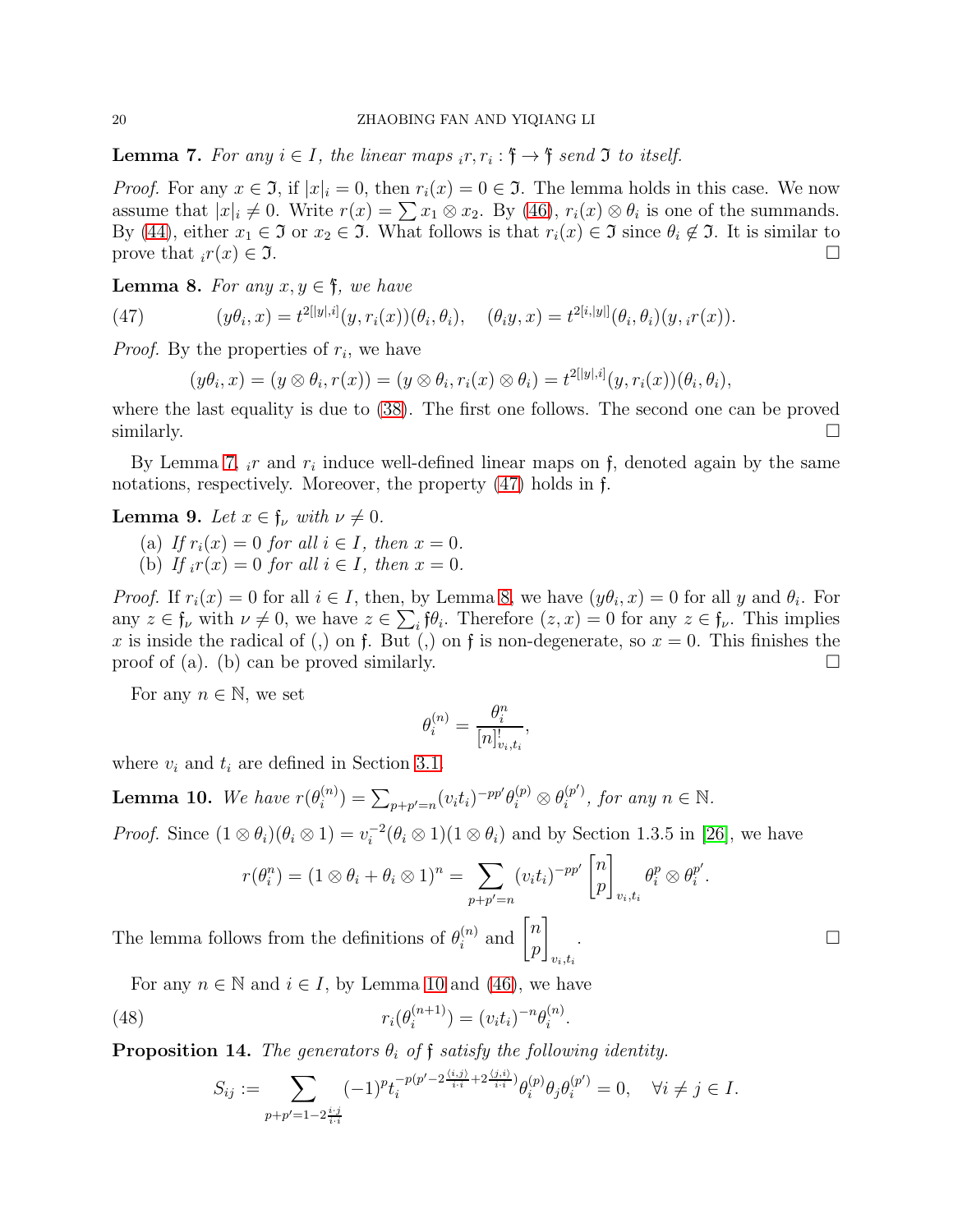*Proof.* We set  $a' = -2\frac{\langle i,j \rangle}{i,j}$  $\frac{\langle i,j\rangle}{i\cdot i},\,\,a''=-2\frac{\langle j,i\rangle}{i\cdot i}$  $\frac{j,i\rangle}{i\cdot i}$  and  $N=-2\frac{i\cdot j}{i\cdot i}$  $\frac{i \cdot j}{i \cdot i}$ . So  $N = a' + a''$  and we can rewrite  $S_{ij}$  as follows:

<span id="page-20-2"></span>
$$
S_{ij} = \sum_{p+p'=N+1} (-1)^p t_i^{-p(p'+a'-a'')} \theta_i^{(p)} \theta_j \theta_i^{(p')}.
$$

By Lemma [9,](#page-19-4) we only need to show that  $r_k(S_{ij}) = 0$  for any  $k \in I$ . It is clear that (49)  $r_k(S_{ij}) = 0$  if  $k \neq i, j$ .

By  $(48)$  and the definition of  $r_i$ , we have

$$
r_i(\theta_i^{(p)}\theta_j\theta_i^{(p')}) = v^{-2p'\langle i,i \rangle}r_i(\theta_i^{(p)}\theta_j)\theta_i^{(p')} + (v_i t_i)^{1-p'}\theta_i^{(p)}\theta_j\theta_i^{(p'-1)}
$$
  
\n
$$
= v_i^{-2p'}v^{-i\cdot j}t^{\langle j,i \rangle - \langle i,j \rangle}(v_i t_i)^{1-p}\theta_i^{(p-1)}\theta_j\theta_i^{(p')} + (v_i t_i)^{1-p'}\theta_i^{(p)}\theta_j\theta_i^{(p'-1)}
$$
  
\n
$$
= v_i^{-2p'+a'+a''+1-p}t_i^{a'+1-p-a''}\theta_i^{(p-1)}\theta_j\theta_i^{(p')} + (v_i t_i)^{1-p'}\theta_i^{(p)}\theta_j\theta_i^{(p'-1)}.
$$

So  $r_i(S_{ij})$  is equal to

<span id="page-20-0"></span>
$$
(50) \sum_{1 \le p \le N+1} (-1)^p t_i^{A_1} v_i^{A_2} t_i^{A_3} \theta_i^{(p-1)} \theta_j \theta_i^{(p')} + \sum_{0 \le p \le N} (-1)^p t_i^{A_1} (v_i t_i)^{1-p'} \theta_i^{(p)} \theta_j \theta_i^{(p'-1)} = \sum_{0 \le p \le N} (-1)^{p+1} t_i^{A_4} v_i^{A_2+1} t_i^{A_3-1} \theta_i^{(p)} \theta_j \theta_i^{(p'-1)} + \sum_{0 \le p \le N} (-1)^p t_i^{A_1} (v_i t_i)^{1-p'} \theta_i^{(p)} \theta_j \theta_i^{(p'-1)},
$$

where  $A_1 = -p(p' + a' - a'')$ ,  $A_2 = -2p' + a' + a'' + 1 - p$ ,  $A_3 = a' + 1 - p - a''$  and  $A_4 = -(p+1)(p'-1+a'-a'')$ . Since  $a' + a'' = N$  and  $p+p' = N+1$ , by comparing the exponents of  $v_i$  and  $t_i$  in [\(50\)](#page-20-0), we have

$$
r_i(S_{ij}) = 0.
$$

By [\(48\)](#page-19-5) and the definition of  $r_i$  again, we have

<span id="page-20-3"></span>
$$
r_j(\theta_i^{(p)}\theta_j\theta_i^{(p')}) = v^{-p'j \cdot i} t^{p'(\langle i,j \rangle - \langle j,i \rangle)} \theta_i^{(p)} \theta_i^{(p')} = v_i^{p'(a' + a'')} t_i^{p'(a'' - a')} \theta_i^{(p)} \theta_i^{(p')}.
$$

So  $r_j(S_{ij})$  is equal to

$$
\sum_{p+p'=N+1} (-1)^p t_i^{-p(p'+a'-a'')} v_i^{p'(a'+a'')} t_i^{p'(a''-a')} \theta_i^{(p)} \theta_i^{(p')}
$$
  
= 
$$
\sum_{p+p'=N+1} (-1)^p t_i^{-p(p'+a'-a'')} v_i^{p'(a'+a'')} t_i^{p'(a''-a')} \begin{bmatrix} N+1 \ p \end{bmatrix}_{v,t} \theta_i^{(N+1)}.
$$

By [\(11\)](#page-7-0), to show that  $r_j(S_{ij}) = 0$ , it is enough to show that

(52) 
$$
\sum_{p+p'=N+1} (-1)^p t_i^{-p(p'+a'-a'')} v_i^{p'(a'+a'')} t_i^{p'(a''-a')+pp'} \begin{bmatrix} N+1 \\ p \end{bmatrix}_v = 0.
$$

By using  $a' + a'' = N$  and  $p + p' = N + 1$ , the left hand side of [\(52\)](#page-20-1) is

<span id="page-20-4"></span><span id="page-20-1"></span>
$$
t_i^{(N+1)(a''-a')}\sum_{p+p'=N+1}(-1)^pv_i^{p(a'+a'')} \begin{bmatrix}N+1\\p\end{bmatrix}_v
$$

.

By Section 1.3.4 in [\[26\]](#page-32-0), this is 0. So we have

$$
(53) \t\t\t r_j(S_{ij}) = 0.
$$

By [\(49\)](#page-20-2), [\(51\)](#page-20-3), [\(53\)](#page-20-4), we have  $r_k(S_{ij}) = 0$ ,  $\forall k \in I$ . This finishes the proof.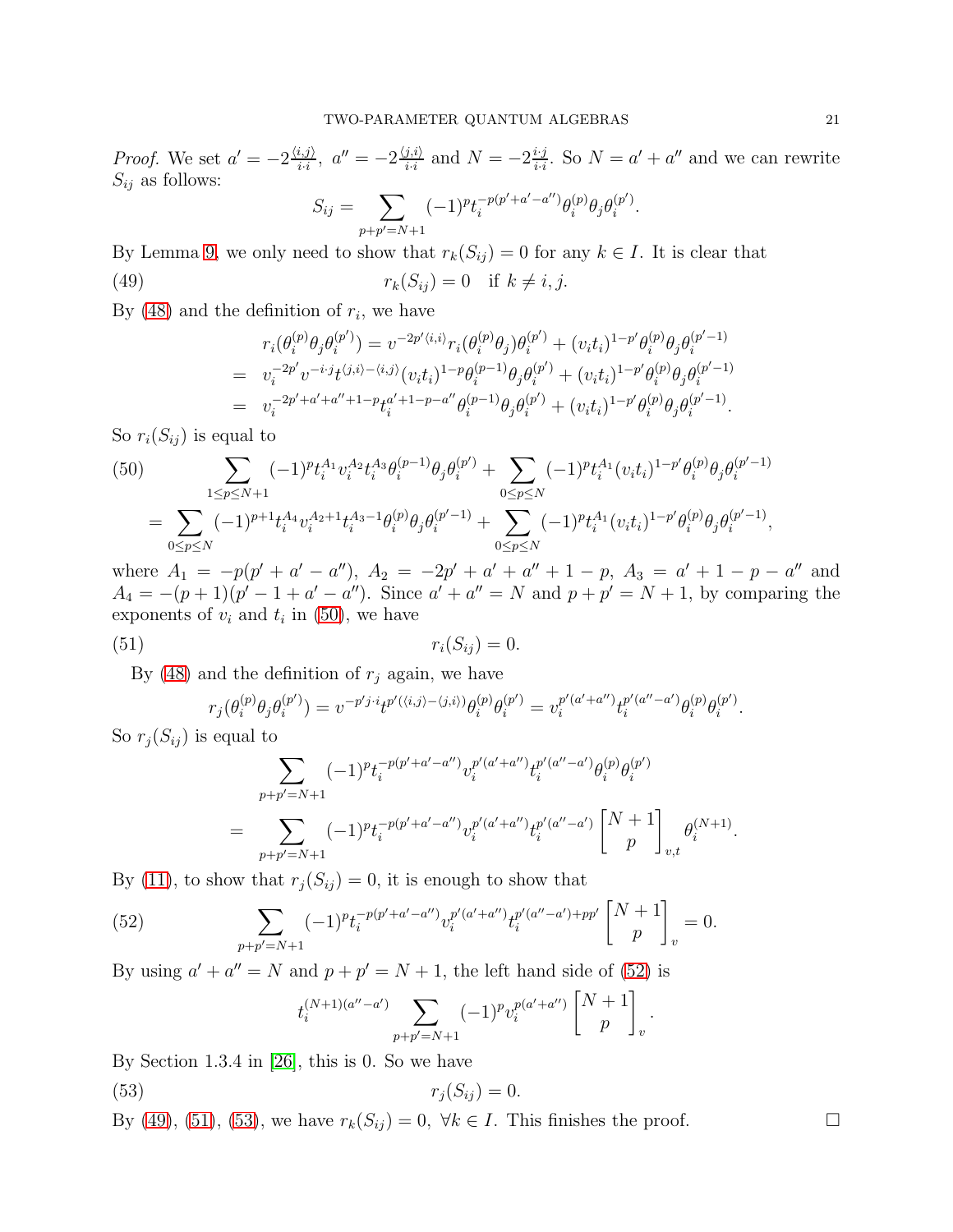#### 22 ZHAOBING FAN AND YIQIANG LI

<span id="page-21-0"></span>In Section [4.1,](#page-21-2) we shall show that the ideal  $\mathfrak{J}$  is generated by  $\{S_{ij}, i \neq j\}$ .

3.4. Comparison. In this section, we compare the algebra f with various versions of quantum algebras in literature.

(a). Two-parameter quantum algebras are defined case by case in [\[2\]](#page-31-4) and [\[16\]](#page-32-11). If we set  $v = (rs^{-1})^{\frac{1}{2}}$  and  $t = (rs)^{-\frac{1}{2}}$ , then the quantum Serre relation for f coincides with the one in [\[16\]](#page-32-11) and [\[2\]](#page-31-4).

(b). Given a Dynkin quiver, Reineke defines a  $\mathbb{Q}(\alpha,\beta)$ -algebra  $\mathcal{H}_{\alpha,\beta}$  in [\[27\]](#page-32-8). By Proposition 6.3 in [\[27\]](#page-32-8),  $\mathcal{H}_{\alpha,\beta}$  is isomorphic to the positive part of the two-parameter quantum algebra in [\[16\]](#page-32-11) associated to the Dynkin quiver. Let  $\Omega = Id - A$ ,  $v = (\alpha \beta)^{\frac{1}{2}}$  and  $t = (\alpha \beta^{-1})^{\frac{1}{2}}$ , where Id is the identity matrix and A is the adjacent matrix of the Dynkin quiver. Then  $\mathcal{H}_{\alpha,\beta}$  is isomorphic to f.

Theorem [7](#page-29-1) in Section [5.3](#page-29-2) shows that  $\mathfrak K$  is a geometrization of  $\mathfrak A$ . By the sheaf-function correspondence, we obtain a Hall-algebra construction of f associated to arbitrary  $\Omega$ , not just the one associated to a Dynkin quiver. In a sense, this generalizes Reineke's construction.

(c). In [\[17\]](#page-32-9), Hu, Pei and Rosso define quantum algebras with multi-parameters  $q_{ij}$  associated to  $(I, \cdot)$ . Let us recall the multi-parameter quantum Serre relations from [\[17\]](#page-32-9). It is

<span id="page-21-3"></span>(54) 
$$
\sum_{p+p'=1-i\cdot j} (-1)^p q_{ii}^{-\frac{pi \cdot j}{2}} q_{ji}^p \begin{bmatrix} 1-i \cdot j \\ p \end{bmatrix}_{q_{ii}^{\frac{1}{2}}} \theta_i^p \theta_j \theta_i^{p'} = 0.
$$

Since we use different Gaussian binomial coefficients, [\(54\)](#page-21-3) is slightly different from the original one in [\[17\]](#page-32-9). On the other hand, we can rewrite the quantum Serre relations in Proposition [14](#page-19-6) as follows.

(55) 
$$
\sum_{p+p'=1-i\cdot j} (-1)^p t^{p(\langle i,j\rangle - \langle j,i\rangle)} \begin{bmatrix} 1-i\cdot j \\ p \end{bmatrix}_{v_i} \theta_i^p \theta_j \theta_i^{p'} = 0.
$$

<span id="page-21-1"></span>By setting  $q_{ii} = v_i^2$  and  $q_{ji} = v^{i \cdot j} t^{\langle i,j \rangle - \langle j,i \rangle}$ , [\(54\)](#page-21-3) is reduced to [\(55\)](#page-21-4). In other words, f is a specialization of a multi-parameter quantum algebra defined in [\[17\]](#page-32-9).

#### <span id="page-21-5"></span><span id="page-21-4"></span>4. Specialization and deformation

<span id="page-21-2"></span>4.1. **Negative part.** Recall that  $(I, \cdot)$  is the Cartan datum associated to the matrix  $\Omega$ . If we set  $t = 1$ , the construction in Section [3](#page-14-0) is exactly Lusztig's construction in [\[26\]](#page-32-0). In particular, the specialization of the bialgebra  $(f, \cdot, r)$  in Section [3.2](#page-16-0) at  $t = 1$  is Lusztig's algebra in [\[26\]](#page-32-0) associated to  $(I, \cdot)$ , which we shall denote by  $(f, \circ, \tilde{r}_1)$ , where  $\circ$  and  $\tilde{r}_1$  are multiplication and comultiplication of f, respectively.

Besides specialization, there is another way to relate these two bialgebras. Namely, we shall show that  $(f, \circ, \tilde{r}_1)$  can be deformed to f. Let  $f_{v,t} = f \otimes_{\mathbb{Q}(v)} \mathbb{Q}(v,t)$ . The bialgebra structure on **f** can be naturally extended to  $\mathbf{f}_{v,t}$ , denoted again by  $(\circ, \widetilde{r}_1)$ .

We define a new multiplication " $\odot$ " on  $\mathbf{f}_{v,t}$  by

$$
(56) \t\t x \odot y = t^{[|x|, |y|]} x \circ y,
$$

for any homogenous elements  $x, y \in \mathbf{f}_{v,t}$ , where [,] is defined in [\(2\)](#page-4-0).

Define a new multiplication, denote again by  $\odot$ , on  $\mathbf{f}_{v,t} \otimes \mathbf{f}_{v,t}$  as follows.

$$
(57) \qquad (x_1 \otimes x_2) \odot (y_1 \otimes y_2) = v^{-|y_1| \cdot |x_2|} t^{\langle |y_1|, |x_2| \rangle - \langle |x_2|, |y_1| \rangle} (x_1 \odot y_1) \otimes (x_2 \odot y_2),
$$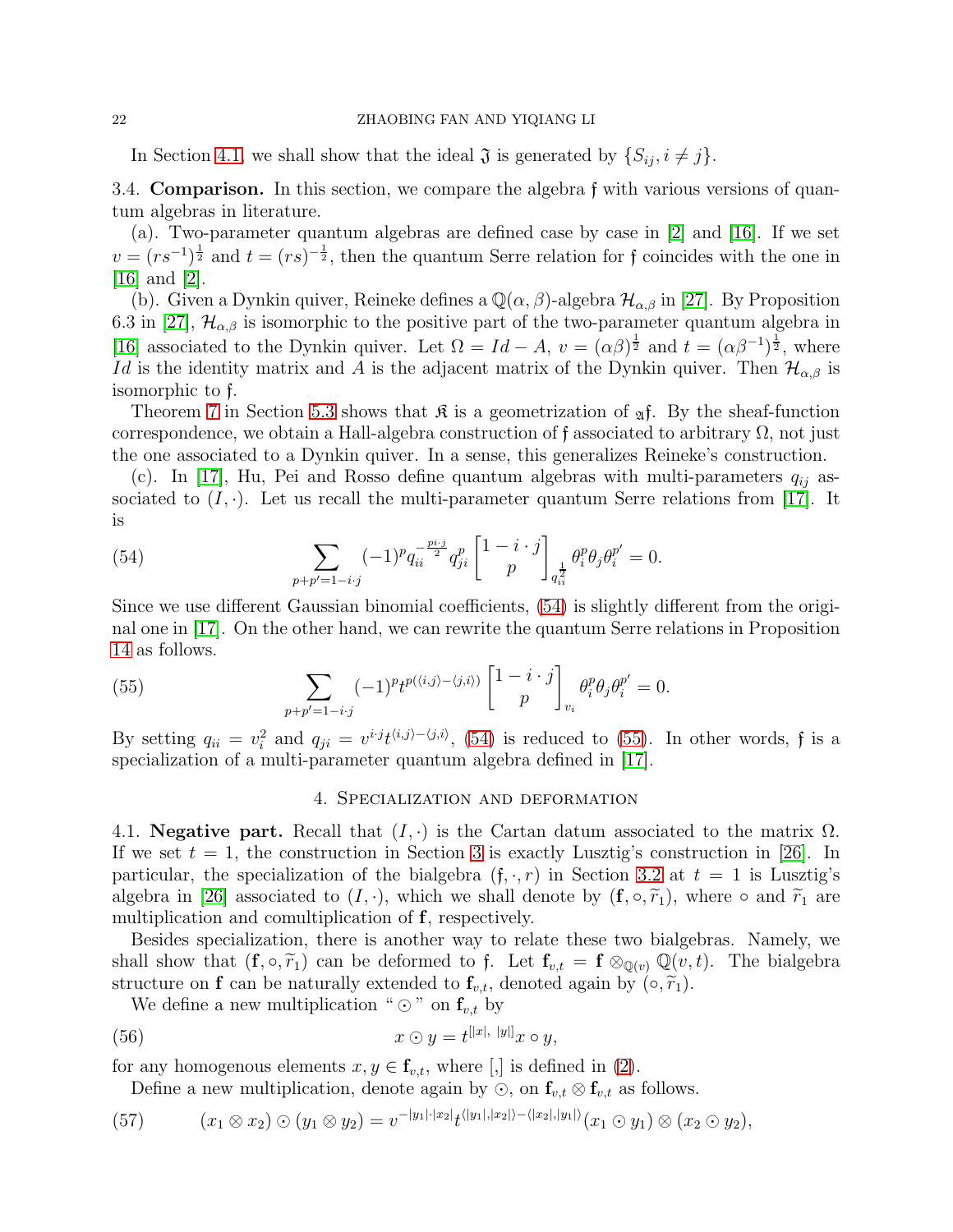for any homogeneous elements  $x_1, x_2, y_1$  and  $y_2$ .

For any  $x \in \mathbf{f}_{v,t}$ , we write  $\widetilde{r}_1(x) = \sum x_1 \otimes x_2$  with  $x_1, x_2$  homogenous. Define a linear map  $r_1: \mathbf{f}_{v,t} \to \mathbf{f}_{v,t} \otimes \mathbf{f}_{v,t}$  by

(58) 
$$
r_1(x) = \sum t^{-[|x_1|,|x_2|]} x_1 \otimes x_2.
$$

<span id="page-22-3"></span>**Proposition 15.** The linear map  $r_1$  :  $(f_{v,t}, \odot) \rightarrow (f_{v,t} \otimes f_{v,t}, \odot)$  is an algebra homomorphism.

*Proof.* For any homogenous elements x and y in  $f_{v,t}$ , we write  $\tilde{r}_1(x) = \sum x_1 \otimes x_2$  and  $\widetilde{r}_1(y) = \sum y_1 \otimes y_2$  with  $x_1, x_2, y_1$  and  $y_2$  are all homogenous. Then  $\widetilde{r}_1(x \circ y) = \sum v^{-|x_2| \cdot |y_1|}(x_1 \circ y)$  $y_1) \otimes (x_2 \circ y_2)$ . Therefore,

$$
r_1(x \odot y) = t^{[|x|,|y|]} r_1(x \circ y) = \sum v^{-|x_2| \cdot |y_1|} t^{[|x|,|y|]} t^{-[|x_1|+|y_1|,|x_2|+|y_2|]}(x_1 \circ y_1) \otimes (x_2 \circ y_2).
$$

On the other hand, we have

<span id="page-22-0"></span>(59) 
$$
r_1(x) \odot r_1(y) = \sum t^{-[[x_1],[x_2]]-[[y_1],[y_2]]}(x_1 \otimes x_2) \odot (y_1 \otimes y_2)
$$

$$
= \sum t^{-[[x_1],[x_2]]-[[y_1],[y_2]]} v^{-[x_2]\cdot[y_1]} t^{\langle [y_1],[x_2]\rangle - \langle [x_2],[y_1]\rangle} (x_1 \otimes x_2) \odot (y_1 \otimes y_2).
$$

By comparing [\(59\)](#page-22-0) with [\(59\)](#page-22-0), it is reduced to check that

$$
[|x|, |y|] - [|x_1| + |y_1|, |x_2| + |y_2|] = \langle |y_1|, |x_2| \rangle - \langle |x_2|, |y_1| \rangle - [|x_1|, |x_2|] - [|y_1|, |y_2|],
$$
  
which follows from (43).

<span id="page-22-2"></span>**Theorem 3.** The assignment  $\theta_i \mapsto \theta_i$ ,  $\forall i \in I$  gives a twisted bialgebra isomorphism  $\mathfrak{f} \simeq$  $(\mathbf{f}_{v,t}, \odot, r_1).$ 

*Proof.* Recall that  $\hat{\mathfrak{f}}$  is the free algebra generated by  $\theta_i, i \in I$ . Let  $\phi : \hat{\mathfrak{f}} \to \mathbf{f}_{v,t}$  be the algebra homomorphism sending  $\theta_i$  to  $\theta_i$ , where the algebra structure of  $\mathbf{f}_{v,t}$  is defined in [\(56\)](#page-21-5). Consider the following diagram.

<span id="page-22-1"></span>(60)  
\n
$$
\begin{array}{ccc}\n & \uparrow & \rightarrow & \mathbf{f}_{v,t} \\
 & \downarrow & \qquad & \downarrow r_1 \\
 & \uparrow & \qquad & \downarrow r_1 \\
 & \uparrow & \otimes & \uparrow & \downarrow r_1 \\
 & \uparrow & \otimes & \uparrow & \downarrow r_1, t \otimes & \mathbf{f}_{v,t}.\n\end{array}
$$

Since all maps are algebra homomorphisms, the diagram commutes by checking the image on  $\theta_i, \ \forall i \in I.$ 

Recall that there is a unique non-degenerate bilinear form,  $(,)_L$ , on f defined in Chapter 1 in [\[26\]](#page-32-0) satisfying the following properties.

- (a)  $(1,1)_L = 1$ ,  $(\theta_i, \theta_j)_L = \delta_{ij} \frac{1}{1-i}$  $\frac{1}{1-v_i^{-2}}$  for all  $i, j \in I$ ,
- (b)  $(x, y' \circ y'')_L = (\widetilde{r}_1(x), y' \otimes y'')_L$  for all  $x, y', y'' \in \mathbf{f}$ ,
- (c)  $(x' \circ x'', y)_L = (x' \otimes x'', \widetilde{r}_1(y))_L$  for all  $x', x'', y \in \mathbf{f}$ .

Since any element  $x \in \mathbf{f}_{v,t}$  can be written into  $a = \sum a_i \otimes t^i$ , we can extend the bilinear form to  $\mathbf{f}_{v,t}$  by setting  $(x \otimes t^m, y \otimes t^n)_L = t^{m+n}(x, y)_L$ . Moreover, this bilinear form on  $\mathbf{f}_{v,t}$  still satisfies the above properties (a), (b), (c).

Now we define a new bilinear form,  $($ ,  $)'$ , on  $\dagger$  as follows.

$$
(x,y)' = (\langle \phi(x), \phi(y) \rangle_L, \ \forall x, y \in \mathfrak{f}.
$$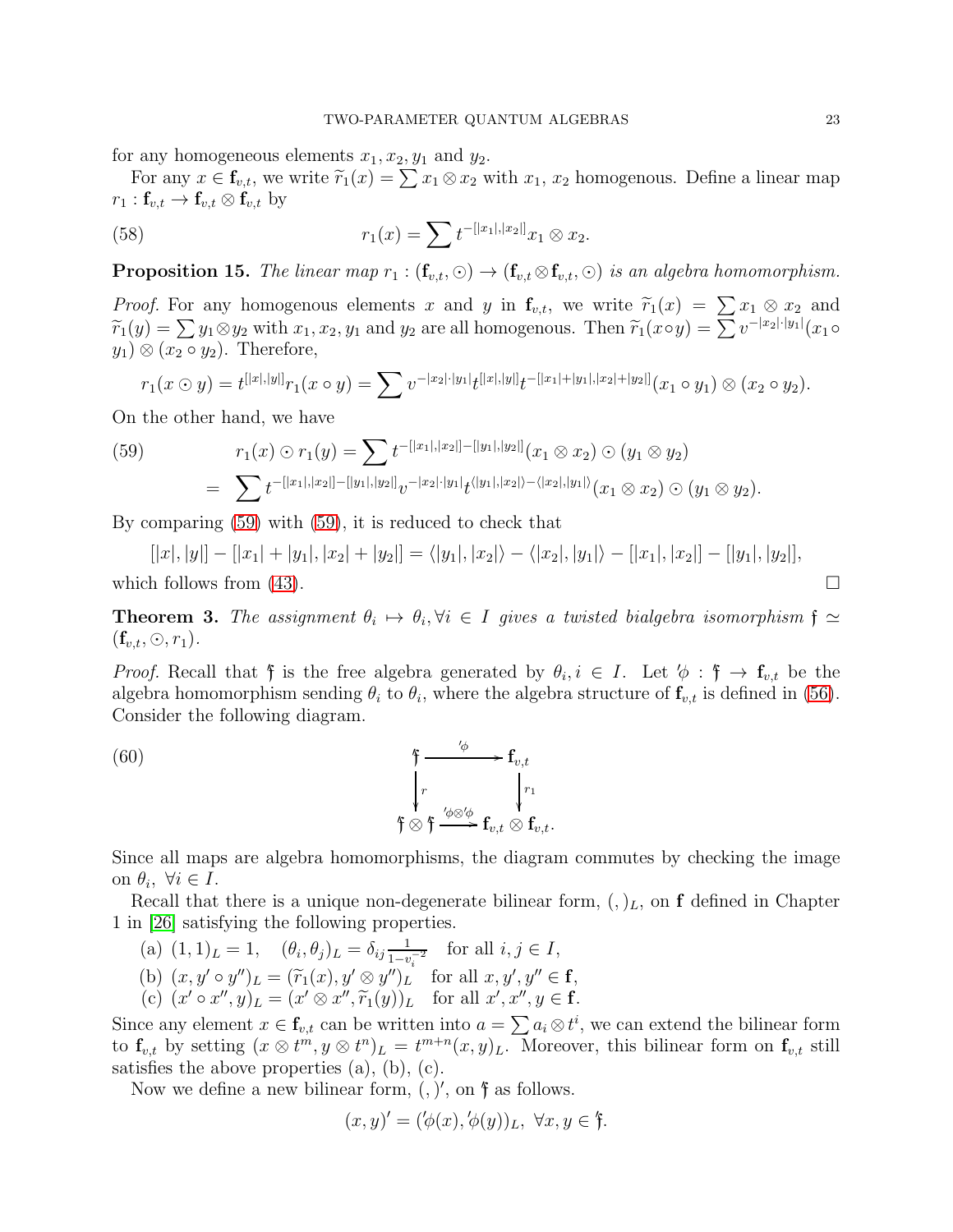We claim that Rad(,)' =  $\text{Ker}(\phi)$ , where Rad(,)' is the radical of (,)'. It is clear that  $\text{Ker}(\phi) \subset \text{Rad}(n)$ . Now for any  $z \in \mathbf{f}_{v,t}$ , there is  $y \in \mathfrak{f}$  such that  $\phi(y) = z$  since  $\phi$  is a surjective map. Therefore, for any  $x \in \text{Rad}(0, Y, 0 = (x, y)' = (\phi(x), \phi(y))_L = (\phi(x), z)_L$ . Since  $(,)$ <sub>L</sub> is non-degenerate and z is arbitrary,  $\phi(x) = 0$ . So  $x \in \text{Ker}(\phi)$ .

To prove that  $f \simeq (f_{v,t}, \odot)$ , it is enough to show that  $(,)'$  satisfying the properties  $(a), (b), (c), (d)$  in Proposition [13.](#page-14-5) The bilinear form on  $\mathfrak{f} \otimes \mathfrak{f}$  is defined by

(61) 
$$
(x_1 \otimes x_2, y_1 \otimes y_2)' = t^{2[|x_1|,|x_2|]}(x_1, y_1)'(x_2, y_2)'.
$$

Properties (a) and (b) are obvious. We now check property (d). For  $y \in \mathfrak{f}$ , we write  $r(y) = \sum y' \otimes y''$  and  $\widetilde{r}_1(\phi(y)) = \sum y_1 \otimes y_2$ . Then for any  $a, b \in \mathfrak{f}$ , we have

<span id="page-23-1"></span>
$$
(ab, y)' = (\langle \phi(ab), \langle \phi(y) \rangle_L = (\langle \phi(a) \odot \langle \phi(b), \langle \phi(y) \rangle_L = t^{[|a|, |b|]} (\langle \phi(a) \circ \langle \phi(b), \langle \phi(y) \rangle_L
$$
  

$$
= t^{[|a|, |b|]} (\langle \phi(a) \otimes \langle \phi(b), \widetilde{r}_1(\langle \phi(y) \rangle) \rangle_L = t^{[|a|, |b|]} \sum (\langle \phi(a) \otimes \langle \phi(b), y_1 \otimes y_2 \rangle_L).
$$

On the other hand, we have

$$
(a \otimes b, r(y))' = \sum (a \otimes b, y' \otimes y'')' = \sum t^{2[|a|,|b|]} (a, y')' (b, y'')'
$$
  
= 
$$
\sum t^{2[|a|,|b|]} (\phi(a), \phi(y'))_L (\phi(b), \phi(y''))_L = \sum t^{2[|a|,|b|]} (\phi(a) \otimes \phi(b), \phi(y') \otimes \phi(y''))_L
$$
  
= 
$$
t^{2[|a|,|b|]} (\phi(a) \otimes \phi(b), (\phi \otimes \phi)(r(y)))_L = t^{2[|a|,|b|]} (\phi(a) \otimes \phi(b), r_1(\phi(y)))_L
$$
  
= 
$$
t^{2[|a|,|b|]} (\phi(a) \otimes \phi(b), \sum t^{-[|y_1|,|y_2|]} y_1 \otimes y_2)_L = t^{[|a|,|b|]} \sum (\phi(a) \otimes \phi(b), y_1 \otimes y_2)_L.
$$

The last equality follows from the fact that  $|y_1| = |a|$  and  $|y_2| = |b|$ . This proves that the property (d) and (c) can be proved similarly. The claim that  $Rad()$  =  $Ker(\phi)$  holds.

The coalgebra homomorphism follows from the commutativity of the Diagram [\(60\)](#page-22-1). This finishes the proof.  $\Box$ 

On  $\mathbf{f}_{v,t}$ , we have two different bialgebra structures,  $(\mathbf{f}_{v,t}, \circ, \widetilde{r}_1)$  and  $(\mathbf{f}_{v,t}, \odot, r_1)$ . By Theorem [3,](#page-22-2) we have  $f \simeq (f_{v,t}, \odot, r_1)$ . We now define a second bialgebra structure on f corresponding to  $(\mathbf{f}_{v,t}, \circ, \widetilde{r}_1)$ . Define a new multiplication " \* " on f by

<span id="page-23-3"></span>(62) 
$$
x * y = t^{-[|x|,|y|]} xy,
$$

for any homogeneous elements x and y.  $(f, *)$  is an associative algebra due to the fact that [, ] is a bilinear form. Define a new multiplication, denote again by ∗, on f ⊗f as follows.

(63) 
$$
(x_1 \otimes x_2) * (y_1 \otimes y_2) = v^{-|y_1| \cdot |x_2|} x_1 * y_1 \otimes x_2 * y_2,
$$

for any homogeneous elements  $x_1, x_2, y_1$  and  $y_2$ . For any  $x \in \mathfrak{f}$ , we write  $r(x) = \sum x_1 \otimes x_2$ with  $x_1, x_2$  homogenous. Define a linear map  $\tilde{r} : \mathfrak{f} \to \mathfrak{f} \otimes \mathfrak{f}$  by

<span id="page-23-2"></span>(64) 
$$
\widetilde{r}(x) = \sum t^{[|x_1|,|x_2|]} x_1 \otimes x_2.
$$

By a similar argument as that of Proposition [15,](#page-22-3) we have that  $\tilde{r}$ :  $f \rightarrow f \otimes f$  is an algebra homomorphism with respect to the multiplications ∗ on both sides. By Theorem [3,](#page-22-2) we have

<span id="page-23-0"></span>**Proposition 16.** The assignment  $\theta_i \mapsto \theta_i, \forall i \in I$  gives a twisted bialgebra isomorphism  $(f, *, \tilde{r}) \simeq (\mathbf{f}_{v,t}, \circ, \tilde{r}_1).$ 

Recall that  $\mathfrak{f} = \mathfrak{f}/\mathfrak{J}$  and  $\mathfrak{J}$  is the radical of the bilinear form of (,) on  $\mathfrak{f}$ . By Proposition [16,](#page-23-0) we have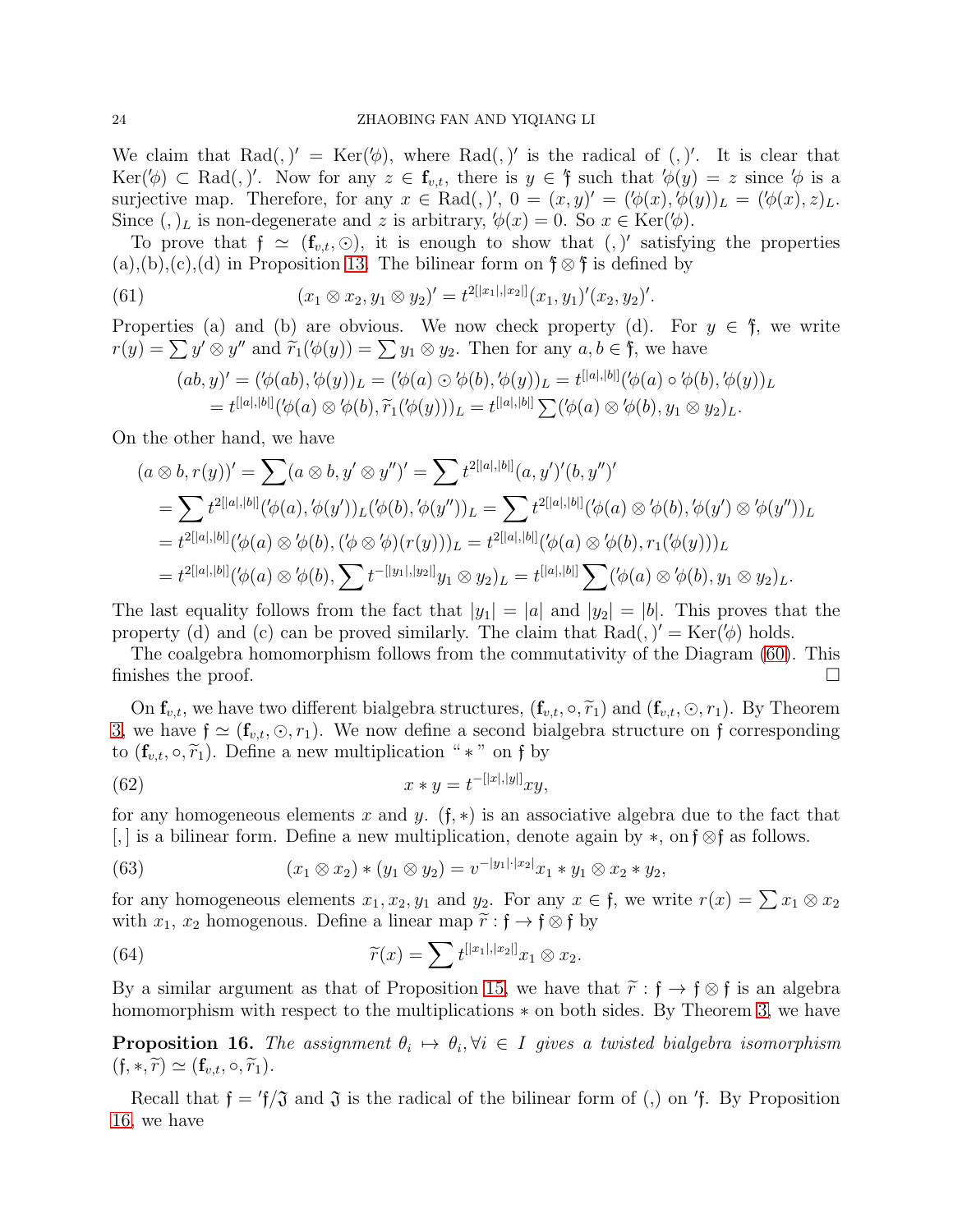<span id="page-24-8"></span>**Corollary 2.**  $\mathfrak J$  is generated by  $S_{ij}, \forall i \neq j \in I$ , where  $S_{ij}$  is defined in Proposition [14.](#page-19-6)

Suppose  $\Omega'$  is another matrix satisfying  $(a)$ , $(b)$ , $(c)$  in Section [2.2.](#page-4-1) Let  $f(\Omega')$  be the bialgebra constructed in Section [3.2](#page-16-0) associated to  $\Omega'$ . By Proposition [16,](#page-23-0) we have

<span id="page-24-0"></span>**Corollary 3.** If the associated Cartan datums of  $\Omega$  and  $\Omega'$  are the same, then the assignment  $\theta_i \mapsto \theta_i, \forall i \in I$  gives a twisted bialgebra isomorphism  $(\mathfrak{f}, \ast, \widetilde{r}) \simeq (\mathfrak{f}(\Omega'), \ast, \widetilde{r}).$ 

Let  $\phi : \mathfrak{f} \to (\mathbf{f}_{v,t}, \odot)$  be the induced map from  $\phi : \mathfrak{f} \to (\mathbf{f}_{v,t}, \odot)$ . This is an algebra isomorphism by Theorem [3.](#page-22-2) Moreover, one can easily check that

<span id="page-24-2"></span>(65) 
$$
\phi(a * b) = \phi(a) \circ \phi(b), \quad \forall a, b \in \mathfrak{f}.
$$

We define a new bilinear form, denoted by  $(,)^*$ , on f and f  $\otimes$  f by

<span id="page-24-1"></span>(66) 
$$
(a \otimes x, b \otimes y)^* = (\phi(a) \otimes \phi(x), \phi(b) \otimes \phi(y))_L
$$
, and  $(a, b)^* = (\phi(a), \phi(b))_L$ ,  $\forall a, b, x, y \in \mathfrak{f}$ .

We notice that (, ) and (, )<sup>\*</sup> are different on  $f \otimes f$  by comparing [\(61\)](#page-23-1) with [\(66\)](#page-24-1). Moreover, if we consider  $f \otimes 1$  as a subalgebra of  $(f, *)$  via the map  $\phi$ , then the restriction of  $(,)^*$  to  $f \otimes 1$ coincides with the bilinear form  $(,)$ <sub>L</sub> on **f** in the proof of Theorem [3.](#page-22-2) By [\(65\)](#page-24-2), [\(66\)](#page-24-1) and the property of  $(,)_L$ , we have

<span id="page-24-3"></span>(67) 
$$
(a * b, z)^* = (a \otimes b, \widetilde{r}(z))^*, \quad \forall a, b, z \in \mathfrak{f}.
$$

<span id="page-24-7"></span>**Proposition 17.** For any  $x, y \in \mathbf{f} \otimes 1$ , we have  $(x, y) = (x, y)^*$ .

*Proof.* We show it by induction on  $tr(|x|)$ . Since both (,) and (,)<sup>\*</sup> are bilinear on  $f \otimes 1$ , we can assume that both x and y are monomials. If  $tr(|x|) = 1$ , then  $x = \theta_i$  for some  $i \in I$  and  $(\theta_i, \theta_i) = (\theta_i, \theta_i)^*.$ 

If  $x \in \mathbf{f} \otimes 1$ , by Theorem [3,](#page-22-2)  $x * \theta_i = t^{-[|x|,i]} x \theta_i \in \mathbf{f} \otimes 1$ . We now assume that  $(x, y) = (x, y)^*$ for any  $y \in \mathbf{f} \otimes 1$  with  $|y| = |x|$ . We want to show that  $(x * \theta_i, z) = (x * \theta_i, z)^*$  for any  $i \in I$ and any  $z \in \mathbf{f} \otimes 1$  with  $|z| = |x| + i$ . By Lemma [8,](#page-19-2) we have

<span id="page-24-4"></span>(68) 
$$
(x * \theta_i, z) = t^{-[|x|, i]} (x \theta_i, z) = t^{[|x|, i]} (x, r_i(z)) (\theta_i, \theta_i).
$$

On the other hand, by [\(46\)](#page-18-0) and [\(64\)](#page-23-2), we have  $\tilde{r}(x) = t^{[|x|,i]} r_i(x) \otimes \theta_i$  modulo homogeneities terms of different degree at the second component. Therefore, by [\(67\)](#page-24-3), we have

<span id="page-24-5"></span>(69) 
$$
(x * \theta_i, z)^* = (x \otimes \theta_i, \widetilde{r}(z))^* = t^{[|x|, i]}(x, r_i(z))^* (\theta_i, \theta_i)^*.
$$

By the induction assumption, [\(68\)](#page-24-4) and [\(69\)](#page-24-5) are equal. Proposition follows.  $\Box$ 

<span id="page-24-6"></span>4.2. **Entire algebra.** Recall that  $\Omega = (\Omega_{ij})_{i,j\in I}$  is the matrix fixed in Section [2.2.](#page-4-1) The two-parameter quantum algebra  $U_{v,t}$  associated to  $\Omega$  is an associative  $\mathbb{Q}(v,t)$ -algebra with 1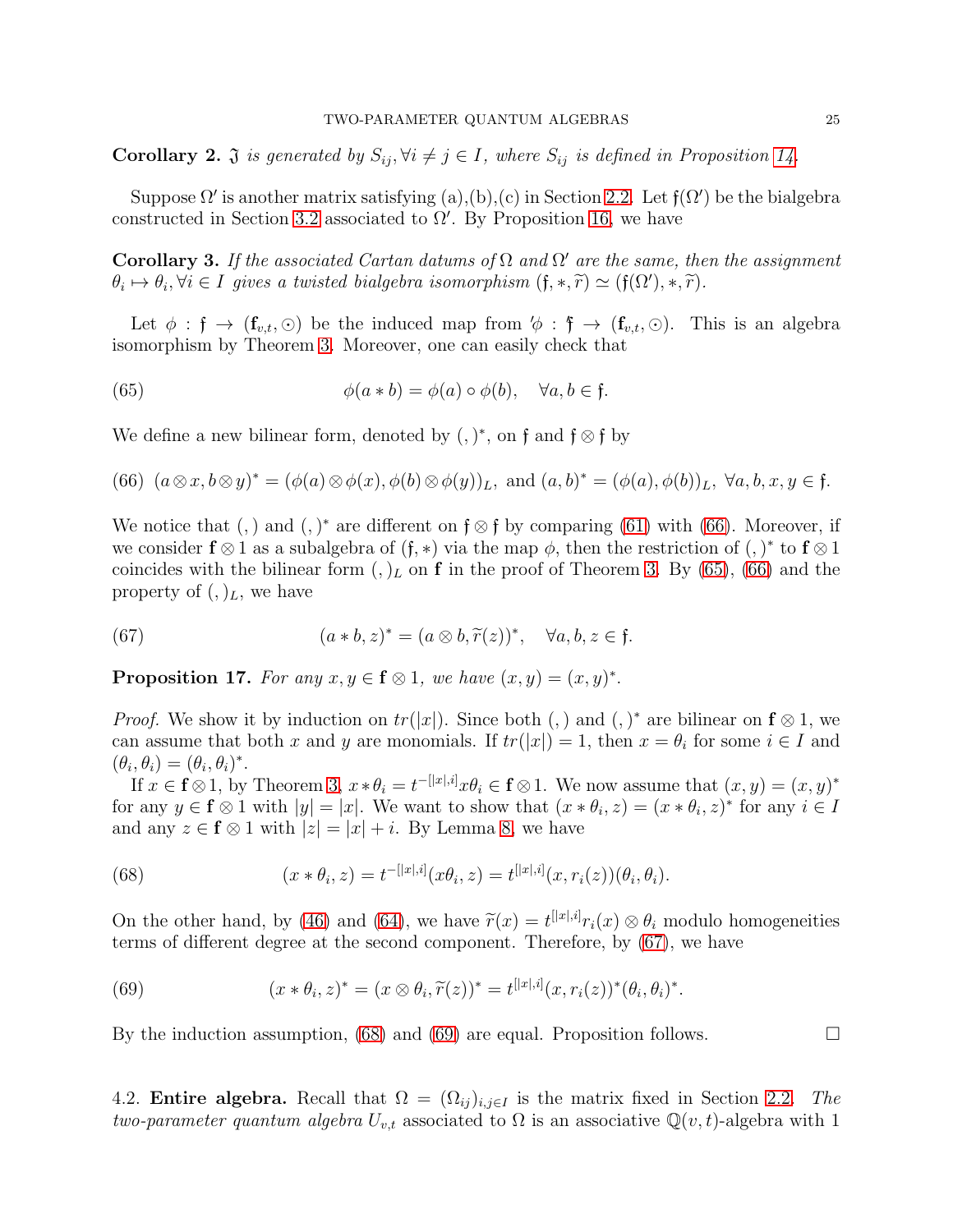generated by symbols  $E_i, F_i, K_i^{\pm 1}, K_i'^{\pm 1}, \forall i \in I$  and subject to the following relations.

$$
(R1) \t K_i^{\pm 1} K_j^{\pm 1} = K_j^{\pm 1} K_i^{\pm 1}, \t K_i'^{\pm 1} K_j'^{\pm 1} = K_j'^{\pm 1} K_i'^{\pm 1},
$$
  
\n
$$
K_i^{\pm 1} K_j'^{\pm 1} = K_j'^{\pm 1} K_i^{\pm 1}, \t K_i^{\pm 1} K_i^{\mp 1} = 1 = K_i'^{\pm 1} K_i'^{\mp 1}.
$$
  
\n
$$
(R2) \t K_i E_j K_i^{-1} = v^{i \cdot j} t^{\langle i, j \rangle - \langle j, i \rangle} E_j, \t K_i' E_j K_i'^{-1} = v^{-i \cdot j} t^{\langle i, j \rangle - \langle j, i \rangle} E_j,
$$
  
\n
$$
K_i F_j K_i^{-1} = v^{-i \cdot j} t^{\langle j, i \rangle - \langle i, j \rangle} F_j, \t K_i' F_j K_i'^{-1} = v^{i \cdot j} t^{\langle j, i \rangle - \langle i, j \rangle} F_j.
$$
  
\n
$$
(R3) \t E_i F_j - F_j E_i = \delta_{ij} \frac{K_i - K_i'}{v_i - v_i^{-1}}.
$$
  
\n
$$
(R4) \t \sum_{p+p'=1-2 \frac{i \cdot j}{i \cdot i}} (-1)^p t_i^{-p(p'-2 \frac{\langle i, j \rangle}{i \cdot i} + 2 \frac{\langle j, i \rangle}{i \cdot i})} E_i^{(p')} E_j E_i^{(p)} = 0, \t \text{ if } i \neq j,
$$
  
\n
$$
\sum_{p+p'=1-2 \frac{i \cdot j}{i \cdot i}} (-1)^p t_i^{-p(p'-2 \frac{\langle i, j \rangle}{i \cdot i} + 2 \frac{\langle j, i \rangle}{i \cdot i})} F_i^{(p)} F_j F_i^{(p')} = 0, \t \text{ if } i \neq j,
$$
  
\n
$$
p + p' = 1 - 2 \frac{i \cdot j}{i \cdot i}
$$

where  $E_i^{(p)} = \frac{E_i^p}{[p]_{v_i,t_i}^1}$ . The algebra  $U_{v,t}$  has a Hopf algebra structure with the comultiplication  $\Delta$ , the counit  $\varepsilon$  and the antipode S given as follows.

$$
\Delta(K_i^{\pm 1}) = K_i^{\pm 1} \otimes K_i^{\pm 1}, \qquad \Delta(K_i'^{\pm 1}) = K_i'^{\pm 1} \otimes K_i'^{\pm 1}, \n\Delta(E_i) = E_i \otimes 1 + K_i \otimes E_i, \quad \Delta(F_i) = 1 \otimes F_i + F_i \otimes K_i', \n\varepsilon(K_i^{\pm 1}) = \varepsilon(K_i'^{\pm 1}) = 1, \qquad \varepsilon(E_i) = \varepsilon(F_i) = 0, \qquad S(K_i^{\pm 1}) = K_i^{\mp 1}, \nS(K_i'^{\pm 1}) = K_i'^{\mp 1}, \qquad S(E_i) = -K_i^{-1}E_i, \qquad S(F_i) = -F_iK_i'^{-1}.
$$

This can be proved by checking the above relations  $(R1)$ – $(R4)$ . We refer to Chapter 3 in [\[26\]](#page-32-0) for more details.

For any  $\gamma = (\gamma_1, \gamma_2), \eta = (\eta_1, \eta_2) \in \mathbb{Z}^I \times \mathbb{Z}^I$ , we define a bilinear form on  $\mathbb{Z}^I \times \mathbb{Z}^I$  by

$$
[\gamma, \eta]' = [\gamma_2, \eta_2] - [\gamma_1, \eta_1].
$$

The algebra  $U_{v,t}$  admits a  $\mathbb{Z}^I \times \mathbb{Z}^I$ -grading by defining the degrees of generators as follows.

$$
deg(E_i) = (i, 0),
$$
  $deg(K_i) = (i, i) = deg(K'_i),$   
\n $deg(F_i) = (0, i),$   $deg(K_i^{-1}) = (-i, -i) = deg(K'_i^{-1}).$ 

On  $U_{v,t}$ , we define a new multiplication " \* " by

(70) 
$$
x * y = t^{-[|x|, |y|]'} xy,
$$

for any homogenous elements  $x, y \in U_{v,t}$ . Since  $[,]'$  is a bilinear form,  $(U_{v,t}, *)$  is an associative algebra over  $\mathbb{Q}(v, t)$ . We define a multiplication, denoted by " \* ", on  $U_{v,t} \otimes U_{v,t}$  by

(71) 
$$
(x \otimes y) * (x' \otimes y') = x * x' \otimes y * y'.
$$

This gives a new algebra structure on  $U_{v,t} \otimes U_{v,t}$ .  $(U_{v,t},*)$  has a Hopf algebra structure with the comultiplication  $\Delta^*$ , the counit  $\varepsilon^*$  and the antipode  $S^*$ . The image of generators  $E_i, F_i, K_i$  and  $K_i^{-1}$  under the map  $\Delta^*$  (resp.  $\varepsilon^*$  and  $S^*$ ) are the same as the ones under the map  $\Delta$  (resp.  $\varepsilon$  and S) defined in Section [4.2.](#page-24-6)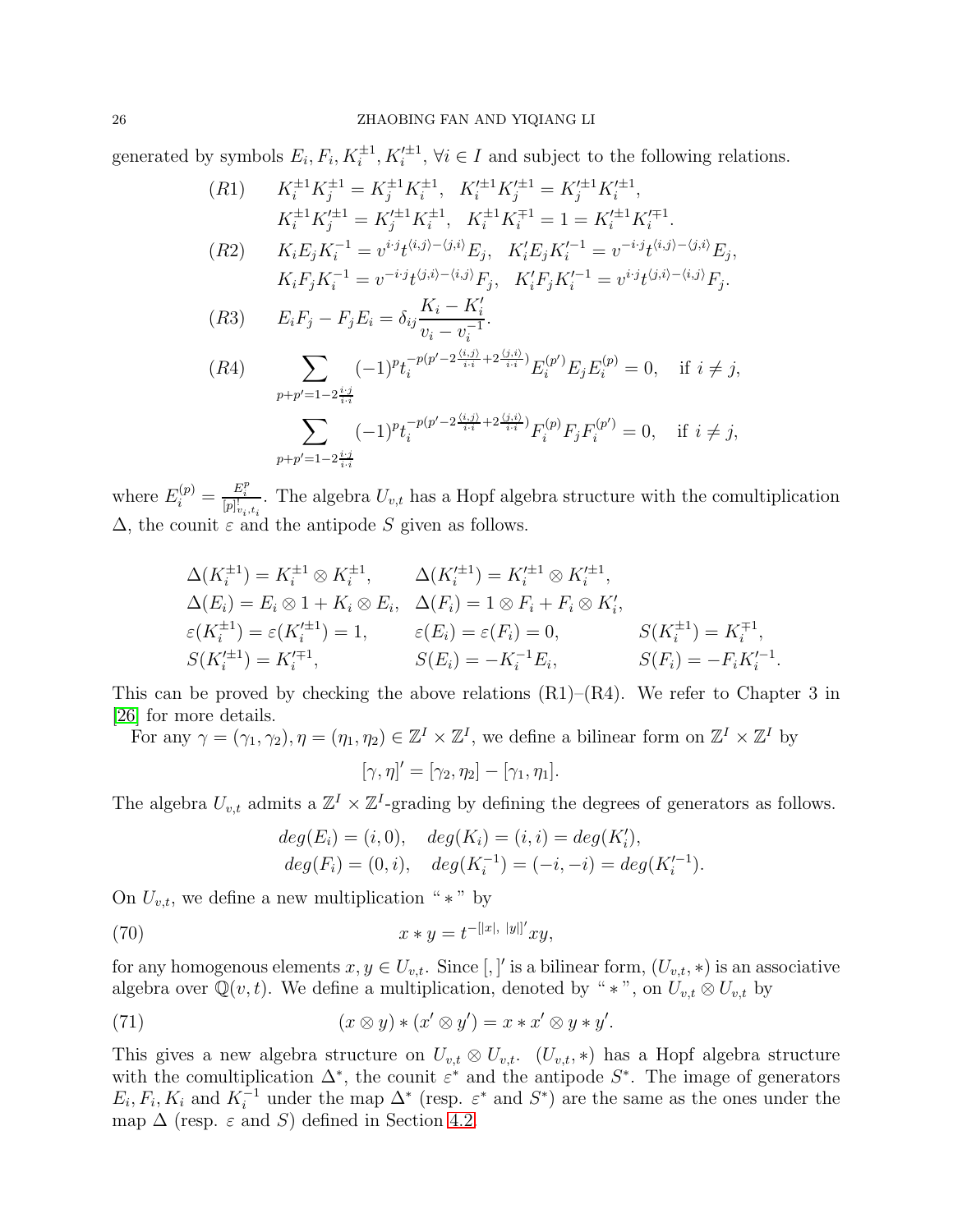Under the new multiplication " \* ", the defining relations of  $U_{v,t}$  in Section [4.2](#page-24-6) can be rewritten as follows.

$$
(R^*) \qquad K_i^{\pm 1} * K_j^{\pm 1} = K_j^{\pm 1} * K_i^{\pm 1}, \quad K_i'^{\pm 1} * K_j'^{\pm 1} = K_j'^{\pm 1} * K_i'^{\pm 1},
$$
\n
$$
K_i^{\pm 1} * K_j'^{\pm 1} = K_j'^{\pm 1} * K_i^{\pm 1}, \quad K_i^{\pm 1} * K_i^{\mp 1} = 1 = K_i'^{\pm 1} * K_i'^{\mp 1}
$$
\n
$$
(R^*) \qquad K_i * E_j * K_i^{-1} = v^{i \cdot j} E_j, \qquad K_i' * E_j * K_i'^{-1} = v^{-i \cdot j} E_j,
$$
\n
$$
K_i' * F_j * K_i'^{-1} = v^{i \cdot j} F_j, \qquad K_i * F_j * K_i^{-1} = v^{-i \cdot j} F_j.
$$
\n
$$
(R^*) \qquad E_i * F_j - F_j * E_i = \delta_{ij} \frac{\widetilde{K}_i - \widetilde{K}_i'}{v_i - v_i^{-1}}, \quad \forall i, j \in I.
$$
\n
$$
(R^*) \qquad \sum_{p+p'=1-a_{ij}} (-1)^p \begin{bmatrix} 1-a_{ij} \\ p \end{bmatrix}_{v_i} E_i^{*p} * E_j * E_i^{*p'} = 0, \quad \text{if } i \neq j,
$$
\n
$$
\sum_{p+p'=1-a_{ij}} (-1)^p \begin{bmatrix} 1-a_{ij} \\ p \end{bmatrix}_{v_i} F_i^{*p} * F_j * F_i^{*p'} = 0 \quad \text{if } i \neq j,
$$

where  $a_{ij} = 2\frac{i \cdot j}{i \cdot i}$  and  $E_i^{*p} = E_i * E_i * \cdots * E_i$  for p copies. We notice that these relations are the specialization of  $(R1)$ - $(R4)$  at  $t = 1$ .

The one-parameter quantum algebra  $U_v(I, \cdot)$  associated to  $(I, \cdot)$  is the associative  $\mathbb{Q}(v)$ algebra with 1 generated by symbols  $E_i, F_i, K_i^{\pm 1}, K_i'^{\pm 1}$  $i^{\pm 1}, \forall i \in I$  and subject to relations  $(R^*1)-(R^*4)$ .  $U_v(I, \cdot)$  has a Hopf algebra structure with the comultiplication  $\Delta_1$ , the counit  $\varepsilon_1$  and the antipode  $S_1$ . The image of generators  $E_i, F_i, K_i$  and  $K_i^{-1}$  under the map  $\Delta_1$  (resp.  $\varepsilon_1$  and  $S_1$ ) are the same as the ones under the map  $\Delta$  (resp.  $\varepsilon$  and S) defined in Section [4.2.](#page-24-6) Let  $U_{v,t}(I, \cdot) := U_v(I, \cdot) \otimes_{\mathbb{Q}(v)} \mathbb{Q}(v,t)$ . The Hopf algebra structure on  $U_v(I, \cdot)$  can be

naturally extended to  $U_{v,t}(I, \cdot)$ . From the above analysis, we have the following theorem.

**Theorem 4.** If  $(I, \cdot)$  is the Cartan datum associated to  $\Omega$ , then there is a Hopf-algebra isomorphism

$$
(U_{v,t},*,\Delta^*,\varepsilon^*,S^*) \simeq (U_{v,t}(I,\cdot),\cdot,\Delta_1,\varepsilon_1,S_1),
$$

<span id="page-26-0"></span>sending the generators in  $U_{v,t}$  to the respective generators in  $U_{v,t}(I,\cdot)$ .

## <span id="page-26-2"></span>5. The canonical basis

<span id="page-26-3"></span>5.1. The canonical basis of f. Let  $_{\mathfrak{A}}$  be the N<sup>I</sup>-graded  $\mathfrak{A}$ -subalgebra of f generated by  $\theta_i^{(n)}$  $i^{(n)}$  for various  $i \in I$  and  $n \in \mathbb{N}$ . Let  $\mathcal{B}$  be the subset of all elements x in f satisfying that

(72) 
$$
x \in \mathfrak{A} \mathfrak{f}, \quad \overline{x} = x, \quad (x, x) \in 1 + v^{-1} \mathbb{Z}[[v^{-1}]],
$$

where "−" is defined in Section [3.2](#page-16-0) and (,) is defined in Proposition [13.](#page-14-5)

## <span id="page-26-1"></span>Proposition 18.  $\mathcal{B} \subset \mathbf{f} \otimes 1$ .

*Proof.* For any  $x \in \mathcal{B}$ , x can be written as  $x = \sum_{b \in \mathbf{f} \otimes 1} bt^{n_b}$ . Moreover, there are only finite nonzero summands. So  $max\{n_b\}$  exists, denoted by n'. Therefore,  $(x, x) = t^{2n'}$  plus lower power terms. Since  $(x, x) \in 1 + v^{-1}\mathbb{Z}[[v^{-1}]],$  we have  $n' \leq 0$ . Similarly, let  $n'' = min\{n_b\}.$ Then  $(x, x) = t^{2n''}$  plus higher power terms. Since  $(x, x) \in 1 + v^{-1}\mathbb{Z}[[v^{-1}]],$  we have  $n'' \ge 0$ . Therefore  $n_b = 0$  for all  $b \in \mathbf{f} \otimes 1$ . Proposition follows.

.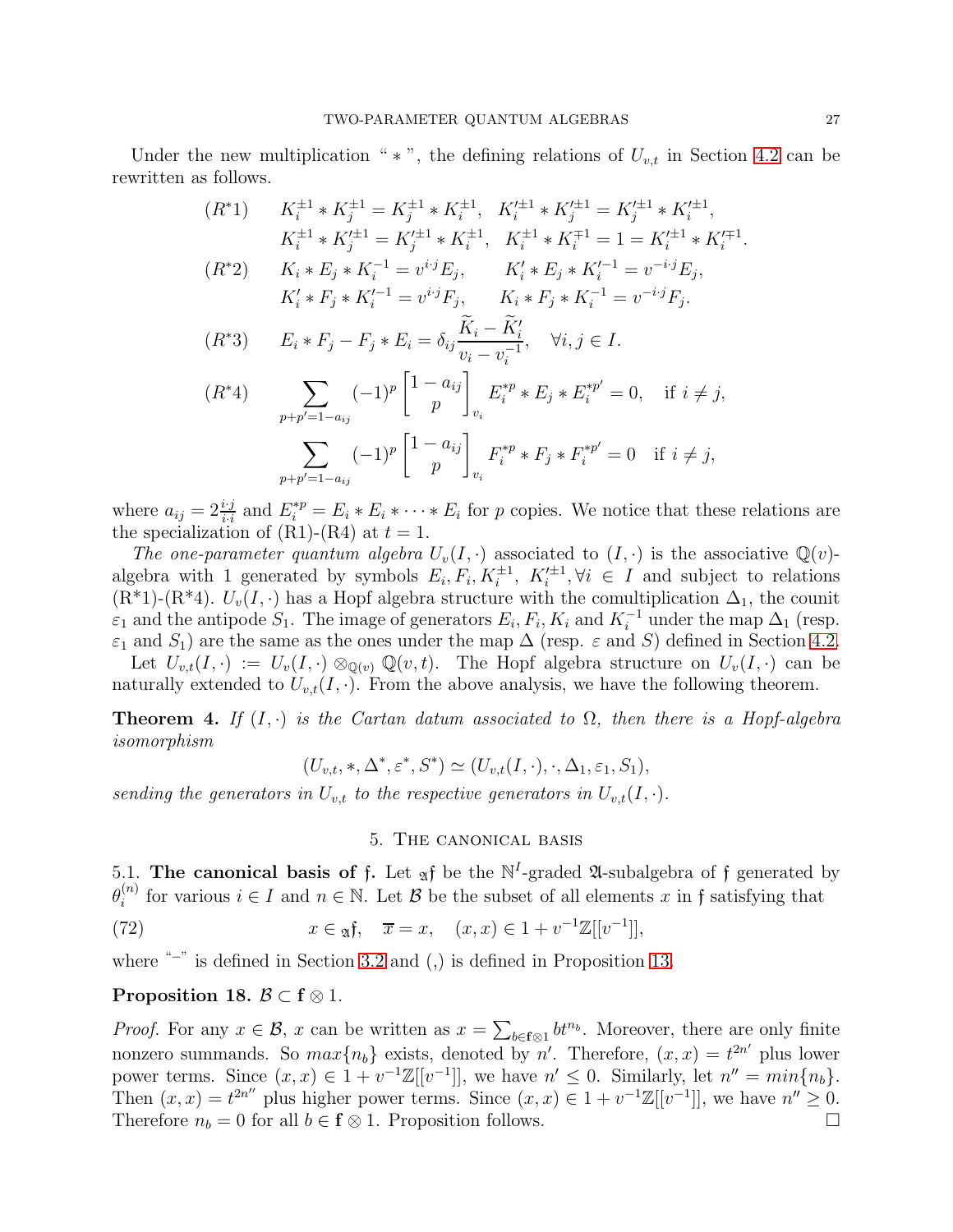Recall that a signed basis of an algebra M is a subset, say B, of M such that  $B = B' \cup (-B')$ for some basis  $B'$  of  $M$ .

**Theorem 5.** (a) B is a signed basis of the  $\mathfrak{A}$ -algebra  $\mathfrak{A}$ f and that of the  $\mathbb{Q}(v, t)$ -algebra f; (b)  $(b, b') \in \delta_{bb'} + v^{-1} \mathbb{Z}[[v^{-1}]],$  for any  $b', b \in \mathcal{B}$ .

*Proof.* By Proposition [17,](#page-24-7) Proposition [18](#page-26-1) and Theorem 14.2.3 in [\[26\]](#page-32-0), Part (b) holds. Moreover,  $\mathcal B$  is a signed basis of  $\mathcal A$ -module  ${}_\mathcal A f \otimes 1$ , where  $\mathcal A = \mathbb Z[v^{\pm 1}]$  and  ${}_\mathcal A f$  is the  $\mathcal A$ -subalgebra of **f** generated by  $\theta_i^n/[n]_{v_i}^!$ . Since  $\alpha_i \mathbf{f} = (\mathcal{A} \mathbf{f} \otimes 1) \otimes \mathcal{A} \mathcal{A}$ , Part (a) follows.

We call  $\beta$  the *canonical signed basis* of f.

For any  $i \in I$  and  $n \in \mathbb{Z}_{\geq 0}$ , let  $\mathcal{B}_{i,\geq n} = \mathcal{B} \bigcap \theta_i^n$ f and  $\mathcal{B}_{i,n} = \mathcal{B}_{i,\geq n} \setminus \mathcal{B}_{i,\geq n+1}$ . Then we have a parition  $\mathcal{B}_{i,\geq n} = \coprod_{n'\geq n} \mathcal{B}_{i,n'}^{-}$ .

<span id="page-27-0"></span>**Proposition 19.** If  $b \in \mathcal{B}_{i,0}$ , then there is a unique element  $b' \in \mathcal{B}_{i,n}$  such that  $t^{-n[i,|b|]}\theta_i^{(n)}$  $\binom{n}{i}b =$ b' plus an  $\mathfrak A$ -linear combination of elements in  $\mathcal B_{i, \geq n+1}$ . Moreover, there is a bijection  $\pi_{i,n}$ :  $\mathcal{B}_{i,0} \to \mathcal{B}_{i,n}$  sending b to b'.

Proof. By Proposition [18,](#page-26-1) Proposition [16](#page-23-0) and Theorem 14.3.2(e) in [\[26\]](#page-32-0), there is a unique 1-1 correspondence between  $\mathcal{B}_{i,0}$  and  $\mathcal{B}_{i,n}$  such that  $\frac{\theta_i^{*n}}{[n]_{v_i}^1} * b = b'$  plus an A-linear combination of elements in  $\mathcal{B}_{i,\geq n+1}$ , where  $\theta_i^{*n} = \theta_i * \theta_i * \cdots * \theta_i$  for *n* copies. By [\(62\)](#page-23-3),  $\theta_i^{(n)} = \frac{\theta_i^{*n}}{[n]_{v_i}!}$  and  $\frac{\theta_i^{*n}}{[n]_{v_i}!} * b = t^{-n[i,|b|]} \theta_i^{(n)}$  $\bigcup_i^{(n)} b$ . Proposition follows.

Given any  $\nu \in \mathbb{N}^I$ , we define a subset  $\mathfrak{B}_{\nu}$  of  $\mathcal{B}$  by induction on  $tr(\nu)$ . Let  $\mathfrak{B}_0 = \{1\}$ . If  $tr(\nu) > 0$ , we set

<span id="page-27-1"></span>
$$
\mathfrak{B}_{\nu}=\cup_{i\in I,n>0,\nu_i\geq n}\pi_{i,n}(\mathfrak{B}_{\nu-ni}\cap\mathcal{B}_{i,0}),
$$

where  $\pi_{i,n}$  is in Proposition [19.](#page-27-0) Let

(73) 
$$
\mathfrak{B} = \sqcup_{\nu \in \mathbb{N}^I} \mathfrak{B}_{\nu}.
$$

The following theorem is an analogue of Theorem 14.4.3 in [\[26\]](#page-32-0).

# Theorem 6. (a)  $\mathcal{B} = \mathfrak{B} \cup (-\mathfrak{B})$ ;

- (b) For any  $\nu \in \mathbb{N}^I$ ,  $\mathfrak{B}_{\nu} \cap (-\mathfrak{B}_{\nu}) = \varnothing$ ;
- (c) For any  $\nu \in \mathbb{N}^I$ ,  $\mathfrak{B}_{\nu}$  is a basis of the  $\mathfrak{A}$ -algebra  $\mathfrak{g} \mathfrak{f}_{\nu}$  and a basis of the  $\mathbb{Q}(v,t)$ -algebra  ${\mathfrak f}_\nu;$
- (d) **B** is a basis of the **Q-**algebra of and a basis of the  $\mathbb{Q}(v,t)$ -algebra f.

*Proof.* By definition of  $\pi_{i,n}$  and  $\mathcal{B}_{i,\geq n}$ , we have  $\mathfrak{B} \cup (-\mathfrak{B}) \subset \mathcal{B}$ . For any  $\nu \in \mathbb{N}^I$  and any  $x \in \mathcal{B}_{\nu}$ , we are going to show that either  $x \in \mathfrak{B}_{\nu}$  or  $-x \in \mathfrak{B}_{\nu}$  by induction on  $tr(\nu)$ . The case that  $tr(\nu) = 0$  is trivial since  $\mathfrak{B}_0 = \{1\}$ . Now assume that this statement is true for any  $y \in \mathcal{B}$  with  $tr(|y|) < tr(\nu)$ .

Since we have a partition  $\mathcal{B} = \sqcup_{n'\geq 0} \mathcal{B}_{i,n'}$ ,  $x \in \mathcal{B}_{i,m}$  for some  $m \geq 0$ . By Proposition [19,](#page-27-0) there exists  $x' \in \mathcal{B}_{i,0}$  such that  $x = \pi_{i,m}(x')$ . Moreover,  $x' \in \mathcal{B}_{\nu-mi}$ . By induction assumption, either  $x' \in \mathfrak{B}_{\nu-mi}$  or  $-x' \in \mathfrak{B}_{\nu-mi}$ . Therefore  $x' \in \mathfrak{B}_{\nu-mi} \cap \mathcal{B}_{i,0}$  or  $-x' \in \mathfrak{B}_{\nu-mi} \cap \mathcal{B}_{i,0}$ . This implies that  $x \in \mathfrak{B}_{\nu}$  or  $-x \in \mathfrak{B}_{\nu}$ . Part (a) follows.

Part (b) is trivial for  $tr(\nu) = 0$ . For any  $x \in \mathfrak{B}_{\nu}$ , by the definition of  $\mathfrak{B}_{\nu}$ , there exists  $x' \in \mathfrak{B}_{\nu-ni}$  for some  $n \in \mathbb{N}$  and  $i \in I$  such that  $x = \pi_{i,n}(x')$ . If  $-x \in \mathfrak{B}_{\nu}$ , then  $-x' \in \mathfrak{B}_{\nu-ni}$ . This is a contradiction by an induction on  $tr(\nu)$ .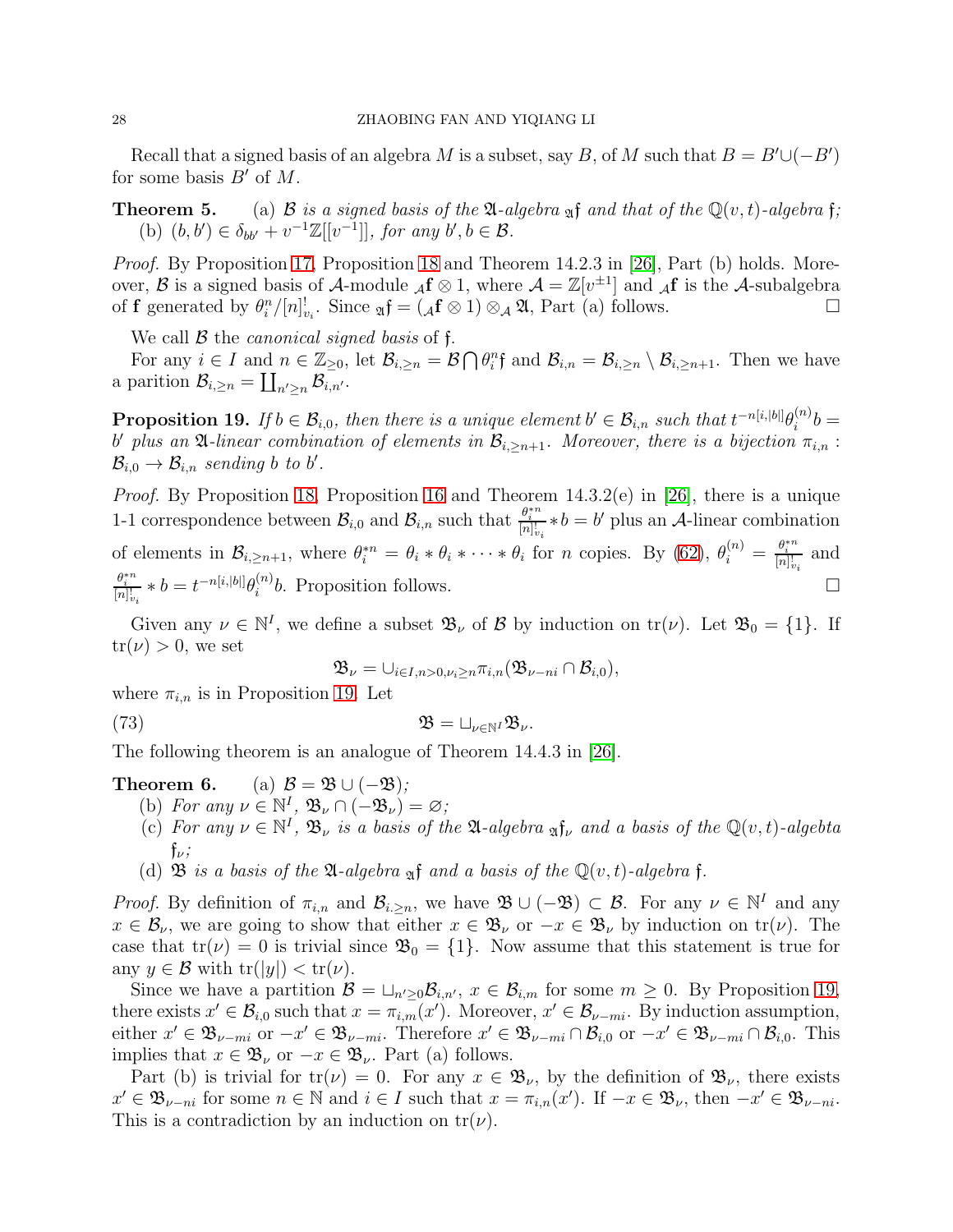Since  $\beta$  is a signed basis, part (c) follows from part (a) and (b). Part (d) follows from part (c).  $\Box$ 

**Definition 1.** The set  $\mathfrak{B}$  defined in [\(73\)](#page-27-1) is called the canonical basis of f.

Recall that  $\phi : \mathfrak{f} \to (\mathbf{f}_{v,t}, \odot)$  is the algebra isomorphism in Theorem [3.](#page-22-2) Let  $\mathfrak{B}(\phi)$  be the basis of f such that the image of  $\mathfrak{B}(\phi)$  under the map  $\phi$  is the canonical basis of  $f_{v,t}$  defined in Theorem 14.4.3 in [\[26\]](#page-32-0). Both  $\mathfrak{B}$  and  $\mathfrak{B}(\phi)$  consist of elements in f satisfying [\(72\)](#page-26-2) by Propositions [17](#page-24-7) and [18.](#page-26-1) Since  $\mathfrak{B}_0 = \{1\} = \mathfrak{B}_0(\phi)$ , where  $\mathfrak{B}_0$  is the subset of  $\mathfrak{B}$  consisting of all degree 0 elements, by the uniqueness of  $\mathfrak{B}$ , we have the following corollary.

**Corollary 4.**  $\mathfrak{B}(\phi) = \mathfrak{B}$ . In other words, the canonical basis of f is the same as that of f up to a 2-cocycle deformation. Moreover, if the associated Cartan data of  $\Omega$  and  $\Omega'$  are the same, then the canonical bases of f and  $f(\Omega')$  are the same if we present both elements by the multiplication " $*$ " in [\(62\)](#page-23-3).

**Example 3.** Let  $I = \{i\}$  and  $\Omega_{ii} = 1$ , then  $\mathfrak{B} = \{\theta_i^{(n)}\}$  $\binom{n}{i}$  |  $n \in \mathbb{N}$ .

Example 4. Let  $I = \{i, j\}$  and  $\Omega_{ii} = \Omega_{jj} = 1, \Omega_{ij} = -1, \Omega_{ji} = 0$ . For any  $a, b, c \in \mathbb{N}$  such that  $a + c \leq b$ , we set

$$
\mathfrak{B}_1 = \{ t^{-a(b+c)} \theta_i^{(a)} \theta_j^{(b)} \theta_i^{(c)} \}, \quad \mathfrak{B}_2 = \{ t^{-a(b+c)} \theta_j^{(c)} \theta_i^{(b)} \theta_j^{(a)} \}.
$$

By Section 14.5.4 in [\[26\]](#page-32-0),  $\theta_i^{(a)}$  $\stackrel{(a)}{i}\theta_j^{(b)}$  $\theta_j^{(b)}\theta_i^{(c)}\,=\,\theta_j^{(c)}$  $\,j}^{(c)}\theta_{i}^{(b)}$  $\overset{(b)}{i}\theta_j^{(a)}$  $j^{(a)}$  if  $b = a + c$ . By identifying these two elements,  $\mathfrak{B} = \mathfrak{B}_1 \cup \mathfrak{B}_2$ .

5.2. The canonical basis of  $L(\lambda, \epsilon)$ . Let  $U_{v,t}^-$  be the negative part of  $U_{v,t}$  generated by  $F_i$ for all  $i \in I$ . As shown in Corollary [2,](#page-24-8) the algebra  $U_{v,t}^-$  can be identified with the algebra f by sending the generator  $F_i$  to  $\theta_i$  for any  $i \in I$ . By abuse of notation, we denote by  $\mathfrak{B}$  the image of the canonical basis in f under the identification. For any pair  $(\lambda, \epsilon) \in \mathbb{N}^I \times \mathbb{Q}(v, t)^I$ with  $\epsilon \neq 0$ , there exists a  $U_{v,t}$ -module  $L(\lambda, \epsilon)$  containing a nonzero vector  $\xi_0 \in L(\lambda, \epsilon)$  and subject to

(a)  $E_i \xi_0 = 0, K_i \xi_0 = \epsilon_i v^{\lambda_i} \xi_0$  and  $K'_i \xi_0 = \epsilon_i v^{-\lambda_i} \xi_0$  for all  $i \in I$ ,

(b) The map 
$$
\varrho: U_{v,t}^- \to L(\lambda, \epsilon)
$$
 given by  $z \mapsto z\xi_0$  is surjective and its kernel is  $\sum_{i \in I} U_{v,t}^- F_i^{\lambda_i+1}$ .

Let 
$$
\mathfrak{B}(\lambda, \epsilon) = \varrho(\mathfrak{B} \setminus ((\sum_{i \in I} U_{v,t} \mathfrak{F}_i^{\lambda_i+1}) \cap \mathfrak{B})).
$$

<span id="page-28-0"></span>**Proposition 20.** (a) For any  $\lambda \in \mathbb{N}^I$ , the intersection  $(\sum_{i \in I} \theta_i^{\lambda_i} \mathfrak{f}) \cap \mathfrak{B}$  is a  $\mathbb{Q}(v, t)$ -basis of  $\sum_{i\in I}\theta_i^{\lambda_i}$ f. (b) For any  $\lambda \in \mathbb{N}^I$ , the intersection  $(\sum_{i \in I} \mathfrak{f} \theta_i^{\lambda_i}) \cap \mathfrak{B}$  is a  $\mathbb{Q}(v, t)$ -basis of  $\sum_{i \in I} \mathfrak{f} \theta_i^{\lambda_i}$ .

*Proof.* By Corollary 11.8 in [\[25\]](#page-32-3) and Theorem [3.](#page-22-2)

By Proposition [20](#page-28-0) and the identification of  $U_{v,t}^-$  with f, we have that  $\mathfrak{B}(\lambda,\epsilon) \subset L(\lambda,\epsilon)$  is a  $\mathbb{Q}(v,t)$ -basis of  $L(\lambda,\epsilon)$ .

**Definition 2.**  $\mathfrak{B}(\lambda, \epsilon)$  is called the canonical basis of  $L(\lambda, \epsilon)$ .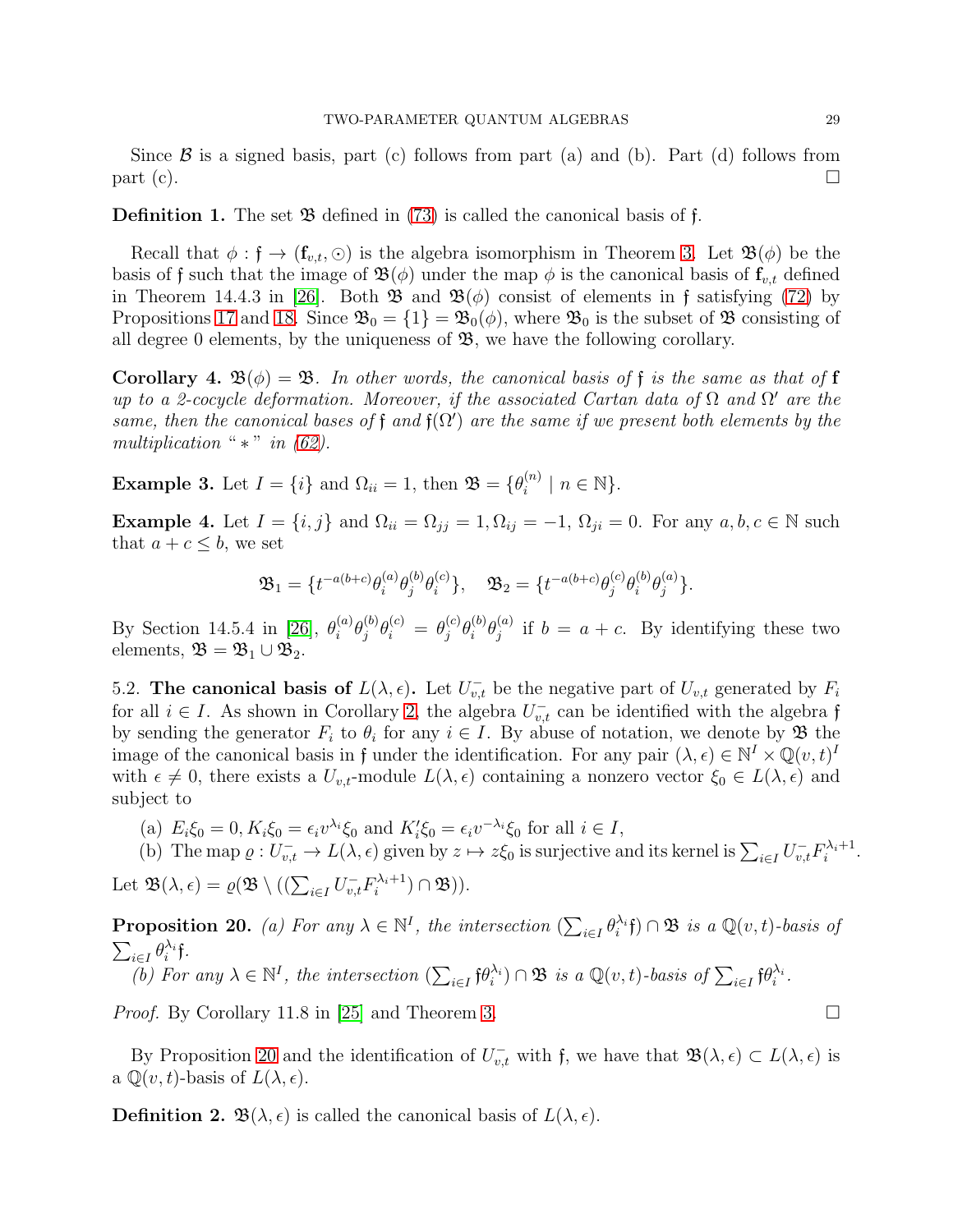<span id="page-29-2"></span>5.3. Positivity. Recall that to the matrix  $\Omega$  of symmetric type, we have constructed an algebra f in Section [3.2](#page-16-0) and an algebra  $\mathfrak K$  in Section [2.6.](#page-7-1)

<span id="page-29-1"></span>**Theorem 7.** The assignment  $\theta_i^{(n)}$  $\mathcal{L}_{i}^{(n)} \mapsto \mathcal{L}_{ni}$  gives a twisted bialgebra isomorphism  $\chi : \mathfrak{A} \simeq \mathfrak{A}$  $\mathfrak K.$  Moreover,  $\chi^{-1}(\mathfrak B)$  is the canonical basis of  $\mathfrak f$  in Theorem 6, where  $\mathfrak B$  is the set of all isomorphism classes of simple perverse sheaves of weight 0.

Proof. The proof of the first part is the same as the proof of Theorem 13.2.11 in [\[26\]](#page-32-0). We now show the second part. By Property 8.1.10 (d) in [\[26\]](#page-32-0), [\(29\)](#page-11-2) and [\(72\)](#page-26-2), we have  $\chi^{-1}(\mathfrak{B}) \subset \mathcal{B}$ . Let  $\widetilde{\mathcal{B}}_{i,n} = \chi(\mathcal{B}_{i,n})$ , where  $\mathcal{B}_{i,n}$  is defined in Section [5.1.](#page-26-3) For any  $b \in \mathfrak{f}$ , we write  $\widetilde{b} = \chi(b)$ . Let  $\widetilde{\pi}_{i,n} = \chi \pi_{i,n} \chi^{-1}$ , where  $\pi_{i,n}$  is defined in Proposition [19.](#page-27-0)

We claim that  $\widetilde{\pi}_{i,n} : \widetilde{\mathcal{B}}_{i,0} \to \widetilde{\mathcal{B}}_{i,n}$  preserves weights. In fact, for any  $\widetilde{b} \in \widetilde{\mathcal{B}}_{i,0}$ , by Theorem [7](#page-29-1) and Proposition [1,](#page-6-1)  $\widetilde{\pi}_{i,n}(\widetilde{b})$  is a direct summand of  $\mathfrak{Ind}_{ni,|b|}^{ni+|b|}(\mathfrak{L}_{ni} \boxtimes \widetilde{b}(-\frac{n[i,|b|]}{2}))$  $\binom{[0][2]}{2}$ . By Proposition 2,  $\operatorname{wt}(\widetilde{\pi}_{i,n}(\widetilde{b})) = \operatorname{wt}(\widetilde{b}).$ 

By the construction of  $\mathfrak{B}$ , all complexes whose isomorphism classes are in  $\chi^{-1}(\mathfrak{B})$  have weight 0. Theorem follows.

From Theorem 14.4.13 in [\[26\]](#page-32-0), Theorem [3](#page-22-2) and Proposition [17,](#page-24-7) we have

**Theorem 8.** (Positivity) If  $\Omega_{ii} = 1$  for all  $i \in I$ , then we have

- (a)  $bb' = \sum$  $b'' \in \mathfrak{B}, n \in \mathbb{Z}$  $c_{b,b',b'',n}v^{n}t^{[|b|,|b'|]}b''$  such that  $c_{b,b',b'',n} \in \mathbb{N}$  are zero except for finitely many  $b''$  and n for all  $b, b' \in \mathfrak{B}$ ;
- (b)  $r(b) = \sum$  $b', b'' \in \mathfrak{B}, n \in \mathbb{Z}$  $d_{b,b',b'',n}v^{n}t^{-[|b'|,|b''|]}b'\otimes b''$  such that  $d_{b,b',b'',n} \in \mathbb{N}$  are zero except for finitely many b', b'' and n for all  $b \in \mathfrak{B}$ ;
- (c)  $(b, b') = \sum$ n∈N  $g_{b,b',n}v^{-n}$  such that  $g_{b,b',n} \in \mathbb{N}$  for all  $b,b' \in \mathfrak{B}$ .

The structure constants with respect to the canonical bases between f and Lusztig's algebra f differ by a certain power of  $t$  due to Theorem [3.](#page-22-2) In particular, the specialization of the structure constants of f with respect to  $\mathfrak{B}$  at  $t = 1$  gives the structure constants of f with respect to the canonical basis of f.

# 6. A CATEGORIFICATION OF  $\alpha$ f

<span id="page-29-0"></span>We shall give a categorification of  $_{\mathfrak{A}} f$  for arbitrary  $\Omega$  based on a categorification of the integral form  $_{\mathcal{A}} f$  of Lusztig's algebra f. The followings are some examples of categorifications of  $_{4}f$ .

**Example 5.** The triple  $(\bigoplus_{\nu \in \mathbb{N}^I} \mathcal{Q}_{\nu}, \text{Ind}, \text{Res})$  constructed in [\[26,](#page-32-0) Chapter 9] is a categorification of  $_{\mathcal{A}}f$ . Note that  $\mathcal{Q}_{\nu} = \mathfrak{Q}_{\nu}^{\leq 0} \cap \mathfrak{Q}_{\nu}^{\geq 0}$ .

**Example 6.** The triple  $(\bigoplus_{\nu \in \mathbb{N}^I} R_{\nu} \text{-}mod, \text{Ind}, \text{Res})$  in [\[20\]](#page-32-4) is a categorification of  $\mathcal{A}$ **f**, where  $R_{\nu}$ -mod is a category of certain projective modules.

We fix a categorification  $(\bigoplus_{\nu \in \mathbb{N}^I} \mathcal{Q}_{\nu}, \text{Ind}, \text{Res})$  of A-bialgebra  $\mathcal{A}$ f. Given any  $n \in \mathbb{Z}$ , for each  $\nu \in \mathbb{N}^I$ , let  $\mathcal{Q}_{n,\nu}$  be a category which is identical to  $\mathcal{Q}_{\nu}$ . We identify  $\mathcal{Q}_{\nu}$  with  $\mathcal{Q}_{0,\nu}$ . For a fix  $\nu \in \mathbb{N}^I$ , the category  $\mathcal{Q}_{n,\nu}$  are all identical to each other for different  $n \in \mathbb{Z}$ . Denote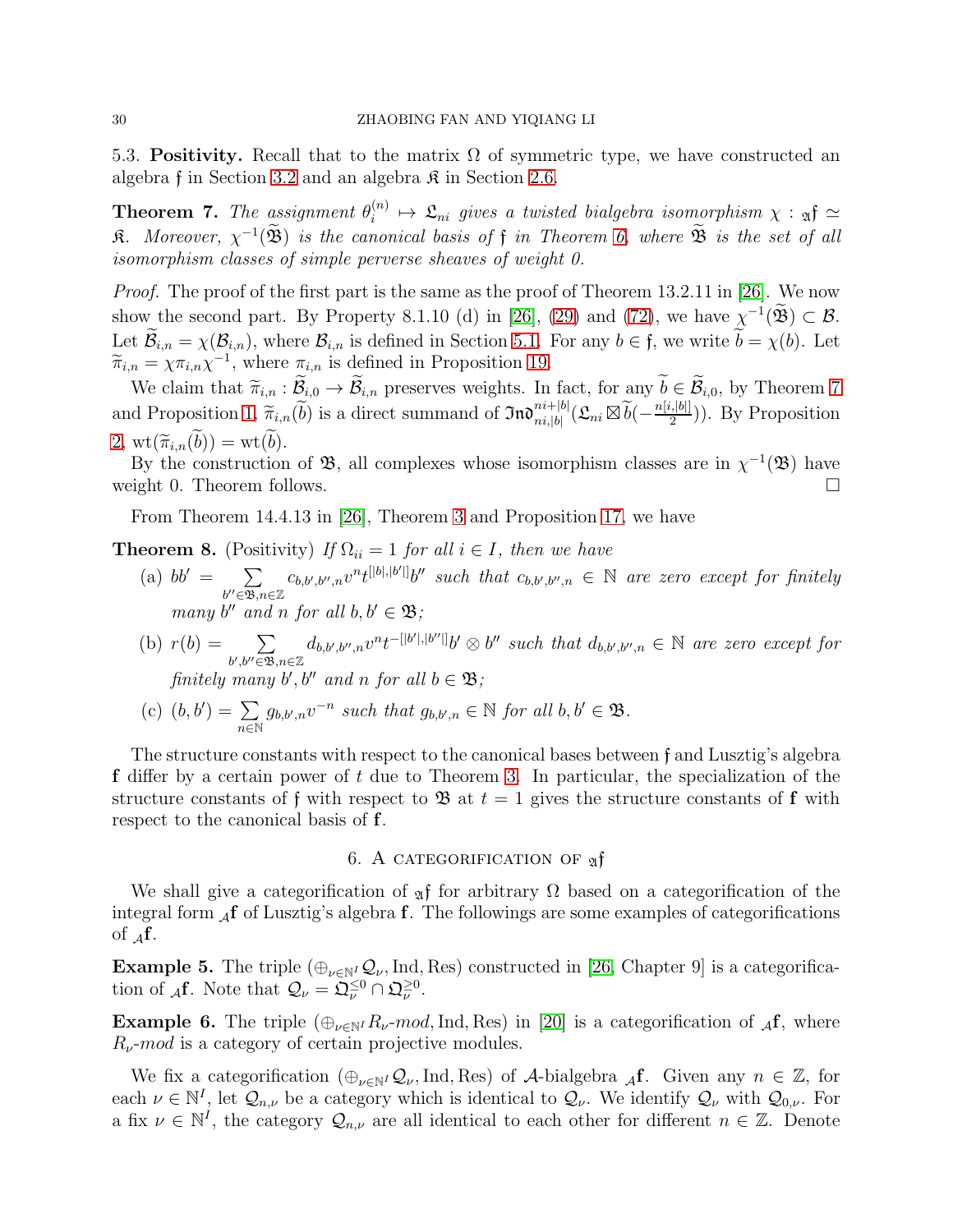by  $\mathcal{T}: \mathcal{Q}_{n-1,\nu} \to \mathcal{Q}_{n,\nu}$  the identity functor. We also denote by  $\mathcal{T}^n: \mathcal{Q}_{k,\nu} \to \mathcal{Q}_{n+k,\nu}$  the composition functor of  $\mathcal T$ .

Let  $\iota_{\nu}: \mathcal{Q}_{\nu} \to \oplus_{\nu} \mathcal{Q}_{\nu}$  and  $p_{\nu}: \oplus_{\nu} \mathcal{Q}_{\nu} \to \mathcal{Q}_{\nu}$  be the natural embedding and projection functor, respectively. For any  $\nu = \tau + \omega$ , denote  $\text{Ind}_{\tau,\omega}^{\nu,0} = p_{\nu} \circ \text{Ind} \circ (\iota_{\tau} \times \iota_{\omega})$  and  $\text{Res}_{\tau,\omega}^{\nu,0} =$  $(p_\tau \times p_\omega) \circ \text{Res} \circ \iota_\nu$ . We define

<span id="page-30-0"></span>(74) Ind
$$
\gamma_{\tau,\omega}^{\nu,n,m}: \mathcal{Q}_{n,\tau} \times \mathcal{Q}_{m,\omega} \to \mathcal{Q}_{n+m,\nu}, \quad (L,M) \mapsto \mathcal{T}^{n+m} \circ \text{Ind}_{\tau,\omega}^{\nu,0}(\mathcal{T}^{-n}L, \mathcal{T}^{-m}M), \text{ and}
$$

<span id="page-30-1"></span>(75)  $\text{Res}_{\tau,\omega}^{\nu,n,m} : \mathcal{Q}_{n+m,\nu} \to \mathcal{Q}_{n,\tau} \times \mathcal{Q}_{m,\omega}, \quad L \mapsto (\mathcal{T}^n \times \mathcal{T}^m) \circ \text{Res}_{\tau,\omega}^{\nu,0} \circ \mathcal{T}^{-(n+m)} L.$ 

Let  $\mathfrak{Q}_{\nu} = \bigoplus_{n \in \mathbb{Z}} \mathcal{Q}_{n,\nu}$  and  $\mathfrak{Q} = \bigoplus_{\nu \in \mathbb{N}^I} \mathfrak{Q}_{\nu}$ . Define a  $\mathbb{Z}[t^{\pm 1}]$ -action on the split Grothendieck group  $K_0(\mathfrak{Q}_\nu)$  of  $\mathfrak{Q}_\nu$  by

$$
t\cdot [L]=[\mathcal{T}(L)],
$$

where [L] is the isomorphism class of L. Since  $K_0(\mathcal{Q}_{n,\nu})$  carries an A-module structure for each pair  $(n, \nu)$ , the above action defines an  $\mathfrak{A}\text{-module structure on } K_0(\mathfrak{Q}_\nu)$ .

Given a functor  $\mathfrak{F}$  between any two categories, we denote by  $[\mathfrak{F}]$  the induced map between the corresponding Grothendieck groups. By [\(74\)](#page-30-0) and [\(75\)](#page-30-1), we have

(76) 
$$
[\text{Ind}_{\tau,\omega}^{\nu,n,m}] \circ (t^n \times t^m) = t^{n+m} \circ [\text{Ind}_{\tau,\omega}^{\nu,0}], \text{ and } (t^n \times t^m) \circ [\text{Res}_{\tau,\omega}^{\nu,n,m}] = [\text{Res}_{\tau,\omega}^{\nu,0}] \circ t^{n+m}.
$$

For any  $\nu = \tau + \omega$ , we define functors

$$
\mathfrak{Ind}_{\tau,\omega}^{\nu,n,m} : \mathfrak{Q}_\tau \times \mathfrak{Q}_\omega \to \mathfrak{Q}_\nu, \quad (L,M) \mapsto \mathcal{T}^{[\tau,\omega]} \circ \mathrm{Ind}_{\tau,\omega}^{\nu,n,m}(L,M), \text{ and}
$$

$$
\mathfrak{Res}_{\tau,\omega}^{\nu,n,m}:\mathfrak{Q}_{\nu}\rightarrow\mathfrak{Q}_{\tau}\times\mathfrak{Q}_{\omega},\quad L\mapsto\mathcal{T}^{-[\tau,\omega]}\circ\mathrm{Res}_{\tau,\omega}^{\nu,n,m}L,
$$

where [,] is defined in [\(2\)](#page-4-0). By assembling  $\mathfrak{Ind}_{\tau,\omega}^{\nu,n,m}$  together, we have a functor  $\mathfrak{Ind}:\mathfrak{Q}\otimes\mathfrak{Q}\to$ **Q**. Similarly, we have a functor  $\Re \varepsilon s = \bigoplus_{\tau+\omega=\nu} \Re \varepsilon s_{\tau,\omega}^{\nu,n,m}$ .

**Theorem 9.** If  $(Q, \text{Ind}, \text{Res})$  is a categorification of the A-bialgebra  $_A f$ , then  $(\mathfrak{Q}, \mathfrak{Ind}, \mathfrak{Res})$ is a categorification of the  $\mathfrak A$ -bialgebra  $\mathfrak A$ f.

*Proof.* Recall that the pair  $(*, \tilde{r})$  defined in [\(62\)](#page-23-3) and [\(64\)](#page-23-2) gives a new bialgebra structure on  $\mathfrak{A}$ f.

Since  $(Q, \text{Ind}, \text{Res})$  is a categorification of  $\mathcal{A}$ f, there exists a bialgebra isomorphism  $\chi$ :  $A$ **f**  $\to K_0(\mathcal{Q})$ . Therefore,  $\chi \otimes 1 : A$ **f**  $\otimes_A \mathfrak{A} \to K_0(\mathcal{Q}) \otimes_A \mathfrak{A}$  is a bialgebra isomorphism. The bialgebra structure on  $_{\mathcal{A}} f \otimes_{\mathcal{A}} \mathfrak{A}$  (resp.  $K_0(\mathcal{Q}) \otimes_{\mathcal{A}} \mathfrak{A}$ ) can be obtained by field extension.

Recall that there is a bialgebra isomorphism  $\rho : A \otimes_{\mathcal{A}} \mathfrak{A} \to (A \circ \mathfrak{f}, A, \tilde{r})$  (see Proposition [16\)](#page-23-0). Consider the 24-linear map

$$
\psi: K_0(\mathcal{Q}) \otimes_{\mathcal{A}} \mathfrak{A} \to (K_0(\mathfrak{Q}), [\text{Ind}], [\text{Res}]), \quad L \otimes t^n \mapsto t^n \cdot L.
$$

We want to show that  $\psi$  is a bialgebra isomorphism. It is a bijective map as an  $\mathfrak{A}$ -linear map. So it is enough to show that it is a bialgebra homomorphism. Firstly,  $\psi$  is an algebra homomorphism, since

$$
\psi((L \otimes t^n)(M \otimes t^m)) = \psi([\text{Ind}](L, M) \otimes t^{n+m}) = t^{n+m} \cdot [\text{Ind}](L, M)
$$
  
= [Ind](t^n L, t^m M) = [Ind](\psi(L \times t^n), \psi(M \times t^m)).

Secondly,  $\psi$  is a coalgebra homomorphism, because

 $(\psi \times \psi)([\text{Res}](L \otimes t^n)) = (\psi \times \psi)([\text{Res}](L) \otimes t^n) = (t^n \otimes 1) \cdot [\text{Res}](L).$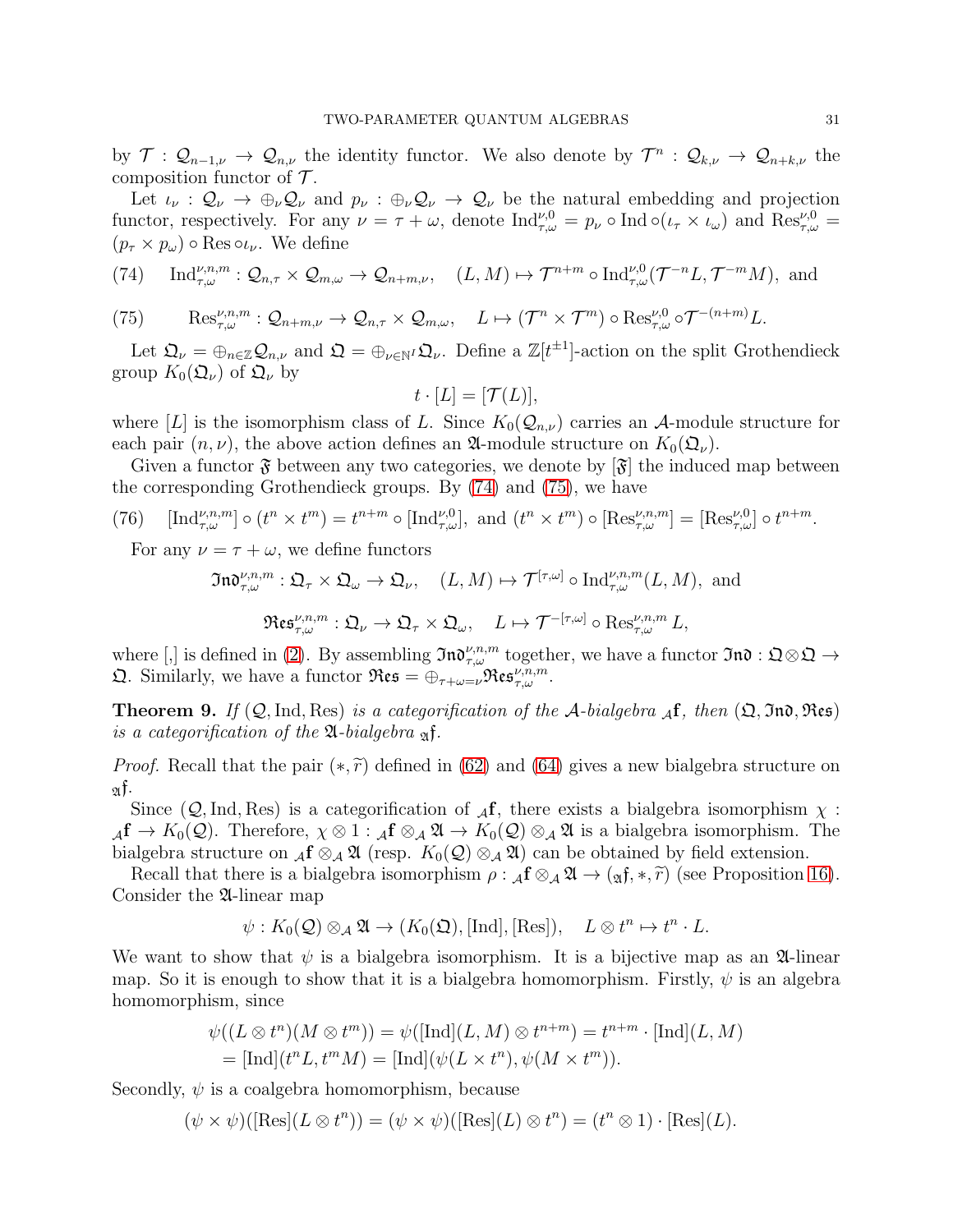On the other hand, we have

$$
[\mathrm{Res}](\psi(L \otimes t^n)) = [\mathrm{Res}](t^n \cdot L) = (t^n \otimes 1) \cdot [\mathrm{Res}](L).
$$

Therefore, we have the following diagram,

$$
\mathcal{A}f \otimes_{\mathcal{A}} \mathfrak{A} \xrightarrow{\chi \otimes 1} K_0(\mathcal{Q}) \otimes_{\mathcal{A}} \mathfrak{A}
$$
  

$$
\downarrow \rho
$$
  

$$
(\mathfrak{A}f, *, \widetilde{r}) \xrightarrow{\widetilde{\chi}} (K_0(\mathfrak{Q}), [\text{Ind}], [\text{Res}]),
$$

where  $\tilde{\chi} = \psi \circ (\chi \otimes 1) \circ \rho^{-1}$ . Since  $\psi$ ,  $\chi \otimes 1$ ,  $\rho^{-1}$  are all bialgebra isomorphisms. This forces  $\tilde{\chi}$  to be also a bialgebra isomorphism.

Lastly, we show that  $\tilde{\chi}: \mathfrak{g} \mathfrak{f} \to (K_0(\mathfrak{Q}), \mathfrak{Ind}, \mathfrak{Res})$  is also a bialgebra isomorphism. As a  $\mathfrak{A}$ linear map,  $\tilde{\chi}$  is a bijective map. So it is enough to show that  $\tilde{\chi}$  is a bialgebra homomorphism.  $\tilde{\chi}$  is an algebra homomorphism, since, for any homogeneous elements  $L, M \in \mathfrak{A}$ f, we have

$$
\widetilde{\chi}(LM) = t^{[[L],[M]]}\widetilde{\chi}(L*M) = t^{[[L],[M]]}\operatorname{Ind}(\widetilde{\chi}(L),\widetilde{\chi}(M)) = \mathfrak{Ind}(\widetilde{\chi}(L),\widetilde{\chi}(M)).
$$

For any  $L \in \mathfrak{g} \mathfrak{f}$ , let us write  $\widetilde{r}(L) = \sum L_1 \otimes L_2$ . Then we have,

$$
\widetilde{\chi}(r(L)) = \widetilde{\chi}(t^{-[[L_1],[L_2]]}L_1 \otimes L_2) = \sum t^{-[[L_1],[L_2]]}(\widetilde{\chi}(L_1) \otimes \widetilde{\chi}(L_2)) = \mathfrak{Res}(\widetilde{\chi}(L)).
$$

This finishes the proof.

## <span id="page-31-9"></span>**REFERENCES**

- <span id="page-31-10"></span>[1] A. A. Be˘ılinson, J. Bernstein, and P. Deligne, Faisceaux pervers, Analysis and topology on singular spaces, I (Luminy, 1981), Astérisque, vol. 100, Soc. Math. France, Paris, 1982, pp.  $5-171$ .
- <span id="page-31-4"></span>[2] G. Benkart and S. Witherspoon, Representations of two-parameter quantum groups and Schur-Weyl duality, Hopf algebras, Lecture Notes in Pure and Appl. Math., vol. 237, Dekker, New York, 2004, pp. 65–92.
- <span id="page-31-6"></span>[3] N. Bergeron, Y. Gao, and N. Hu, Representations of two-parameter quantum orthogonal and symplectic groups, Proceedings of the International Conference on Complex Geometry and Related Fields (Providence, RI), AMS/IP Stud. Adv. Math., vol. 39, Amer. Math. Soc., 2007, pp. 1–21.
- <span id="page-31-12"></span><span id="page-31-2"></span>[4] T. Braden, Hyperbolic localization of intersection cohomology, Transform. Groups 8 (2003), no. 3, 209–216.
- <span id="page-31-1"></span>[5] S. Clark, Z. Fan, Y. Li, and W. Wang, Quantum supergroups III. Twistors, submitted. [arXiv:1307.7056.](http://arxiv.org/abs/1307.7056)
- [6] L. Crane and I. B. Frenkel, Four-dimensional topological quantum field theory, Hopf categories, and the canonical bases, J. Math. Phys.  $35$  (1994), no. 10, 5136–5154, Topology and physics.
- <span id="page-31-7"></span><span id="page-31-3"></span>[7] V. Dobrev, Duality for the matrix quantum group  $GLp,q(2,C)$ . J. Math. Phys. **33** (1992), no. 10, 3419-3430.
- [8] J. Duncan, P. Etingof, I. Ip, M. Khovanov, M. Libine, A. Licata, A. Savage, and M. Schlosser, On the work of Igor Frenkel, at<http://www.math.sunysb.edu/frenkel60/Frenkel/Poster2/igorwork.pdf> (2012).
- <span id="page-31-0"></span>[9] S. Fomin and A. Zelevinsky, Cluster algebras. I. Foundations, J. Amer. Math. Soc. 15 (2002), no. 2, 497–529 (electronic).
- <span id="page-31-11"></span>[10] E. Freitag and R. Kiehl, *Étale cohomology and the Weil conjecture*, Ergebnisse der Mathematik und ihrer Grenzgebiete (3) [Results in Mathematics and Related Areas (3)], vol. 13.
- <span id="page-31-8"></span>[11] E. Frenkel and D. Hernandez, *Langlands duality for representations of quantum groups*, Math. Ann. 349 (2011), no. 3, 705–746.
- <span id="page-31-5"></span>[12] Christian Frønsdal, q-algebras and arrangements of hyperplanes, J. Algebra 278 (2004), no. 2, 433– 455.